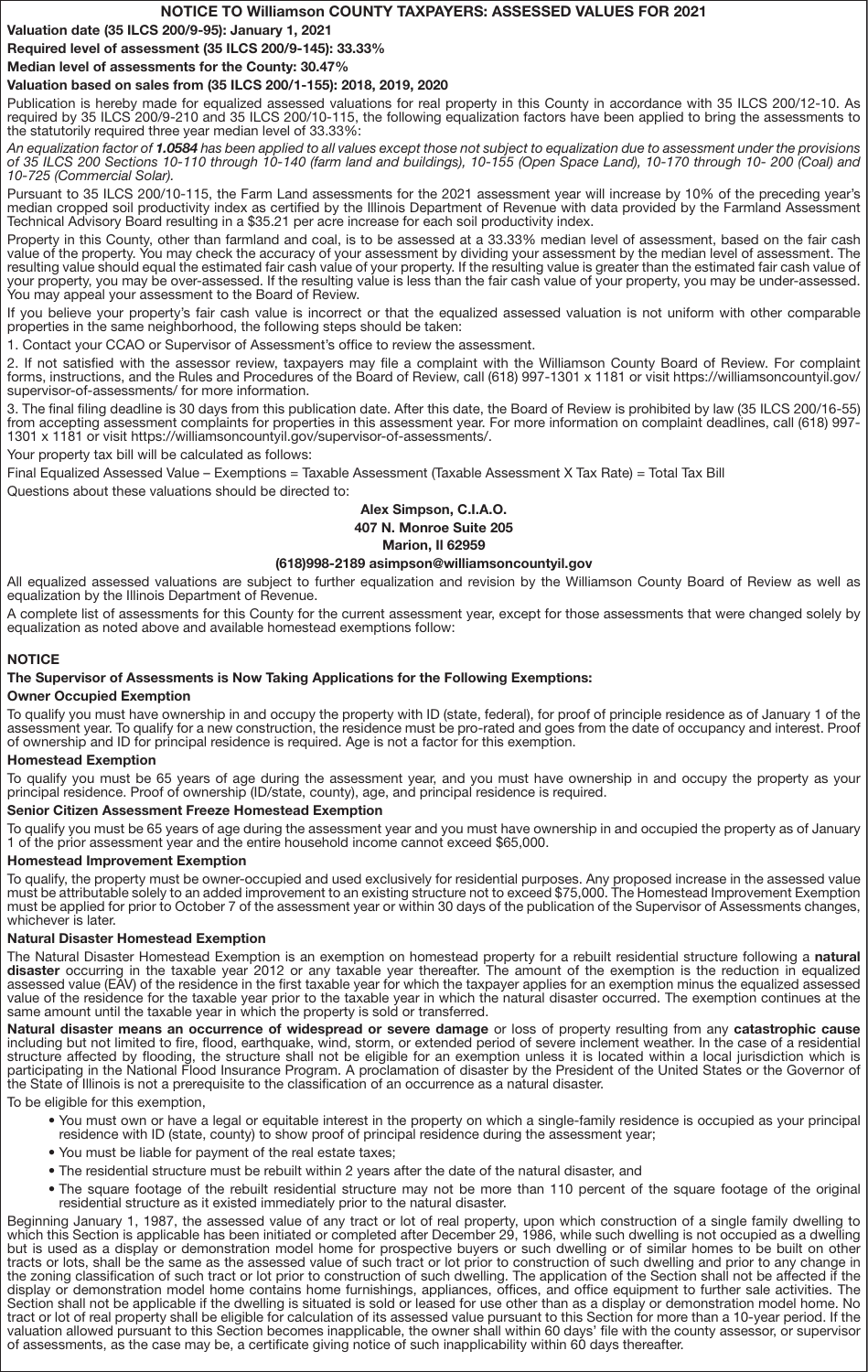Under this Act, no corporation, individual, sole proprietor or partnership may have more than a total of 3 model homes at the same time within a 3-mile radius subject to the assessment provisions of this Section. The center point of each radius shall be the display or demonstration model that has been used as such for the longest period of time. The person liable for taxes on property eligible for assessment as provided in the Section shall file a verified application with the supervisor of assessment or county assessor, as the case may be, on or before December 31 of each assessment year for which that assessment is desired. Failure to make a timely filing in any assessment year constitutes a waiver of the right to claim the benefit of this Section for that assessment year according to Section 10-25 of the Property Tax Code (35 ILCS 200/10 25(2002).

Disabled Veterans' Homestead Exemption (35 ILCS 200/15-165)

Provides up to a \$100,000 reduction in assessed value for federally-approved specially adapted housing will continue to be available through the local Veterans Affairs Office.

Returning Veterans' Homestead Exemption (35 ILCS 200/15-167)

Provides a two-year \$5,000 reduction in the equalized assessed value of the veteran's principal residence for two consecutive assessment (tax) years, the tax year and the following year that the veteran returns from active duty in an armed conflict involving the armed forces of the United States. To qualify the veteran must own and occupy the property as his or her principal residence with ID (state, county) to show proof of principle residence as of January 1 of each assessment year. A veteran who acquires a principal residence after January 1 of the year he or she returns home is eligible for RVHE on the principal residence owned and occupied on January 1 of the next tax year.

Disabled Veterans' Standard Homestead Exemption (35 ILCS 200/15-169)

To qualify for this exemption, the veteran must be an Illinois resident who served as a member of the U.S. Armed Forces on active duty or state active duty, Illinois National Guard, or U.S. Reserve Forces, and who has an honorable discharge; have at least 30 percent serviceconnected disability certified by the U.S. Department of Veterans Affairs; and own and occupy the property as the primary residence with ID (state, county) on January 1 of the assessment year or lease and occupy a single family residence on January 1 of the assessment year and be liable for the payment of the property taxes to the county. Public Act 100-0869 with an effective date of August 14, 2018, meaning that this is not retroactive to prior years. If the person qualifying for the exemption does not occupy the qualified residence as of January 1 of the taxable year, the exemption granted under this Section shall be prorated on a monthly basis. The prorated exemption shall apply beginning with the first complete month in which the person occupies the qualified residence. Provides a reduction in a property's EAV to a qualifying property owned by a veteran with a total service-connected disability certified by the U.S. Department of Veterans' Affairs. A \$2,500 homestead exemption is available to a veteran with a total service-connected disability rating of at least 30% but less than 49% or a \$5,000 homestead exemption is available to a veteran with a total service-connected disability rating of at least 50% but less than 69%. A veteran with a total service-connected disability rating of 70% or more is eligible to be tax exempt. A disabled veteran must file an annual application by the county's due date to continue to receive this exemption.

Note: The property's total EAV must be less than \$250,000 after subtracting any portion used for commercial purposes. "Commercial purposes" include any portion of the property rented for more than 6 months.

Disabled Persons Homestead Exemption (35 ILCS 200/15-168)

Provides a \$2,000 reduction in a property's EAV to a qualifying property owned by a person who is 100% disabled (proof of disability is required). A disabled person must file an annual application by the county's due date to continue to receive this exemption. Apply / Inquire

All the above exemptions, publications, Board of Review rules, maps, copy of property record cards & other pertinent information about the Supervisor of Assessments office can be found on our website at http://www.williamsoncountyil.gov

To apply for or to inquire about any of the above exemptions, please bring in your Real Estate Tax Statement and come to the Supervisor of Assessments Office on the second (2nd) floor of the Administration Building located at 407 N. Monroe Street, Suite 205 Marion, Illinois. Please address any questions to the Supervisor of Assessments:

> Alex Simpson, C.I.A.O. Supervisor of Assessments Williamson County Administration Building 407 N. Monroe Street, Suite 205 Marion, IL 62959 618-998-2189 asimpson@williamsoncountyil.gov

## T8S R1E WILLIAMSON COUNTY - MARION, IL

| 57,630.00<br>01-04-300-003<br>MARSHALL, PATRICK SR &<br>01-22-455-010<br>CALLAHAN, GEORGE L.<br>14,300.00<br>01-04-400-005<br>01-22-461-001<br>WILLIAMSON COUNTY AS TRUSTE E<br>MARSHALL, PATRICK SR &<br>15,800.00<br>01-07-326-010<br>HALLERAN, ROBERT J &<br>01-22-464-011<br>TUCKER, VICKY & THARP, RUTH A<br>WILLIAMSON COUNTY AS TRUSTE E<br>920.00<br>01-07-330-017<br>01-22-484-002<br>DUNNIGAN, MARY ANN<br>01-07-381-002<br>MONTI, KITTY C.<br>10,880.00<br>01-23-426-006<br>FISHER, GEORGE H<br>19,890.00<br>7,400.00<br>01-07-428-006<br><b>BAILEY, CLIFTON</b><br>01-24-351-002<br>GROVES, LAURA A & CHARLES A<br>5,690.00<br>01-07-428-007<br>ARENA, RANDY L.<br>01-24-464-005<br>ATTERBERRY, LYNN R & JAMES E.<br>30,640.00<br>HOLLAND, THOMAS & LISSIA<br>6,110.00<br>01-08-102-020<br>01-24-478-006<br>FORTNER, CHARLES A &<br>1,020.00<br>01-08-102-021<br>BEVIS, RODNEY & CINDY<br>01-24-482-013<br>KOEHLING, CHARLES K. II<br>24,980.00<br>930.00<br>01-08-104-007<br>HOLLAND, BRIAN & AMY<br>01-24-700-004<br>WILLIAMSON COUNTY AS TRUSTE E<br>MFG. HOUSING CONTRACTTRU S T<br>5,770.00<br>01-08-176-015<br>01-25-102-028<br>WILKIE, ROBERT A. JR & GAIL<br>YOAST, TERRI F & EDWARD A.<br>11,960.00<br>01-08-177-017<br>01-25-127-027<br>DEATON, EMMA G.<br>740.00<br>01-09-100-003<br>MARSHALL, PATRICK SR &<br>01-25-202-017<br>WALLACE, CHARLES L & BRENDA K<br>49,900.00<br>24,735.00<br>01-25-204-011<br>43,640.00<br>01-09-200-004<br>ERBY, KATHRYN & JOHN H III<br>BIRD, JONATHON & KRISTY<br>150.00<br>01-11-700-501<br>ILLINOIS MINERALS LLC<br>01-25-228-007<br>BAGGETT + DUIGUID OIL CO<br>NORMAN, ELMER & GLADWELL,<br>3,480.00<br>01-25-277-010<br>01-12-200-015<br>COLE, DANIEL L<br>34,460.00<br>WILLIAMSON COUNTY AS TRUSTE E<br>01-12-277-016<br>FLOWERS, BETTY & JOSEPH M.<br>01-25-281-003<br>01-12-400-010<br>7,220.00<br>LUKUC LAND TRUST<br>01-25-700-001<br>WILLIAMSON COUNTY AS TRUSTE E<br>211,480.00<br>01-12-400-011<br>LUKUC LAND TRUST<br>01-26-400-005<br><b>BRANDON, MICHAEL &amp; TERESA</b><br>01-13-700-002<br>WILLIAMSON COUNTY AS TRUSTE E<br>1,100.00<br>01-26-400-027<br><b>GRACE AMAZING LAND TRUST</b><br>01-17-100-006<br>BOONE CREEK RENTALS, LLC &<br>5,665.00<br><b>GRACE AMAZING LAND TRUST</b><br>01-26-400-028<br>01-17-200-005<br><b>BOONE CREEK RENTALS, LLC &amp;</b><br>4,765.00<br>01-26-427-002<br>MILLER, JAMES HALSTON &<br>77,270.00<br>01-17-300-004<br>150.00<br>BOONE CREEK RENTALS, LLC &<br>01-26-427-003<br><b>CLARK, THOMAS &amp; KIMBERLY</b><br>01-18-127-005<br>MITCHELL, BRYAN W<br>9,050.00<br>01-26-700-003<br>WILLIAMSON COUNTY AS TRUSTE E<br>5,740.00<br>01-18-128-013<br>LADD, KIRK<br>01-27-100-031<br>TIPPY, PAUL G & NICOLE<br>WILLIAMSON COUNTY AS TRUSTE E<br>7,600.00<br>01-18-128-018<br>01-27-129-002<br>WILLIAMSON COUNTY AS TRUSTE E<br>1,700.00<br>FREEMAN, GRETCHEN<br>01-27-129-003<br>550.00<br>01-18-134-005<br>WILLIAMSON COUNTY AS TRUSTE E<br>1,430.00<br>01-18-136-009<br>MATUSZCZAK, JOSEPH<br>01-27-129-004<br>WILLIAMSON COUNTY AS TRUSTE E<br>FANN, TRACY<br>4,970.00<br>01-27-129-005<br>01-18-179-011<br>WILLIAMSON COUNTY AS TRUSTE E<br>01-18-179-012<br>FANN, TRACY<br>1,100.00<br>01-27-129-006<br>WILLIAMSON COUNTY AS TRUSTE E<br>FANN, TRACY<br>2,240.00<br>01-27-129-007<br>01-18-179-013<br>WILLIAMSON COUNTY AS TRUSTE E<br>THOMAS, AMMINSTY DIXON<br>14,200.00<br>01-18-202-005<br>01-27-129-008<br>WILLIAMSON COUNTY AS TRUSTE E<br>68,740.00<br>01-20-100-004<br>DAVIS, DARREL L<br>01-27-207-007<br>WILLIAMSON COUNTY AS TRUSTE E<br>BURROUGHS, GARY & SHIRLEY<br>68,710.00<br>01-27-227-005<br>SELLERS, JACK & OLETA<br>01-20-132-004<br>01-20-252-007<br>BOOTH, AUDREY G & DONALD<br>5,740.00<br>01-27-229-007<br>WILLIAMSON COUNTY AS TRUSTE E<br>790.00<br>61,840.00<br>01-20-401-011<br>BEVIS, RODNEY & CINDY<br>01-27-400-022<br>MOORE, MONTE B & JULIA S<br>01-20-401-012<br>BEVIS, RODNEY & CINDY<br>4,010.00<br>01-27-400-036<br>MOORE, MONTE B & JULIA<br>4,660.00<br>22,530.00<br>01-22-100-019<br>ELLIS, LINDA G<br>01-28-101-007<br>GILL, HANNAH<br>5,035.00<br>01-22-300-008<br>ALLEN, CHRISTY DUNNIGAN<br>01-28-211-004<br>LOVETT, LYNDON L & SANDRA L.<br>41,330.00<br>6,505.00<br>01-22-300-009<br>ALLEN, CHISTY DUNNIGAM<br>01-28-300-005<br>COX, ZACH<br>26,560.00<br>01-22-300-011<br>ELDERS, STEVEN D & JANE A<br>01-28-300-007<br>WARD, DONALD E<br>4,190.00<br>01-22-400-016<br><b>KESLER, KENNETH</b><br>4,000.00<br>01-28-400-067<br>HICKS, CHAD & AMY<br>01-22-400-036<br>ELDERS, STEVEN D & JANE A<br>91,540.00<br>01-29-200-006<br>FORD, JAMES L & SARAH B<br>1,480.00<br>01-22-400-037<br>ELDERS, STEVEN D & JANE A<br>01-29-200-037<br>FORD, JAMES L & SARAH B FOR D<br>950.00<br>01-22-450-006<br>ELDERS, STEVE & JANE<br>01-29-300-007<br>MOORE, ADAM B & LINDSEY E<br>01-22-451-015<br>530.00<br>ELDERS, STEVE & JANE<br>01-29-426-004<br>CROUSE, ELIJAN JAMES & | <b>INDEX</b> | <b>OWNER'S NAME</b> | <b>TOTAL ASSMT</b> | <b>INDEX</b> | <b>OWNER'S NAME</b> | <b>TOTAL ASSMT</b> |
|----------------------------------------------------------------------------------------------------------------------------------------------------------------------------------------------------------------------------------------------------------------------------------------------------------------------------------------------------------------------------------------------------------------------------------------------------------------------------------------------------------------------------------------------------------------------------------------------------------------------------------------------------------------------------------------------------------------------------------------------------------------------------------------------------------------------------------------------------------------------------------------------------------------------------------------------------------------------------------------------------------------------------------------------------------------------------------------------------------------------------------------------------------------------------------------------------------------------------------------------------------------------------------------------------------------------------------------------------------------------------------------------------------------------------------------------------------------------------------------------------------------------------------------------------------------------------------------------------------------------------------------------------------------------------------------------------------------------------------------------------------------------------------------------------------------------------------------------------------------------------------------------------------------------------------------------------------------------------------------------------------------------------------------------------------------------------------------------------------------------------------------------------------------------------------------------------------------------------------------------------------------------------------------------------------------------------------------------------------------------------------------------------------------------------------------------------------------------------------------------------------------------------------------------------------------------------------------------------------------------------------------------------------------------------------------------------------------------------------------------------------------------------------------------------------------------------------------------------------------------------------------------------------------------------------------------------------------------------------------------------------------------------------------------------------------------------------------------------------------------------------------------------------------------------------------------------------------------------------------------------------------------------------------------------------------------------------------------------------------------------------------------------------------------------------------------------------------------------------------------------------------------------------------------------------------------------------------------------------------------------------------------------------------------------------------------------------------------------------------------------------------------------------------------------------------------------------------------------------------------------------------------------------------------------------------------------------------------------------------------------------------------------------------------------------------------------------------------------------------------------------------------------------------------------------------------------------------------------------------------------------------------------------------------------------------------------------------------------------------------------------------------------------------------------------------------------------------------------------------------------------------------------------------------------------------------------------------------------------------------------------------------------------------------------------------------------------------------------------------------------------------------------------------------------------------------------------------------------------------------------------------------------------------------------------------|--------------|---------------------|--------------------|--------------|---------------------|--------------------|
|                                                                                                                                                                                                                                                                                                                                                                                                                                                                                                                                                                                                                                                                                                                                                                                                                                                                                                                                                                                                                                                                                                                                                                                                                                                                                                                                                                                                                                                                                                                                                                                                                                                                                                                                                                                                                                                                                                                                                                                                                                                                                                                                                                                                                                                                                                                                                                                                                                                                                                                                                                                                                                                                                                                                                                                                                                                                                                                                                                                                                                                                                                                                                                                                                                                                                                                                                                                                                                                                                                                                                                                                                                                                                                                                                                                                                                                                                                                                                                                                                                                                                                                                                                                                                                                                                                                                                                                                                                                                                                                                                                                                                                                                                                                                                                                                                                                                                                                                        |              |                     |                    |              |                     | 2,800.00           |
|                                                                                                                                                                                                                                                                                                                                                                                                                                                                                                                                                                                                                                                                                                                                                                                                                                                                                                                                                                                                                                                                                                                                                                                                                                                                                                                                                                                                                                                                                                                                                                                                                                                                                                                                                                                                                                                                                                                                                                                                                                                                                                                                                                                                                                                                                                                                                                                                                                                                                                                                                                                                                                                                                                                                                                                                                                                                                                                                                                                                                                                                                                                                                                                                                                                                                                                                                                                                                                                                                                                                                                                                                                                                                                                                                                                                                                                                                                                                                                                                                                                                                                                                                                                                                                                                                                                                                                                                                                                                                                                                                                                                                                                                                                                                                                                                                                                                                                                                        |              |                     |                    |              |                     | 1,390.00           |
|                                                                                                                                                                                                                                                                                                                                                                                                                                                                                                                                                                                                                                                                                                                                                                                                                                                                                                                                                                                                                                                                                                                                                                                                                                                                                                                                                                                                                                                                                                                                                                                                                                                                                                                                                                                                                                                                                                                                                                                                                                                                                                                                                                                                                                                                                                                                                                                                                                                                                                                                                                                                                                                                                                                                                                                                                                                                                                                                                                                                                                                                                                                                                                                                                                                                                                                                                                                                                                                                                                                                                                                                                                                                                                                                                                                                                                                                                                                                                                                                                                                                                                                                                                                                                                                                                                                                                                                                                                                                                                                                                                                                                                                                                                                                                                                                                                                                                                                                        |              |                     |                    |              |                     | 4,410.00           |
|                                                                                                                                                                                                                                                                                                                                                                                                                                                                                                                                                                                                                                                                                                                                                                                                                                                                                                                                                                                                                                                                                                                                                                                                                                                                                                                                                                                                                                                                                                                                                                                                                                                                                                                                                                                                                                                                                                                                                                                                                                                                                                                                                                                                                                                                                                                                                                                                                                                                                                                                                                                                                                                                                                                                                                                                                                                                                                                                                                                                                                                                                                                                                                                                                                                                                                                                                                                                                                                                                                                                                                                                                                                                                                                                                                                                                                                                                                                                                                                                                                                                                                                                                                                                                                                                                                                                                                                                                                                                                                                                                                                                                                                                                                                                                                                                                                                                                                                                        |              |                     |                    |              |                     | 4,580.00           |
|                                                                                                                                                                                                                                                                                                                                                                                                                                                                                                                                                                                                                                                                                                                                                                                                                                                                                                                                                                                                                                                                                                                                                                                                                                                                                                                                                                                                                                                                                                                                                                                                                                                                                                                                                                                                                                                                                                                                                                                                                                                                                                                                                                                                                                                                                                                                                                                                                                                                                                                                                                                                                                                                                                                                                                                                                                                                                                                                                                                                                                                                                                                                                                                                                                                                                                                                                                                                                                                                                                                                                                                                                                                                                                                                                                                                                                                                                                                                                                                                                                                                                                                                                                                                                                                                                                                                                                                                                                                                                                                                                                                                                                                                                                                                                                                                                                                                                                                                        |              |                     |                    |              |                     |                    |
|                                                                                                                                                                                                                                                                                                                                                                                                                                                                                                                                                                                                                                                                                                                                                                                                                                                                                                                                                                                                                                                                                                                                                                                                                                                                                                                                                                                                                                                                                                                                                                                                                                                                                                                                                                                                                                                                                                                                                                                                                                                                                                                                                                                                                                                                                                                                                                                                                                                                                                                                                                                                                                                                                                                                                                                                                                                                                                                                                                                                                                                                                                                                                                                                                                                                                                                                                                                                                                                                                                                                                                                                                                                                                                                                                                                                                                                                                                                                                                                                                                                                                                                                                                                                                                                                                                                                                                                                                                                                                                                                                                                                                                                                                                                                                                                                                                                                                                                                        |              |                     |                    |              |                     | 34,430.00          |
|                                                                                                                                                                                                                                                                                                                                                                                                                                                                                                                                                                                                                                                                                                                                                                                                                                                                                                                                                                                                                                                                                                                                                                                                                                                                                                                                                                                                                                                                                                                                                                                                                                                                                                                                                                                                                                                                                                                                                                                                                                                                                                                                                                                                                                                                                                                                                                                                                                                                                                                                                                                                                                                                                                                                                                                                                                                                                                                                                                                                                                                                                                                                                                                                                                                                                                                                                                                                                                                                                                                                                                                                                                                                                                                                                                                                                                                                                                                                                                                                                                                                                                                                                                                                                                                                                                                                                                                                                                                                                                                                                                                                                                                                                                                                                                                                                                                                                                                                        |              |                     |                    |              |                     |                    |
|                                                                                                                                                                                                                                                                                                                                                                                                                                                                                                                                                                                                                                                                                                                                                                                                                                                                                                                                                                                                                                                                                                                                                                                                                                                                                                                                                                                                                                                                                                                                                                                                                                                                                                                                                                                                                                                                                                                                                                                                                                                                                                                                                                                                                                                                                                                                                                                                                                                                                                                                                                                                                                                                                                                                                                                                                                                                                                                                                                                                                                                                                                                                                                                                                                                                                                                                                                                                                                                                                                                                                                                                                                                                                                                                                                                                                                                                                                                                                                                                                                                                                                                                                                                                                                                                                                                                                                                                                                                                                                                                                                                                                                                                                                                                                                                                                                                                                                                                        |              |                     |                    |              |                     | 15,550.00          |
|                                                                                                                                                                                                                                                                                                                                                                                                                                                                                                                                                                                                                                                                                                                                                                                                                                                                                                                                                                                                                                                                                                                                                                                                                                                                                                                                                                                                                                                                                                                                                                                                                                                                                                                                                                                                                                                                                                                                                                                                                                                                                                                                                                                                                                                                                                                                                                                                                                                                                                                                                                                                                                                                                                                                                                                                                                                                                                                                                                                                                                                                                                                                                                                                                                                                                                                                                                                                                                                                                                                                                                                                                                                                                                                                                                                                                                                                                                                                                                                                                                                                                                                                                                                                                                                                                                                                                                                                                                                                                                                                                                                                                                                                                                                                                                                                                                                                                                                                        |              |                     |                    |              |                     |                    |
|                                                                                                                                                                                                                                                                                                                                                                                                                                                                                                                                                                                                                                                                                                                                                                                                                                                                                                                                                                                                                                                                                                                                                                                                                                                                                                                                                                                                                                                                                                                                                                                                                                                                                                                                                                                                                                                                                                                                                                                                                                                                                                                                                                                                                                                                                                                                                                                                                                                                                                                                                                                                                                                                                                                                                                                                                                                                                                                                                                                                                                                                                                                                                                                                                                                                                                                                                                                                                                                                                                                                                                                                                                                                                                                                                                                                                                                                                                                                                                                                                                                                                                                                                                                                                                                                                                                                                                                                                                                                                                                                                                                                                                                                                                                                                                                                                                                                                                                                        |              |                     |                    |              |                     | 420.00             |
|                                                                                                                                                                                                                                                                                                                                                                                                                                                                                                                                                                                                                                                                                                                                                                                                                                                                                                                                                                                                                                                                                                                                                                                                                                                                                                                                                                                                                                                                                                                                                                                                                                                                                                                                                                                                                                                                                                                                                                                                                                                                                                                                                                                                                                                                                                                                                                                                                                                                                                                                                                                                                                                                                                                                                                                                                                                                                                                                                                                                                                                                                                                                                                                                                                                                                                                                                                                                                                                                                                                                                                                                                                                                                                                                                                                                                                                                                                                                                                                                                                                                                                                                                                                                                                                                                                                                                                                                                                                                                                                                                                                                                                                                                                                                                                                                                                                                                                                                        |              |                     |                    |              |                     | 18,570.00          |
|                                                                                                                                                                                                                                                                                                                                                                                                                                                                                                                                                                                                                                                                                                                                                                                                                                                                                                                                                                                                                                                                                                                                                                                                                                                                                                                                                                                                                                                                                                                                                                                                                                                                                                                                                                                                                                                                                                                                                                                                                                                                                                                                                                                                                                                                                                                                                                                                                                                                                                                                                                                                                                                                                                                                                                                                                                                                                                                                                                                                                                                                                                                                                                                                                                                                                                                                                                                                                                                                                                                                                                                                                                                                                                                                                                                                                                                                                                                                                                                                                                                                                                                                                                                                                                                                                                                                                                                                                                                                                                                                                                                                                                                                                                                                                                                                                                                                                                                                        |              |                     |                    |              |                     | 32,350.00          |
|                                                                                                                                                                                                                                                                                                                                                                                                                                                                                                                                                                                                                                                                                                                                                                                                                                                                                                                                                                                                                                                                                                                                                                                                                                                                                                                                                                                                                                                                                                                                                                                                                                                                                                                                                                                                                                                                                                                                                                                                                                                                                                                                                                                                                                                                                                                                                                                                                                                                                                                                                                                                                                                                                                                                                                                                                                                                                                                                                                                                                                                                                                                                                                                                                                                                                                                                                                                                                                                                                                                                                                                                                                                                                                                                                                                                                                                                                                                                                                                                                                                                                                                                                                                                                                                                                                                                                                                                                                                                                                                                                                                                                                                                                                                                                                                                                                                                                                                                        |              |                     |                    |              |                     |                    |
|                                                                                                                                                                                                                                                                                                                                                                                                                                                                                                                                                                                                                                                                                                                                                                                                                                                                                                                                                                                                                                                                                                                                                                                                                                                                                                                                                                                                                                                                                                                                                                                                                                                                                                                                                                                                                                                                                                                                                                                                                                                                                                                                                                                                                                                                                                                                                                                                                                                                                                                                                                                                                                                                                                                                                                                                                                                                                                                                                                                                                                                                                                                                                                                                                                                                                                                                                                                                                                                                                                                                                                                                                                                                                                                                                                                                                                                                                                                                                                                                                                                                                                                                                                                                                                                                                                                                                                                                                                                                                                                                                                                                                                                                                                                                                                                                                                                                                                                                        |              |                     |                    |              |                     |                    |
|                                                                                                                                                                                                                                                                                                                                                                                                                                                                                                                                                                                                                                                                                                                                                                                                                                                                                                                                                                                                                                                                                                                                                                                                                                                                                                                                                                                                                                                                                                                                                                                                                                                                                                                                                                                                                                                                                                                                                                                                                                                                                                                                                                                                                                                                                                                                                                                                                                                                                                                                                                                                                                                                                                                                                                                                                                                                                                                                                                                                                                                                                                                                                                                                                                                                                                                                                                                                                                                                                                                                                                                                                                                                                                                                                                                                                                                                                                                                                                                                                                                                                                                                                                                                                                                                                                                                                                                                                                                                                                                                                                                                                                                                                                                                                                                                                                                                                                                                        |              |                     |                    |              |                     | 8,220.00           |
|                                                                                                                                                                                                                                                                                                                                                                                                                                                                                                                                                                                                                                                                                                                                                                                                                                                                                                                                                                                                                                                                                                                                                                                                                                                                                                                                                                                                                                                                                                                                                                                                                                                                                                                                                                                                                                                                                                                                                                                                                                                                                                                                                                                                                                                                                                                                                                                                                                                                                                                                                                                                                                                                                                                                                                                                                                                                                                                                                                                                                                                                                                                                                                                                                                                                                                                                                                                                                                                                                                                                                                                                                                                                                                                                                                                                                                                                                                                                                                                                                                                                                                                                                                                                                                                                                                                                                                                                                                                                                                                                                                                                                                                                                                                                                                                                                                                                                                                                        |              |                     |                    |              |                     | 33,500.00          |
|                                                                                                                                                                                                                                                                                                                                                                                                                                                                                                                                                                                                                                                                                                                                                                                                                                                                                                                                                                                                                                                                                                                                                                                                                                                                                                                                                                                                                                                                                                                                                                                                                                                                                                                                                                                                                                                                                                                                                                                                                                                                                                                                                                                                                                                                                                                                                                                                                                                                                                                                                                                                                                                                                                                                                                                                                                                                                                                                                                                                                                                                                                                                                                                                                                                                                                                                                                                                                                                                                                                                                                                                                                                                                                                                                                                                                                                                                                                                                                                                                                                                                                                                                                                                                                                                                                                                                                                                                                                                                                                                                                                                                                                                                                                                                                                                                                                                                                                                        |              |                     |                    |              |                     | 2,070.00           |
|                                                                                                                                                                                                                                                                                                                                                                                                                                                                                                                                                                                                                                                                                                                                                                                                                                                                                                                                                                                                                                                                                                                                                                                                                                                                                                                                                                                                                                                                                                                                                                                                                                                                                                                                                                                                                                                                                                                                                                                                                                                                                                                                                                                                                                                                                                                                                                                                                                                                                                                                                                                                                                                                                                                                                                                                                                                                                                                                                                                                                                                                                                                                                                                                                                                                                                                                                                                                                                                                                                                                                                                                                                                                                                                                                                                                                                                                                                                                                                                                                                                                                                                                                                                                                                                                                                                                                                                                                                                                                                                                                                                                                                                                                                                                                                                                                                                                                                                                        |              |                     |                    |              |                     | 250.00             |
|                                                                                                                                                                                                                                                                                                                                                                                                                                                                                                                                                                                                                                                                                                                                                                                                                                                                                                                                                                                                                                                                                                                                                                                                                                                                                                                                                                                                                                                                                                                                                                                                                                                                                                                                                                                                                                                                                                                                                                                                                                                                                                                                                                                                                                                                                                                                                                                                                                                                                                                                                                                                                                                                                                                                                                                                                                                                                                                                                                                                                                                                                                                                                                                                                                                                                                                                                                                                                                                                                                                                                                                                                                                                                                                                                                                                                                                                                                                                                                                                                                                                                                                                                                                                                                                                                                                                                                                                                                                                                                                                                                                                                                                                                                                                                                                                                                                                                                                                        |              |                     |                    |              |                     | 64,120.00          |
|                                                                                                                                                                                                                                                                                                                                                                                                                                                                                                                                                                                                                                                                                                                                                                                                                                                                                                                                                                                                                                                                                                                                                                                                                                                                                                                                                                                                                                                                                                                                                                                                                                                                                                                                                                                                                                                                                                                                                                                                                                                                                                                                                                                                                                                                                                                                                                                                                                                                                                                                                                                                                                                                                                                                                                                                                                                                                                                                                                                                                                                                                                                                                                                                                                                                                                                                                                                                                                                                                                                                                                                                                                                                                                                                                                                                                                                                                                                                                                                                                                                                                                                                                                                                                                                                                                                                                                                                                                                                                                                                                                                                                                                                                                                                                                                                                                                                                                                                        |              |                     |                    |              |                     | 9,050.00           |
|                                                                                                                                                                                                                                                                                                                                                                                                                                                                                                                                                                                                                                                                                                                                                                                                                                                                                                                                                                                                                                                                                                                                                                                                                                                                                                                                                                                                                                                                                                                                                                                                                                                                                                                                                                                                                                                                                                                                                                                                                                                                                                                                                                                                                                                                                                                                                                                                                                                                                                                                                                                                                                                                                                                                                                                                                                                                                                                                                                                                                                                                                                                                                                                                                                                                                                                                                                                                                                                                                                                                                                                                                                                                                                                                                                                                                                                                                                                                                                                                                                                                                                                                                                                                                                                                                                                                                                                                                                                                                                                                                                                                                                                                                                                                                                                                                                                                                                                                        |              |                     |                    |              |                     | 147,890.00         |
|                                                                                                                                                                                                                                                                                                                                                                                                                                                                                                                                                                                                                                                                                                                                                                                                                                                                                                                                                                                                                                                                                                                                                                                                                                                                                                                                                                                                                                                                                                                                                                                                                                                                                                                                                                                                                                                                                                                                                                                                                                                                                                                                                                                                                                                                                                                                                                                                                                                                                                                                                                                                                                                                                                                                                                                                                                                                                                                                                                                                                                                                                                                                                                                                                                                                                                                                                                                                                                                                                                                                                                                                                                                                                                                                                                                                                                                                                                                                                                                                                                                                                                                                                                                                                                                                                                                                                                                                                                                                                                                                                                                                                                                                                                                                                                                                                                                                                                                                        |              |                     |                    |              |                     |                    |
|                                                                                                                                                                                                                                                                                                                                                                                                                                                                                                                                                                                                                                                                                                                                                                                                                                                                                                                                                                                                                                                                                                                                                                                                                                                                                                                                                                                                                                                                                                                                                                                                                                                                                                                                                                                                                                                                                                                                                                                                                                                                                                                                                                                                                                                                                                                                                                                                                                                                                                                                                                                                                                                                                                                                                                                                                                                                                                                                                                                                                                                                                                                                                                                                                                                                                                                                                                                                                                                                                                                                                                                                                                                                                                                                                                                                                                                                                                                                                                                                                                                                                                                                                                                                                                                                                                                                                                                                                                                                                                                                                                                                                                                                                                                                                                                                                                                                                                                                        |              |                     |                    |              |                     | 70,570.00          |
|                                                                                                                                                                                                                                                                                                                                                                                                                                                                                                                                                                                                                                                                                                                                                                                                                                                                                                                                                                                                                                                                                                                                                                                                                                                                                                                                                                                                                                                                                                                                                                                                                                                                                                                                                                                                                                                                                                                                                                                                                                                                                                                                                                                                                                                                                                                                                                                                                                                                                                                                                                                                                                                                                                                                                                                                                                                                                                                                                                                                                                                                                                                                                                                                                                                                                                                                                                                                                                                                                                                                                                                                                                                                                                                                                                                                                                                                                                                                                                                                                                                                                                                                                                                                                                                                                                                                                                                                                                                                                                                                                                                                                                                                                                                                                                                                                                                                                                                                        |              |                     |                    |              |                     | 160.00             |
|                                                                                                                                                                                                                                                                                                                                                                                                                                                                                                                                                                                                                                                                                                                                                                                                                                                                                                                                                                                                                                                                                                                                                                                                                                                                                                                                                                                                                                                                                                                                                                                                                                                                                                                                                                                                                                                                                                                                                                                                                                                                                                                                                                                                                                                                                                                                                                                                                                                                                                                                                                                                                                                                                                                                                                                                                                                                                                                                                                                                                                                                                                                                                                                                                                                                                                                                                                                                                                                                                                                                                                                                                                                                                                                                                                                                                                                                                                                                                                                                                                                                                                                                                                                                                                                                                                                                                                                                                                                                                                                                                                                                                                                                                                                                                                                                                                                                                                                                        |              |                     |                    |              |                     | 116,890.00         |
|                                                                                                                                                                                                                                                                                                                                                                                                                                                                                                                                                                                                                                                                                                                                                                                                                                                                                                                                                                                                                                                                                                                                                                                                                                                                                                                                                                                                                                                                                                                                                                                                                                                                                                                                                                                                                                                                                                                                                                                                                                                                                                                                                                                                                                                                                                                                                                                                                                                                                                                                                                                                                                                                                                                                                                                                                                                                                                                                                                                                                                                                                                                                                                                                                                                                                                                                                                                                                                                                                                                                                                                                                                                                                                                                                                                                                                                                                                                                                                                                                                                                                                                                                                                                                                                                                                                                                                                                                                                                                                                                                                                                                                                                                                                                                                                                                                                                                                                                        |              |                     |                    |              |                     | 550.00             |
|                                                                                                                                                                                                                                                                                                                                                                                                                                                                                                                                                                                                                                                                                                                                                                                                                                                                                                                                                                                                                                                                                                                                                                                                                                                                                                                                                                                                                                                                                                                                                                                                                                                                                                                                                                                                                                                                                                                                                                                                                                                                                                                                                                                                                                                                                                                                                                                                                                                                                                                                                                                                                                                                                                                                                                                                                                                                                                                                                                                                                                                                                                                                                                                                                                                                                                                                                                                                                                                                                                                                                                                                                                                                                                                                                                                                                                                                                                                                                                                                                                                                                                                                                                                                                                                                                                                                                                                                                                                                                                                                                                                                                                                                                                                                                                                                                                                                                                                                        |              |                     |                    |              |                     |                    |
|                                                                                                                                                                                                                                                                                                                                                                                                                                                                                                                                                                                                                                                                                                                                                                                                                                                                                                                                                                                                                                                                                                                                                                                                                                                                                                                                                                                                                                                                                                                                                                                                                                                                                                                                                                                                                                                                                                                                                                                                                                                                                                                                                                                                                                                                                                                                                                                                                                                                                                                                                                                                                                                                                                                                                                                                                                                                                                                                                                                                                                                                                                                                                                                                                                                                                                                                                                                                                                                                                                                                                                                                                                                                                                                                                                                                                                                                                                                                                                                                                                                                                                                                                                                                                                                                                                                                                                                                                                                                                                                                                                                                                                                                                                                                                                                                                                                                                                                                        |              |                     |                    |              |                     | 550.00             |
|                                                                                                                                                                                                                                                                                                                                                                                                                                                                                                                                                                                                                                                                                                                                                                                                                                                                                                                                                                                                                                                                                                                                                                                                                                                                                                                                                                                                                                                                                                                                                                                                                                                                                                                                                                                                                                                                                                                                                                                                                                                                                                                                                                                                                                                                                                                                                                                                                                                                                                                                                                                                                                                                                                                                                                                                                                                                                                                                                                                                                                                                                                                                                                                                                                                                                                                                                                                                                                                                                                                                                                                                                                                                                                                                                                                                                                                                                                                                                                                                                                                                                                                                                                                                                                                                                                                                                                                                                                                                                                                                                                                                                                                                                                                                                                                                                                                                                                                                        |              |                     |                    |              |                     | 550.00             |
|                                                                                                                                                                                                                                                                                                                                                                                                                                                                                                                                                                                                                                                                                                                                                                                                                                                                                                                                                                                                                                                                                                                                                                                                                                                                                                                                                                                                                                                                                                                                                                                                                                                                                                                                                                                                                                                                                                                                                                                                                                                                                                                                                                                                                                                                                                                                                                                                                                                                                                                                                                                                                                                                                                                                                                                                                                                                                                                                                                                                                                                                                                                                                                                                                                                                                                                                                                                                                                                                                                                                                                                                                                                                                                                                                                                                                                                                                                                                                                                                                                                                                                                                                                                                                                                                                                                                                                                                                                                                                                                                                                                                                                                                                                                                                                                                                                                                                                                                        |              |                     |                    |              |                     | 550.00             |
|                                                                                                                                                                                                                                                                                                                                                                                                                                                                                                                                                                                                                                                                                                                                                                                                                                                                                                                                                                                                                                                                                                                                                                                                                                                                                                                                                                                                                                                                                                                                                                                                                                                                                                                                                                                                                                                                                                                                                                                                                                                                                                                                                                                                                                                                                                                                                                                                                                                                                                                                                                                                                                                                                                                                                                                                                                                                                                                                                                                                                                                                                                                                                                                                                                                                                                                                                                                                                                                                                                                                                                                                                                                                                                                                                                                                                                                                                                                                                                                                                                                                                                                                                                                                                                                                                                                                                                                                                                                                                                                                                                                                                                                                                                                                                                                                                                                                                                                                        |              |                     |                    |              |                     | 550.00             |
|                                                                                                                                                                                                                                                                                                                                                                                                                                                                                                                                                                                                                                                                                                                                                                                                                                                                                                                                                                                                                                                                                                                                                                                                                                                                                                                                                                                                                                                                                                                                                                                                                                                                                                                                                                                                                                                                                                                                                                                                                                                                                                                                                                                                                                                                                                                                                                                                                                                                                                                                                                                                                                                                                                                                                                                                                                                                                                                                                                                                                                                                                                                                                                                                                                                                                                                                                                                                                                                                                                                                                                                                                                                                                                                                                                                                                                                                                                                                                                                                                                                                                                                                                                                                                                                                                                                                                                                                                                                                                                                                                                                                                                                                                                                                                                                                                                                                                                                                        |              |                     |                    |              |                     | 550.00             |
|                                                                                                                                                                                                                                                                                                                                                                                                                                                                                                                                                                                                                                                                                                                                                                                                                                                                                                                                                                                                                                                                                                                                                                                                                                                                                                                                                                                                                                                                                                                                                                                                                                                                                                                                                                                                                                                                                                                                                                                                                                                                                                                                                                                                                                                                                                                                                                                                                                                                                                                                                                                                                                                                                                                                                                                                                                                                                                                                                                                                                                                                                                                                                                                                                                                                                                                                                                                                                                                                                                                                                                                                                                                                                                                                                                                                                                                                                                                                                                                                                                                                                                                                                                                                                                                                                                                                                                                                                                                                                                                                                                                                                                                                                                                                                                                                                                                                                                                                        |              |                     |                    |              |                     | 790.00             |
|                                                                                                                                                                                                                                                                                                                                                                                                                                                                                                                                                                                                                                                                                                                                                                                                                                                                                                                                                                                                                                                                                                                                                                                                                                                                                                                                                                                                                                                                                                                                                                                                                                                                                                                                                                                                                                                                                                                                                                                                                                                                                                                                                                                                                                                                                                                                                                                                                                                                                                                                                                                                                                                                                                                                                                                                                                                                                                                                                                                                                                                                                                                                                                                                                                                                                                                                                                                                                                                                                                                                                                                                                                                                                                                                                                                                                                                                                                                                                                                                                                                                                                                                                                                                                                                                                                                                                                                                                                                                                                                                                                                                                                                                                                                                                                                                                                                                                                                                        |              |                     |                    |              |                     | 1,810.00           |
|                                                                                                                                                                                                                                                                                                                                                                                                                                                                                                                                                                                                                                                                                                                                                                                                                                                                                                                                                                                                                                                                                                                                                                                                                                                                                                                                                                                                                                                                                                                                                                                                                                                                                                                                                                                                                                                                                                                                                                                                                                                                                                                                                                                                                                                                                                                                                                                                                                                                                                                                                                                                                                                                                                                                                                                                                                                                                                                                                                                                                                                                                                                                                                                                                                                                                                                                                                                                                                                                                                                                                                                                                                                                                                                                                                                                                                                                                                                                                                                                                                                                                                                                                                                                                                                                                                                                                                                                                                                                                                                                                                                                                                                                                                                                                                                                                                                                                                                                        |              |                     |                    |              |                     |                    |
|                                                                                                                                                                                                                                                                                                                                                                                                                                                                                                                                                                                                                                                                                                                                                                                                                                                                                                                                                                                                                                                                                                                                                                                                                                                                                                                                                                                                                                                                                                                                                                                                                                                                                                                                                                                                                                                                                                                                                                                                                                                                                                                                                                                                                                                                                                                                                                                                                                                                                                                                                                                                                                                                                                                                                                                                                                                                                                                                                                                                                                                                                                                                                                                                                                                                                                                                                                                                                                                                                                                                                                                                                                                                                                                                                                                                                                                                                                                                                                                                                                                                                                                                                                                                                                                                                                                                                                                                                                                                                                                                                                                                                                                                                                                                                                                                                                                                                                                                        |              |                     |                    |              |                     | 3,690.00           |
|                                                                                                                                                                                                                                                                                                                                                                                                                                                                                                                                                                                                                                                                                                                                                                                                                                                                                                                                                                                                                                                                                                                                                                                                                                                                                                                                                                                                                                                                                                                                                                                                                                                                                                                                                                                                                                                                                                                                                                                                                                                                                                                                                                                                                                                                                                                                                                                                                                                                                                                                                                                                                                                                                                                                                                                                                                                                                                                                                                                                                                                                                                                                                                                                                                                                                                                                                                                                                                                                                                                                                                                                                                                                                                                                                                                                                                                                                                                                                                                                                                                                                                                                                                                                                                                                                                                                                                                                                                                                                                                                                                                                                                                                                                                                                                                                                                                                                                                                        |              |                     |                    |              |                     | 440.00             |
|                                                                                                                                                                                                                                                                                                                                                                                                                                                                                                                                                                                                                                                                                                                                                                                                                                                                                                                                                                                                                                                                                                                                                                                                                                                                                                                                                                                                                                                                                                                                                                                                                                                                                                                                                                                                                                                                                                                                                                                                                                                                                                                                                                                                                                                                                                                                                                                                                                                                                                                                                                                                                                                                                                                                                                                                                                                                                                                                                                                                                                                                                                                                                                                                                                                                                                                                                                                                                                                                                                                                                                                                                                                                                                                                                                                                                                                                                                                                                                                                                                                                                                                                                                                                                                                                                                                                                                                                                                                                                                                                                                                                                                                                                                                                                                                                                                                                                                                                        |              |                     |                    |              |                     |                    |
|                                                                                                                                                                                                                                                                                                                                                                                                                                                                                                                                                                                                                                                                                                                                                                                                                                                                                                                                                                                                                                                                                                                                                                                                                                                                                                                                                                                                                                                                                                                                                                                                                                                                                                                                                                                                                                                                                                                                                                                                                                                                                                                                                                                                                                                                                                                                                                                                                                                                                                                                                                                                                                                                                                                                                                                                                                                                                                                                                                                                                                                                                                                                                                                                                                                                                                                                                                                                                                                                                                                                                                                                                                                                                                                                                                                                                                                                                                                                                                                                                                                                                                                                                                                                                                                                                                                                                                                                                                                                                                                                                                                                                                                                                                                                                                                                                                                                                                                                        |              |                     |                    |              |                     |                    |
|                                                                                                                                                                                                                                                                                                                                                                                                                                                                                                                                                                                                                                                                                                                                                                                                                                                                                                                                                                                                                                                                                                                                                                                                                                                                                                                                                                                                                                                                                                                                                                                                                                                                                                                                                                                                                                                                                                                                                                                                                                                                                                                                                                                                                                                                                                                                                                                                                                                                                                                                                                                                                                                                                                                                                                                                                                                                                                                                                                                                                                                                                                                                                                                                                                                                                                                                                                                                                                                                                                                                                                                                                                                                                                                                                                                                                                                                                                                                                                                                                                                                                                                                                                                                                                                                                                                                                                                                                                                                                                                                                                                                                                                                                                                                                                                                                                                                                                                                        |              |                     |                    |              |                     | 105,290.00         |
|                                                                                                                                                                                                                                                                                                                                                                                                                                                                                                                                                                                                                                                                                                                                                                                                                                                                                                                                                                                                                                                                                                                                                                                                                                                                                                                                                                                                                                                                                                                                                                                                                                                                                                                                                                                                                                                                                                                                                                                                                                                                                                                                                                                                                                                                                                                                                                                                                                                                                                                                                                                                                                                                                                                                                                                                                                                                                                                                                                                                                                                                                                                                                                                                                                                                                                                                                                                                                                                                                                                                                                                                                                                                                                                                                                                                                                                                                                                                                                                                                                                                                                                                                                                                                                                                                                                                                                                                                                                                                                                                                                                                                                                                                                                                                                                                                                                                                                                                        |              |                     |                    |              |                     |                    |
|                                                                                                                                                                                                                                                                                                                                                                                                                                                                                                                                                                                                                                                                                                                                                                                                                                                                                                                                                                                                                                                                                                                                                                                                                                                                                                                                                                                                                                                                                                                                                                                                                                                                                                                                                                                                                                                                                                                                                                                                                                                                                                                                                                                                                                                                                                                                                                                                                                                                                                                                                                                                                                                                                                                                                                                                                                                                                                                                                                                                                                                                                                                                                                                                                                                                                                                                                                                                                                                                                                                                                                                                                                                                                                                                                                                                                                                                                                                                                                                                                                                                                                                                                                                                                                                                                                                                                                                                                                                                                                                                                                                                                                                                                                                                                                                                                                                                                                                                        |              |                     |                    |              |                     | 123,330.00         |
|                                                                                                                                                                                                                                                                                                                                                                                                                                                                                                                                                                                                                                                                                                                                                                                                                                                                                                                                                                                                                                                                                                                                                                                                                                                                                                                                                                                                                                                                                                                                                                                                                                                                                                                                                                                                                                                                                                                                                                                                                                                                                                                                                                                                                                                                                                                                                                                                                                                                                                                                                                                                                                                                                                                                                                                                                                                                                                                                                                                                                                                                                                                                                                                                                                                                                                                                                                                                                                                                                                                                                                                                                                                                                                                                                                                                                                                                                                                                                                                                                                                                                                                                                                                                                                                                                                                                                                                                                                                                                                                                                                                                                                                                                                                                                                                                                                                                                                                                        |              |                     |                    |              |                     | 1,400.00           |
|                                                                                                                                                                                                                                                                                                                                                                                                                                                                                                                                                                                                                                                                                                                                                                                                                                                                                                                                                                                                                                                                                                                                                                                                                                                                                                                                                                                                                                                                                                                                                                                                                                                                                                                                                                                                                                                                                                                                                                                                                                                                                                                                                                                                                                                                                                                                                                                                                                                                                                                                                                                                                                                                                                                                                                                                                                                                                                                                                                                                                                                                                                                                                                                                                                                                                                                                                                                                                                                                                                                                                                                                                                                                                                                                                                                                                                                                                                                                                                                                                                                                                                                                                                                                                                                                                                                                                                                                                                                                                                                                                                                                                                                                                                                                                                                                                                                                                                                                        |              |                     |                    |              |                     | 68,880.00          |
|                                                                                                                                                                                                                                                                                                                                                                                                                                                                                                                                                                                                                                                                                                                                                                                                                                                                                                                                                                                                                                                                                                                                                                                                                                                                                                                                                                                                                                                                                                                                                                                                                                                                                                                                                                                                                                                                                                                                                                                                                                                                                                                                                                                                                                                                                                                                                                                                                                                                                                                                                                                                                                                                                                                                                                                                                                                                                                                                                                                                                                                                                                                                                                                                                                                                                                                                                                                                                                                                                                                                                                                                                                                                                                                                                                                                                                                                                                                                                                                                                                                                                                                                                                                                                                                                                                                                                                                                                                                                                                                                                                                                                                                                                                                                                                                                                                                                                                                                        |              |                     |                    |              |                     | 92,960.00          |
|                                                                                                                                                                                                                                                                                                                                                                                                                                                                                                                                                                                                                                                                                                                                                                                                                                                                                                                                                                                                                                                                                                                                                                                                                                                                                                                                                                                                                                                                                                                                                                                                                                                                                                                                                                                                                                                                                                                                                                                                                                                                                                                                                                                                                                                                                                                                                                                                                                                                                                                                                                                                                                                                                                                                                                                                                                                                                                                                                                                                                                                                                                                                                                                                                                                                                                                                                                                                                                                                                                                                                                                                                                                                                                                                                                                                                                                                                                                                                                                                                                                                                                                                                                                                                                                                                                                                                                                                                                                                                                                                                                                                                                                                                                                                                                                                                                                                                                                                        |              |                     |                    |              |                     | 30,860.00          |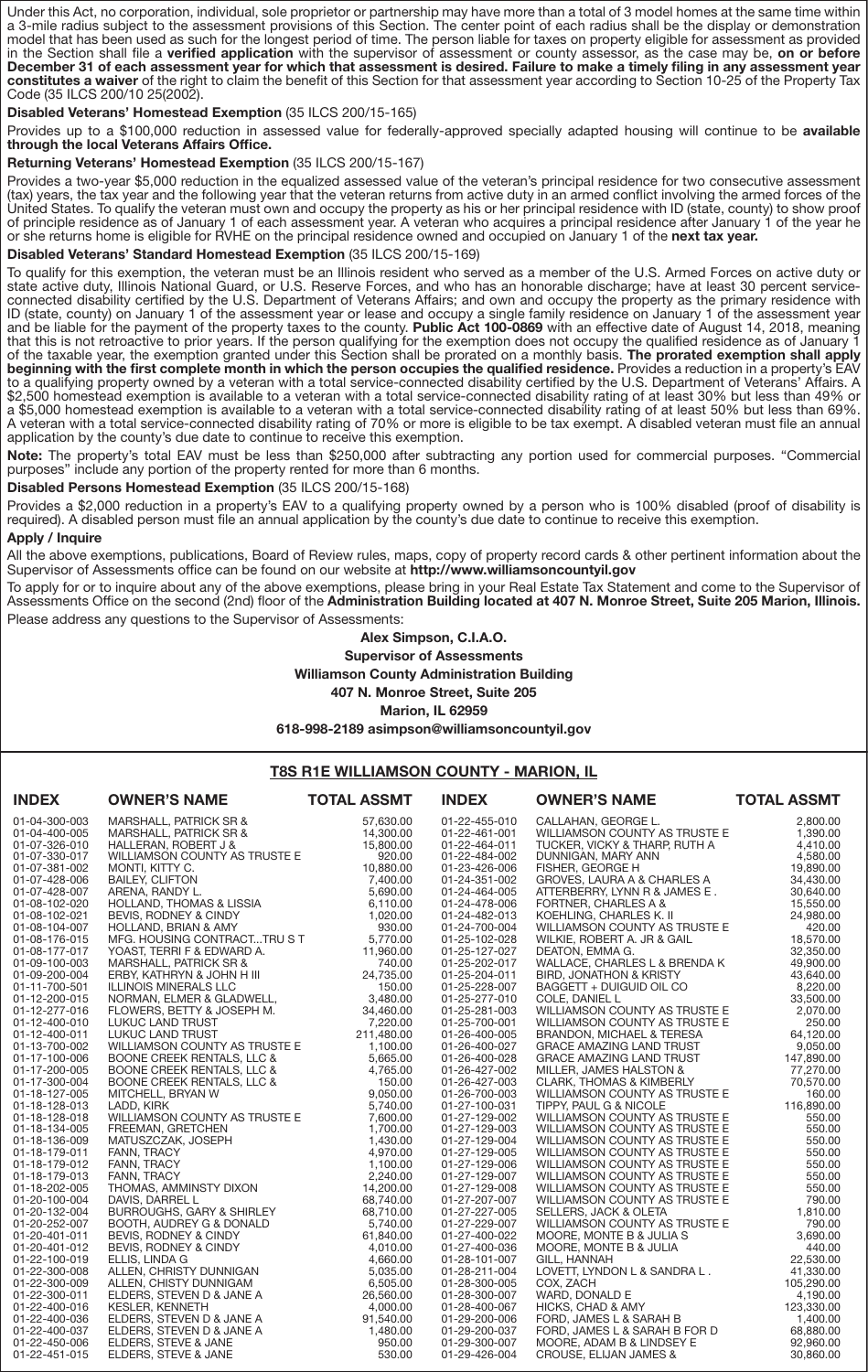| <b>INDEX</b>  | <b>OWNER'S NAME</b>             | <b>TOTAL ASSMT</b> | <b>INDEX</b>  | <b>OWNER'S NAME</b>              | <b>TOTAL ASSMT</b> |
|---------------|---------------------------------|--------------------|---------------|----------------------------------|--------------------|
| 01-29-479-006 | PRICE, JASON                    | 12,910.00          | 01-33-300-001 | PETERMAN, WESLEY E               | 30,230.00          |
| 01-29-479-010 | PRICE, JASON                    | 1.170.00           | 01-33-300-002 | PETERMAN, WESLEY EUGENE          | 3,560.00           |
| 01-29-479-011 | PRICE, JASON                    | 1.170.00           | 01-33-300-003 | TAPLEY, LISA M.                  | 71,390.00          |
| 01-31-400-013 | RMA RENTALS, LLC                | 8,400.00           | 01-33-300-004 | STOKESBERRY, KATHY L.            | 5,590.00           |
| 01-32-206-006 | WINGET, DONALD                  | 460.00             | 01-33-300-015 | STOKESBERRY, KATHY L.            | 6,370.00           |
| 01-32-210-011 | MATTINGLY, DANIEL PATRICK       | 7,110.00           | 01-33-300-016 | STOKESBERRY, KATHY L.            | 6,330.00           |
| 01-32-210-021 | <b>HAMPTON, SHIRLEY</b>         | 26,630.00          | 01-33-400-014 | PULLUM, RANDY W.                 | 10,140.00          |
| 01-32-231-006 | ADAM MOORE ELECTRIC INC         | 1,420.00           | 01-34-200-028 | SIZEMORE, AARON K. & SARAH E     | 45,640.00          |
| 01-32-232-017 | MCCREE, CHERYL                  | 27,860,00          | 01-34-200-037 | NORTH, WILLIAM H & MICHELLE A    | 32,790.00          |
| 01-32-263-005 | PARKER, BILLIE JO               | 49,050.00          | 01-34-200-045 | WEMMER, LILA LEE LIVING TRU S T  | 61,330.00          |
| 01-32-264-001 | CAMBRIA CHRISTIAN CHURCH        | 8,430.00           | 01-34-200-046 | WEMMER, LILA LEE LIVING TRU S T  | 17,090.00          |
| 01-32-282-006 | MARSHALL, MICHAEL & SHELLY      | 48,160.00          | 01-34-300-014 | MCCREE, FRANK MICHAEL            | 43,585.00          |
| 01-32-282-007 | LAVENDER, JAMES E.              | 25,230.00          | 01-34-428-012 | WILLIAMSON COUNTY AS TRUSTE E    | 260.00             |
| 01-32-282-009 | LAVENDER, JAMES E.              | 8,900.00           | 01-34-429-008 | <b>JEAN, WESLEY</b>              | 22,480.00          |
| 01-32-282-028 | WADE, MORGAN R. & MARCUS        | 52,820.00          | 01-35-300-021 | BROOKHOUSE, JOHN                 | 50,970.00          |
| 01-32-283-004 | DUNNING, TAYLOR M.              | 38,880.00          | 01-35-300-022 | BROOKHOUSE, JOHN                 | 2,000.00           |
| 01-32-300-015 | FALMIER, FREDDIE & LINDSEY      | 7.000.00           | 01-35-400-007 | LADD, WILLIAM L & VICKI J        | 94,735.00          |
| 01-32-300-024 | WEIHMAN, ROBERT & MICHELLE      | 40,850.00          | 01-35-400-015 | LADD, VICKI J & WILLIAM A        | 14,670.00          |
| 01-32-300-031 | WEIHMAN, MICHAEL & ROGENE       | 36,470.00          | 01-36-100-030 | LENTZ, DAVID L. & SUSAN K.       | 3,670.00           |
| 01-32-401-006 | WILLIAMSON COUNTY AS TRUSTE E   | 4,430.00           | 01-36-200-044 | WILLIAMS, JORDAN                 | 78,010.00          |
| 01-32-409-008 | STANLEY, GARY & RUTH            | 4.940.00           | 01-36-200-046 | SARGENT, JEREMY D & RACHEL M     | 105,350.00         |
| 01-32-410-013 | HEIFNER, KENDEL                 | 34,480.00          | 01-36-200-048 | HALL, JOSHUA & MEGAN             | 83,440.00          |
| 01-32-454-006 | WEIHMAN, MICHAEL & ROGENE       | 2,220.00           | 01-36-200-049 | BREWSTER, BRENDA K               | 690.00             |
| 01-33-101-012 | SPENCER, DAVID                  | 14,140.00          | 01-36-200-050 | <b>BUSH, BLAKE &amp; LINDSEY</b> | 85,640.00          |
| 01-33-105-006 | UNDERWOOD, HERBERT E. JR        | 5,510.00           | 01-36-200-051 | <b>BUSH, KIM</b>                 | 12,120.00          |
| 01-33-125-001 | CHAPMAN, JOSEPH L               | 4,550.00           | 01-36-351-006 | VAUGHN, DENNIS & SUSAN           | 5,850.00           |
| 01-33-200-002 | WATKINS, JERRY & CHIN, JACQ U E | 3,730.00           | 01-36-400-006 | PENNINGTON, VICKIE S & MEEK A    | 30,490.00          |
| 01-33-200-007 | WATKINS, JERRY L & CHIN, J. A.  | 84,190.00          |               |                                  |                    |

# T8S R2E HERRIN WILLIAMSON COUNTY - MARION, IL

| <b>INDEX</b>                   | <b>OWNER'S NAME</b>                                            | <b>TOTAL ASSMT</b>     | <b>INDEX</b>                   | <b>OWNER'S NAME</b>                                              | <b>TOTAL ASSMT</b>     |
|--------------------------------|----------------------------------------------------------------|------------------------|--------------------------------|------------------------------------------------------------------|------------------------|
| 02-01-100-004                  | ABBA, LOUIS JOSEPH                                             | 43,320.00              | 02-18-700-005                  | WILLIAMSON COUNTY AS TRUSTE E                                    | 190.00                 |
| 02-01-200-004                  | HEMMINGHAUS, JON D.                                            | 22,690.00              | 02-18-700-006                  | WILLIAMSON COUNTY AS TRUSTE E                                    | 340.00                 |
| 02-01-400-010<br>02-01-400-044 | WILLIAMS, DAVID R & BETH E.<br>REDEMPTION CHURCH JOHNSTON      | 36,490.00<br>8,000.00  | 02-19-101-005<br>02-19-151-003 | <b>BAD HOLDINGS LLC</b><br>DCC REAL ESTATE HOLDINGS, L L C       | 3,410.00<br>38,380.00  |
| 02-02-400-007                  | GRIZZELL 1/2 & SHOEMAKER 1/2                                   | 15,670.00              | 02-19-151-015                  | FUNK, GEORGE B & ROMONA SUE                                      | 260.00                 |
| 02-04-103-004                  | WILLIAMSON COUNTY AS TRUSTE E                                  | 430.00                 | 02-19-151-016                  | FUNK, GEORGE B & ROMONA SUE                                      | 160.00                 |
| 02-04-165-002                  | WILLIAMSON COUNTY AS TRUSTE E                                  | 970.00                 | 02-19-201-006                  | JURGENS, GEOFFREY C & ABBY N                                     | 22,530.00              |
| 02-04-166-001<br>02-04-184-001 | BLOODWORTH, TIMOTHY & APRIL<br>GARAVAGLIA, JIM & HAMBY, G &    | 21,270.00<br>38,830.00 | 02-19-211-007<br>02-19-212-013 | DICKERSON, JAMES<br><b>GRAUL, BRUCE &amp; NATALIE</b>            | 2,820.00<br>32,510.00  |
| 02-07-380-001                  | STEINMETZ, NANCY & FLOYD E.                                    | 40,460.00              | 02-19-228-007                  | ELLIS, ROBERT H & RANDEE S.                                      | 59,030.00              |
| 02-07-400-020                  | BECKMANN, SONIA J & STACIE L                                   | 47,380.00              | 02-19-230-012                  | HAUGHT, JAMES & CRYSTAL                                          | 17,630.00              |
| 02-07-700-003                  | WILLIAMSON COUNTY AS TRUSTE E                                  | 250.00                 | 02-19-263-006                  | FERRARI, CAROL                                                   | 29,980.00              |
| 02-08-300-003<br>02-10-300-008 | PISONI, RICHARD G TRUST<br>CUMMINS, JOHN R                     | 29,640.00<br>28,680.00 | 02-19-279-007<br>02-19-336-004 | GARTEN-CLOE, NEDRA FAY<br>BLUE GEM REALTY, LLC                   | 29,050.00<br>4,310.00  |
| 02-11-100-025                  | HAYES, CLARENCE L JR & MARI E                                  | 15,120.00              | 02-19-338-006                  | HERRIN COMMUNITY UNIT SCHOO L                                    | 17,490.00              |
| 02-11-100-026                  | HAYES, RICKY & CECIL E. JR                                     | 460.00                 | 02-19-379-003                  | CRAIN, JACOB G. & TABITHA J O                                    | 12,980.00              |
| 02-11-200-007                  | LAZORCHAK, STEPHEN & MADELI N E                                | 9,720.00               | 02-19-382-015                  | BROWN, MILLARD C.                                                | 9,800.00               |
| 02-11-300-014<br>02-11-400-019 | KENDRICK, CLINT M<br>PULSFORD, JOE & CARROLL, C                | 8,630.00<br>9,450.00   | 02-19-386-017<br>02-19-394-006 | CROUSE, BRETT E<br>WILLIAMSON COUNTY AS TRUST E E                | 17,580.00<br>31,560.00 |
| 02-11-400-040                  | FISHER, AMY V                                                  | 22,200.00              | 02-19-404-004                  | WILLIAMSON COUNTY AS TRUSTE E                                    | 10,530.00              |
| 02-11-400-046                  | KENDRICK, WILLIAM E                                            | 12,530.00              | 02-19-406-013                  | REALTY INCOME IL. PROP. 4.L L C                                  | 627,210.00             |
| 02-11-400-047                  | KENDRICK, CLINT M.                                             | 610.00                 | 02-19-406-014                  | REALTY INCOME IL. PROP. 4,                                       | 141,330.00             |
| 02-12-400-007<br>02-12-400-009 | PARKS, JOHN D & DOROTHY,<br>PARKS, JOHN D & DOROTHY,           | 10,715.00<br>40,675.00 | 02-19-412-007<br>02-19-427-011 | HARRIS, AMANDA<br>YU, CHANGSHENG                                 | 23,360.00<br>19,070.00 |
| 02-12-700-506                  | PARAGON OIL CO., INC                                           | 8,830.00               | 02-19-427-012                  | YU, CHANGSHENG                                                   | 13,700.00              |
| 02-12-700-507                  | ILLINIOIS MINERALS, LLC                                        | 4,550.00               | 02-19-431-012                  | SMITH, WILLIAM                                                   | 37,720.00              |
| 02-12-700-508                  | PARAGON OIL CO., INC                                           | 670.00                 | 02-19-434-006                  | CROUSE, BRETT E                                                  | 16,030.00              |
| 02-12-700-509                  | PARAGON OIL CO., INC                                           | 2,240.00               | 02-19-437-008                  | UNGER, RANDALL LYNN & ANN M.                                     | 21,460.00              |
| 02-12-700-510<br>02-12-700-511 | ILLINOIS MINERAALS, LLC<br>ILLINOIS MINERALS, LLC              | 840.00<br>1,160.00     | 02-19-452-001<br>02-19-455-001 | HUFFMAN, CAROL<br>VAN ZANDT, JOIE D.                             | 5,100.00<br>21,980.00  |
| 02-13-100-016                  | JOHNSTON CITY BUCCANEERS CLUB                                  | 12,430.00              | 02-19-460-001                  | <b>TKGM LLC</b>                                                  | 20,100.00              |
| 02-13-254-009                  | MCLAREN, BRENDA F.                                             | 35,720.00              | 02-19-464-003                  | VANCE, CLAUDE                                                    | 3,540.00               |
| 02-13-256-004                  | KEE, RONALD & LANA                                             | 32,130.00              | 02-19-478-007                  | <b>BREWSTER RENTALS, LLC</b>                                     | 18,850.00              |
| 02-13-261-017<br>02-13-261-018 | JORDAN, TROY<br>JORDAN, TROY                                   | 19,190.00<br>14,190.00 | 02-19-481-011<br>02-19-481-013 | WILLIAMSON COUNTY AS TRUSTE E<br>WILLIAMSON COUNTY AS TRUSTE E   | 2,360.00<br>18,500.00  |
| 02-13-276-009                  | VICK, JOEL D & ANNA M                                          | 50,350.00              | 02-19-485-006                  | ABIGAIL PEART TRUST                                              | 3,040.00               |
| 02-13-334-001                  | WORAK, JOHN RYAN SR                                            | 4,500.00               | 02-19-490-003                  | LIVELY, DAVID M. & KIMBERL Y                                     | 26,250.00              |
| 02-13-401-001                  | MANGRUM, HAROLD & MARY                                         | 6,150.00               | 02-19-495-007                  | HALL, STEPHANIE & GOLD, DAV I D                                  | 14,020.00              |
| 02-13-433-001<br>02-13-434-006 | JOHNSTON PROPERTY LLC<br>JACKSON, BRIAN & KARLA                | 91,840.00<br>1,060.00  | 02-19-700-001<br>02-19-700-002 | WILLIAMSON COUNTY AS TRUSTE E<br>WILLIAMSON COUNTY AS TRUSTE E   | 340.00<br>170.00       |
| 02-13-438-005                  | DEAN, JIMMY & K. DONNETTE                                      | 5,580.00               | 02-20-128-005                  | RAWLINSON, JAIME M.                                              | 70,630.00              |
| 02-13-439-003                  | LIND, DUSTIN M & TAYLOR E.                                     | 6,900.00               | 02-20-159-009                  | JILEK, DEREK & JAMI                                              | 32,450.00              |
| 02-13-484-004                  | HASTINGS, G.M. & BARNETT,                                      | 24,940.00              | 02-20-164-011<br>02-20-300-001 | DETERDING, TIM & STEPHANIE                                       | 45,290.00              |
| 02-13-491-007<br>02-14-300-008 | MOORE, JOHN R & DANA S.<br>SMITH & PETREKIS TRUST              | 10,460.00<br>12,120.00 | 02-20-311-003                  | YOUNG, STEVEN D & KATHY A<br><b>BARTELS, MICHELE MARIE</b>       | 61,630.00<br>21,870.00 |
| 02-14-400-005                  | <b>IMHOFF, RHONDA</b>                                          | 12,470.00              | 02-20-311-006                  | BOYD, ELENA                                                      | 26,850.00              |
| 02-16-400-002                  | PARKS, JEFFREY D & SHERRIE L                                   | 15,445.00              | 02-20-313-007                  | HAMMONDS, G & ALTENBERGER, T.                                    | 17,620.00              |
| 02-16-476-002<br>02-16-700-002 | GWALTNEY, ERNEST E & CHARLE N E                                | 82,100.00              | 02-20-351-014                  | LAWS, WILLIAM JOSEPH                                             | 22,830.00              |
| 02-16-700-009                  | WILLIAMSON COUNTY AS TRUSTE E<br>WILLIAMSON COUNTY AS TRUSTE E | 160.00<br>160.00       | 02-20-357-004<br>02-21-200-006 | MOORE, ALLEN E, HARRIET SUE &<br>PROSISE, JAMES C. SR & LYNN A   | 2,490.00<br>8,080.00   |
| 02-17-100-013                  | CLENDENIN, ERNEST & PAULA                                      | 46,415.00              | 02-21-226-011                  | REICHERT, DANNY & DORIS                                          | 78,010.00              |
| 02-17-100-014                  | CLENDENIN, ERNEST & PAULA                                      | 195.00                 | 02-21-226-017                  | BRYAN, AUSTIN W & ASHLEY AN N E                                  | 67,980.00              |
| 02-17-100-015                  | CLENDENIN, ERNEST & PAULA                                      | 211,480.00             | 02-21-400-015                  | HOLLWAY, RAY K. & STACY R.                                       | 3,410.00               |
| 02-17-151-002<br>02-17-151-003 | HUMPHREY, JERRY D & JOYCE A<br>PRICE, JAMIE LYNN               | 20,570.00<br>34,370.00 | 02-21-400-016<br>02-23-100-004 | WHITEHEAD, BRYSON C & HALEI G H<br>MC NEAL, JOANN & JANSCO, SU E | 85,830.00<br>48,100.00 |
| 02-17-400-006                  | SEXTON, JERRY L & GINGER S                                     | 26,830.00              | 02-23-100-016                  | MC NEAL, JOANN & JANSCO, SU E                                    | 12,650.00              |
| 02-17-700-002                  | SCHAFER, MARJORIE HANEY                                        | 170.00                 | 02-23-300-002                  | BARHAM, JAMES R & GENTRY                                         | 29,640.00              |
| 02-17-700-004                  | WILLIAMSON COUNTY AS TRUSTE E                                  | 310.00                 | 02-23-400-001                  | BARHAM, JAMES R & GENTRY,                                        | 29,640.00              |
| 02-18-102-016<br>02-18-126-003 | HOLDERFIELD, SHAWN M & CASE Y<br>PRESLEY, SONDRA L             | 61,340.00<br>41,970.00 | 02-24-100-002<br>02-24-100-004 | <b>GEER, RICHARD</b><br>MC NEAL, JOANN & JANSCO, SU E            | 25,610.00<br>21,340.00 |
| 02-18-226-001                  | PETERS, JAMES & ASHLEY                                         | 22,940.00              | 02-24-135-006                  | ALLEN, KATHY & JAMES M                                           | 19,050.00              |
| 02-18-252-004                  | LOWE, RICHARD S & DAWN R                                       | 17,200.00              | 02-24-201-030                  | <b>STEPHANIE MAJCEN</b>                                          | 23,340.00              |
| 02-18-255-005                  | MCDONALD, SEAN T & REBECCA S                                   | 33,660.00              | 02-24-226-009                  | WEST, JADE                                                       | 14,180.00              |
| 02-18-262-006<br>02-18-277-018 | MC RAVEN, MITCHELL H. & LIS A<br>GREEN, SAMUEL D & MARISA      | 45,750.00<br>39,550.00 | 02-24-229-017<br>02-24-232-001 | JAVED, KHALID<br>TINKES, THOMAS R & CHERYL R                     | 3,880.00<br>36,600.00  |
| 02-18-331-011                  | RUZICH, TODD A & JENNIFER L                                    | 74,810.00              | 02-24-232-007                  | R & R RENTALS & RENOVATIONS                                      | 1,680.00               |
| 02-18-351-005                  | <b>BAD HOLDINGS LLC</b>                                        | 9,430.00               | 02-24-233-010                  | WILLIAMSON COUNTY TRUSTEE                                        | 1,210.00               |
| 02-18-351-006                  | MILANI, WILLIAM J.                                             | 750.00                 | 02-24-283-003                  | CRAIG, DANNY & ANGELA                                            | 3,030.00               |
| 02-18-376-003<br>02-18-426-002 | SNEED, KENNETH & DIANNA<br>WILLIAMSON COUNTY AS TRUSTE E       | 2,660.00<br>3,220.00   | 02-24-283-004<br>02-25-100-012 | WILLIAMSON COUNTY TRUSTEE<br>BLACK, COREY L.                     | 4,950.00<br>32,940.00  |
| 02-18-429-014                  | DAWSON, NATHAN M & BRITNEY G                                   | 40,150.00              | 02-25-300-041                  | CREEK, JOSHUA ANDREW                                             | 38,330.00              |
| 02-18-429-019                  | MARTIN, EMILY J.                                               | 37,930.00              | 02-25-300-053                  | BARKER, JAMES R & SHEW,                                          | 3,425.00               |
| 02-18-478-003                  | VORHES, JOSHUA & KELLI                                         | 30,020.00              | 02-25-300-054                  | SMITH, DONNY &                                                   | 1,220.00               |
| 02-18-478-004<br>02-18-478-005 | VORHES, JOSHUA & KELLI<br>LAWSON, LINDA M                      | 2,020.00<br>29,190.00  | 02-25-450-006<br>02-25-450-008 | ALL NATIONS CHURCH OF GOD<br>ALL NATIONS CHURCH OF GOD           | 9,580.00<br>8,990.00   |
| 02-18-700-002                  | WILLIAMSON COUNTY AS TRUSTE E                                  | 170.00                 | 02-25-450-016                  | ALL NATIONS CHURCH OF GOD                                        | 5,420.00               |
| 02-18-700-003                  | WILLIAMSON COUNTY AS TRUSTE E                                  | 340.00                 | 02-25-450-017                  | ALL NATIONS CHURCH OF GOD                                        | 5,420.00               |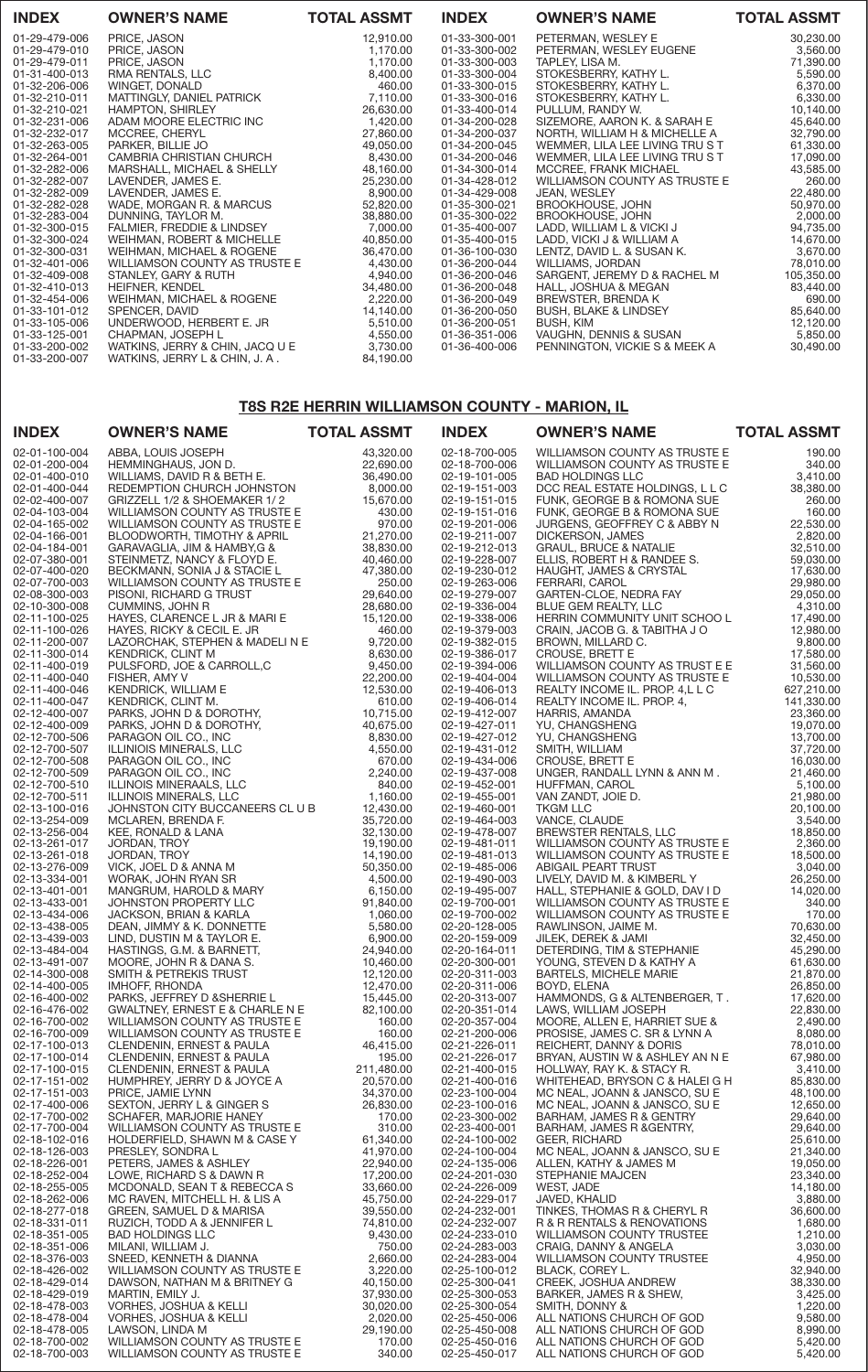| <b>INDEX</b>                   | <b>OWNER'S NAME</b>                                           | <b>TOTAL ASSMT</b>     | <b>INDEX</b>                   | <b>OWNER'S NAME</b>                                                                                                                                                                                                                                                                   | <b>TOTAL ASSMT</b>      |
|--------------------------------|---------------------------------------------------------------|------------------------|--------------------------------|---------------------------------------------------------------------------------------------------------------------------------------------------------------------------------------------------------------------------------------------------------------------------------------|-------------------------|
| 02-26-306-001                  | STEELE, ROBERT & SANDRA                                       | 24,460.00              | 02-30-337-037                  | SHAW, WANDA                                                                                                                                                                                                                                                                           | 4,780.00                |
| 02-26-306-002                  | STEELE, ROBERT & SANDRA                                       | 27,580.00              | 02-30-376-021                  | WILLIAMSON COUNTY AS TRUSTE E                                                                                                                                                                                                                                                         | 4,570.00                |
| 02-26-307-005                  | SPANI, JACK & LOUANN                                          | 3,260.00               | 02-30-376-043                  | WILLIAMSON COUNTY AS TRUSTE E                                                                                                                                                                                                                                                         | 920.00                  |
| 02-26-400-006                  | THE BUZZ IRREVOCABLE TRUST                                    | 28,140.00              | 02-30-410-001                  | STEARNS, NATASHA & TONY                                                                                                                                                                                                                                                               | 19,680.00               |
| 02-26-400-022                  | TRIFFO, ROBIN                                                 | 28,630.00              | 02-30-436-002                  | DUNKEL, AUSTIN P.<br>JENKINS, KENNETH & CAROL<br>MKLL, LLC<br>CASEY RENTALS, LLC<br>BONNER, JIMMY G & JANA L<br>LANE, SYLVIA L & VICTOR G<br>CHEN LANLIN                                                                                                                              | 6,920.00                |
| 02-27-100-020                  | SMITH & PETREIKIS TRUST                                       | 150.00                 | 02-30-439-004                  |                                                                                                                                                                                                                                                                                       | 28,860.00               |
| 02-27-100-039                  | GOSNELL, RONNIE B & PAULA                                     | 18,700.00              | 02-30-460-001                  |                                                                                                                                                                                                                                                                                       | 189,880.00              |
| 02-27-200-044                  | SMITH & PETREIKIS TRUST                                       | 220.00                 | 02-31-127-016                  |                                                                                                                                                                                                                                                                                       | 25,200.00               |
| 02-27-200-046                  | SANDERS, NORMA J.                                             | 42,620.00              | 02-31-128-011                  |                                                                                                                                                                                                                                                                                       | 54,730.00               |
| 02-27-200-047                  | SANDERS, KATHY J.                                             | 3,760.00               | 02-31-128-031                  |                                                                                                                                                                                                                                                                                       | 51,040.00               |
| 02-27-200-048                  | HOTZE, SCOTT & RHONDA                                         | 47,490.00              | 02-31-151-004                  | CHEN, LAN LIN<br>CHEN, LAN LIN<br>KROGER LIMITED PARTNERSHIP I                                                                                                                                                                                                                        | 102,430.00              |
| 02-27-251-001                  | HERBERT, TIMOTHY J, SR & LO R A<br>MORNEWEG, DANNY            | 12,760.00              | 02-31-201-005                  |                                                                                                                                                                                                                                                                                       | 294,940.00              |
| 02-27-400-069                  | MORNEWEG, DANNY                                               | 12,610.00              | 02-31-202-011                  | FARMERS STATE BANK<br>FARMERS STATE BANK<br>RIDGE PROPERTIES I, LLC<br>AUTOZONE PARTS, INC<br>RIDGE PROPERTIES I, LLC<br>RIDGE PROPERTIES I, LLC<br>COX, DAVID M.<br>PASONI, JOHN<br>RAY, ERIC M.<br>BREWSTER, JOHN<br>GRIFFITH, JORDAN W & DESTIN Y<br>MONTGOMERY, TIMOTHY R &<br>NI | 12,360.00               |
| 02-27-400-075                  | HOTZE, SCOTT & RHONDA                                         | 1,340.00<br>39,890.00  | 02-31-203-001                  |                                                                                                                                                                                                                                                                                       | 324,080.00              |
| 02-27-402-001<br>02-28-300-026 | HERBERT, TIMOTHY J, SR & LO R A<br>WILLIAMS IRREVOCABLE TRUST | 18,520.00              | 02-31-203-002<br>02-31-203-003 |                                                                                                                                                                                                                                                                                       | 247,430.00<br>22,760.00 |
| 02-28-400-014                  | TANNER, DAKOTA & FRAMPTON, N.                                 | 42,450.00              | 02-31-203-004                  |                                                                                                                                                                                                                                                                                       | 12,740.00               |
| 02-29-101-003                  | LAIRD, MICKAL E.                                              | 20,650.00              | 02-31-232-017                  |                                                                                                                                                                                                                                                                                       | 35,660.00               |
| 02-29-129-001                  | LITTLE EGYPT HOLDINGS, LLC                                    | 69,210.00              | 02-31-277-015                  |                                                                                                                                                                                                                                                                                       | 9,060.00                |
| 02-29-158-010                  | ENGLISH, VICKY                                                | 4,640.00               | 02-31-277-016                  |                                                                                                                                                                                                                                                                                       | 52,510.00               |
| 02-29-176-005                  | AARON, ASHLEY L.                                              | 36,590.00              | 02-31-326-020                  |                                                                                                                                                                                                                                                                                       | 3,180.00                |
| 02-29-200-003                  | MCHARGUE, PAUL M                                              | 52,670.00              | 02-31-326-021                  |                                                                                                                                                                                                                                                                                       | 3,890.00                |
| 02-29-229-001                  | STEVENS, GREGORY M & MICHEL L E                               | 66,480.00              | 02-31-376-002                  |                                                                                                                                                                                                                                                                                       | 13,630.00               |
| 02-29-277-012                  | BEAGLE DOG DEVELOPERS, INC.                                   | 32,850.00              | 02-31-378-012                  |                                                                                                                                                                                                                                                                                       | 3,800.00                |
| 02-29-279-016                  | MURPHY, MARISA & VARNEY, MATT                                 | 48,070.00              | 02-31-430-006                  | PRICE POINT HOMES CARBONDAL E                                                                                                                                                                                                                                                         | 27,230.00               |
| 02-29-279-018                  | <b>WILLIAMSON, CHRIS</b>                                      | 37,430.00              | 02-31-430-016                  | <b>OWENS, GABRIELLE MICHELLE</b>                                                                                                                                                                                                                                                      | 31,610.00               |
| 02-29-279-019                  | HARRIS, MICHAEL C. & RITA M.                                  | 37,850.00              | 02-31-430-019                  | OSTEEN, SONNY                                                                                                                                                                                                                                                                         | 42,470.00               |
| 02-29-279-020                  | <b>BEAGLE DOG LLC</b>                                         | 340.00                 | 02-31-454-004                  | NORMINGTON, DAVID J. &                                                                                                                                                                                                                                                                | 49,040.00               |
| 02-29-279-021                  | <b>BEAGLE DOG LLC</b>                                         | 330.00                 | 02-31-476-008                  | AAA SAFE STORAGE, LLC                                                                                                                                                                                                                                                                 | 3,630.00                |
| 02-29-279-022                  | <b>BEAGLE DOG LLC</b>                                         | 330.00                 | 02-31-476-028                  | SAPP, BRETT A. & JANET L.                                                                                                                                                                                                                                                             | 47,500.00               |
| 02-29-327-009                  | SKAGGS, S. PHILLIP                                            | 110,640.00             | 02-31-476-033                  | AAA SAFE STORAGE, LLC                                                                                                                                                                                                                                                                 | 309,010.00              |
| 02-29-330-009                  | ANGAROLA, SARAH L.                                            | 44,190.00              | 02-31-477-003                  | PASONI, JOHN & GARAVALIA, P A T                                                                                                                                                                                                                                                       | 58,670.00               |
| 02-29-355-016                  | LUKENS, EMILY                                                 | 26,080.00              | 02-31-477-006                  | CRANE, AUSTIN L & LINDSEY J.                                                                                                                                                                                                                                                          | 50,320.00               |
| 02-29-403-002                  | MARLOW, MATTHEW & COURTNEY                                    | 3,290.00               | 02-31-477-012                  | MELVIN, M. & CHWASCINSKI, A.                                                                                                                                                                                                                                                          | 58,130.00               |
| 02-29-403-003<br>02-29-405-011 | R & R RENTALS & RENOVATIONS                                   | 13,220.00<br>51,910.00 | 02-31-700-006<br>02-32-301-007 | WILLIAMSON COUNTY AS TRUSTE E<br>KIRKMAN, BARBARA ELAINE TRUST                                                                                                                                                                                                                        | 160.00<br>9,400.00      |
| 02-30-103-011                  | MARLOW, MATTHEW S & COURTNE Y<br>HILL, THERON & NORMA         | 5,730.00               | 02-32-301-008                  | STRUNK, DEREK & LACEY                                                                                                                                                                                                                                                                 | 320.00                  |
| 02-30-127-011                  | PARRISH, DAN                                                  | 2,190.00               | 02-33-400-014                  | VANDERBECK, JOSEPH & MARIBE TH                                                                                                                                                                                                                                                        | 160.00                  |
| 02-30-127-016                  | BUSH, GEORGE W.                                               | 2,820.00               | 02-34-100-013                  | VANDERBECK, JOSEPH & MARIBE TH                                                                                                                                                                                                                                                        | 11,300.00               |
| 02-30-151-013                  | HAYS, ALAN                                                    | 32,190.00              | 02-34-300-039                  | VANDERBECK, JOSEPH & MARIBE TH                                                                                                                                                                                                                                                        | 96,190.00               |
| 02-30-152-022                  | SAMUEL, JED A                                                 | 8,750.00               | 02-34-400-019                  | SMITH, RODNEY D & MELISSA K                                                                                                                                                                                                                                                           | 12,380.00               |
| 02-30-176-012                  | <b>BECKETT, MARGIE</b>                                        | 14,960.00              | 02-34-400-022                  | MOSEMAN, JAMES A & BRITTANY A                                                                                                                                                                                                                                                         | 100,540.00              |
| 02-30-177-020                  | <b>HABITAT FOR HUMANITY</b>                                   | 30,520.00              | 02-34-400-029                  | SMITH, RODNEY D & MELISSA K                                                                                                                                                                                                                                                           | 12,480.00               |
| 02-30-177-023                  | HABITAT FOR HUMANITY                                          | 2,620.00               | 02-34-700-003                  | ENERGY COAL COMPANY                                                                                                                                                                                                                                                                   | 910.00                  |
| 02-30-178-035                  | NITY<br>NITY<br>NITY<br>NITY<br>STACY, DELMAR R               | 5,280.00               | 02-34-700-004                  | ENERGY COAL COMPANY                                                                                                                                                                                                                                                                   | 250.00                  |
| 02-30-183-006                  | KIRA ANNIE LLC                                                | 6,420.00               | 02-35-100-040                  | BROWN, BROCKTON                                                                                                                                                                                                                                                                       | 4,660.00                |
| 02-30-183-008                  | SUMMERS, J.A. & FRATTINI,                                     | 12,230.00              | 02-35-100-041                  | SAPP. CHRISTOPHER & KASANDR A                                                                                                                                                                                                                                                         | 6,520.00                |
| 02-30-210-006                  | SIZEMORE, BONNIE SUE                                          | 6,850.00               | 02-35-100-042                  | <b>BROWN, SANDRA</b>                                                                                                                                                                                                                                                                  | 4,510.00                |
| 02-30-210-009                  | MORRISON, BEVERLY & JAMES H                                   | 3,140.00               | 02-35-300-005                  | CALCATERRA, FRED J & PATRIC I A                                                                                                                                                                                                                                                       | 37,110.00               |
| 02-30-211-013                  | ESSARY, STEVEN R. JR                                          | 9,470.00               | 02-35-300-006                  | CALCATERRA, FRED J & PATRIC I A                                                                                                                                                                                                                                                       | 8,230.00                |
| 02-30-235-006                  | STEWART, MICHAEL                                              | 23,500.00              | 02-35-300-011                  | SHASTEEN, MYRTLE & HICKEY,                                                                                                                                                                                                                                                            | 24,620.00               |
| 02-30-254-004                  | SOSNOWSKI, MARK J & JOANN                                     | 2,830.00               | 02-35-400-006                  | SMITH, RICHARD & MELANIE                                                                                                                                                                                                                                                              | 24,620.00               |
| 02-30-254-013<br>02-30-256-012 | REA, JAMES & VALREY<br>STRONG, DOUG M & KELLEY S              | 3,580.00<br>21,610.00  | 02-35-400-023<br>02-35-400-035 | SMITH, RICHARD & MELANIE<br>MARTIN, ROBERT D & LYNN M.                                                                                                                                                                                                                                | 2,090.00<br>1,860.00    |
| 02-30-257-012                  | THOMPSON, KEITH A.                                            | 32,740.00              | 02-35-400-036                  | SMITH, RICHARD & MELANIE                                                                                                                                                                                                                                                              | 7,410.00                |
| 02-30-258-007                  | AARON, JAMES A & LESLIE A                                     | 8,320.00               | 02-35-400-037                  | SMITH, RICHARD & MELANIE                                                                                                                                                                                                                                                              | 53,880.00               |
| 02-30-261-001                  | HELLENY, EDWARD JOSEPH                                        | 17,520.00              | 02-35-700-503                  | OILCAT LLC                                                                                                                                                                                                                                                                            | 2,530.00                |
| 02-30-329-010                  | KUHANECK, DONALD&COOPER,                                      | 2,670.00               | 02-35-700-504                  | CNX GAS COMPANY LLC                                                                                                                                                                                                                                                                   | 1,460.00                |
| 02-30-331-018                  | <b>FORRISTER, MICHAEL</b>                                     | 20,870.00              | 02-36-152-001                  | WILLIAMSON COUNTY AS TRUSTE E                                                                                                                                                                                                                                                         | 1,460.00                |
| 02-30-332-009                  | <b>STOREY, SHERRI</b>                                         | 15,780.00              | 02-36-153-005                  | ZEIGLER, NOAH P.                                                                                                                                                                                                                                                                      | 3,440.00                |
| 02-30-337-002                  | LUND, SHARON                                                  | 2,800.00               | 02-36-402-008                  | PARTON, CHRIS                                                                                                                                                                                                                                                                         | 29,810.00               |
| 02-30-337-036                  | FOX, CINDY BARNETT                                            | 4,260.00               |                                |                                                                                                                                                                                                                                                                                       |                         |

### T8S R3E LAKE WILLIAMSON COUNTY - MARION, IL

#### 03-01-400-009 NORRIS, KEVIN 150.00<br>03-01-400-012 NORRIS, KEVIN 18,930.00 03-01-4015, KEVIN 18,930.00<br>18,930.00<br>2,890.00 03-01-700-003 WPP LLC<br>03-01-700-004 WPP LLC 03-01-700-004 WPP LLC 3,700.00 BUDMARK OIL CO., INC 03-03-700-502 HARDING & CARBONE INC 27,280.00 03-04-200-023 HARMONY FREEWILL BAPTIST CH . 680.00<br>03-04-300-012 LILLY, WILLIAM SR & WILLIAM 6. 6,190.00 03-04-300-012 LILLY, WILLIAM SR & WILLIAM 6,190.00<br>03-05-400-008 BROOKHOUSE, CHAS D & TONI K 102,835.00 03-05-400-008 BROOKHOUSE, CHAS D & TONI K 102,835.00<br>03-05-400-009 RIDLEN, JUSTIN L 03-05-400-009 RIDLEN, JUSTIN L<br>03-05-400-018 MCCAWLEY LISA MCCAWLEY, LISA A AND 62,000.00 03-06-400-013 HAYES, CURTIS L & MABLE JUN E 67,490.00 03-07-400-010 SANDERS, SALLY J 29,050.00 03-07-700-502 ILLINOIS MINERALS LLC 860.00 03-07-700-516 SHAKESPEARE OIL CO, INC 2,240.00<br>03-08-300-010 TERRILL, ANDREW & LADONNA 37,910.00 TERRILL, ANDREW & LADONNA 03-08-300-024 RICHARD, WINIFRED J ETAL 4,165.00<br>03-08-300-037 TURNER, STEPHEN W. JR 31,135.00 03-08-300-037 TURNER, STEPHEN W. JR 31,135.00 03-08-328-002 GONZALEZ, TROY E & LESLIE A 54,665.00 03-08-400-013 SHELLABARGER, WESTON 15,920.00 03-08-400-017 BLADES, BRIAN S & HOLLY ANN 41,915.00 03-08-700-536 ILLINOIS MINERALS LLC 1,500.00 SHAKESPEARE OIL CO INC 03-09-300-017 JONES, LOETA & DOUGLAS 119,260.00 03-10-100-008 DAVIE, KEVIN D & MARY BETH 108,960.00<br>03-10-100-013 KEY, JAMES M & SHELIA K 65,455.00 03-10-100-013 KEY, JAMES M & SHELIA K 65,455.00<br>03-10-100-015 MCCORMICK, JACK & MARSHA A 77,380.00 MCCORMICK, JACK & MARSHA A 03-10-100-016 CHILDERS, COURTNEY & COLTON 30,960.00 03-13-200-002 NEW RIVER ROYALTY, LLC 26,660.00 03-15-300-005 HOFFARD, DONNIE & JUDY 63,145.00<br>03-16-300-026 DUNNIGAN, MIKE & TAMMY 42,320.00 03-16-300-026 DUNNIGAN, MIKE & TAMMY 42,320.00<br>03-16-300-027 DUNNIGAN, MIKE & TAMMY 72,230.00 03-16-300-027 DUNNIGAN, MIKE & TAMMY 72,230.00<br>03-16-300-028 MARTIN, W KEITH& B LAFERNE 480.00 03-16-300-028 MARTIN, W KEITH& B LAFERNE 480.00 MARTIN, TIMOTHY & NANCY 170.00<br>STANLEY, CHRISTOPHER B 31,030.00 03-16-400-029 STANLEY, CHRISTOPHER B 03-17-400-035 MARTIN, W KEITH & B LAFERNE 83,710.00 03-17-400-036 MARTIN, TIMOTHY & NANCY 12,160.00 03-18-305-004 MCGOVERN, JULIE D. 20,080.00<br>03-18-306-003 GRANT, WILLIAM & SANDRA 6.230.00 03-18-306-003 GRANT, WILLIAM & SANDRA 6,230.00 BALTZELL, MICAELA & COREY 20,900.00<br>WILLIAMSON COUNTY AS TRUSTE E 13,950.00 03-18-337-003 WILLIAMSON COUNTY AS TRUSTE E 03-18-377-006 WILLIAMSON COUNTY AS TRUSTE E 1,660.00 03-18-384-010 A & R BELL PROPERTIES, LLC 2,220.00<br>03-18-384-015 A & R BELL PROPERTIES, LLC 1,970.00 03-18-385-012 AUSTIN, HEATHER N. 18,430.00 03-18-402-019 SMITH, LAURA JEAN 10,960.00<br>03-18-405-008 JOHNSTON CITY BUCCANEERS CL U B 1,740.00 03-18-405-008 JOHNSTON CITY BUCCANEERS CL U B 1,740.00 03-18-431-009 VAN, TILDON A &BOND, LARISS A 30,980.00 VANWEY, JACOB M. 03-18-451-007 EVANS, KEITH 6,870.00<br>03-18-477-014 BARRA, BILL 6,870.00 7,060.00 03-18-477-014 BARRA, BILL 7,060.00<br>03-18-478-014 COULSON, AMY JO 2,300.00 03-18-478-014 COULSON, AMY JO 2,300.00 03-18-486-010 KARCHER, KEITH T 22,990.00 03-18-489-004 WILLIAMSON COUNTY AS TRUSTE E<br>03-18-489-005 WILLIAMSON COUNTY AS TRUSTE F 03-18-489-005 WILLIAMSON COUNTY AS TRUSTE E 530.00<br>03-18-489-006 WILLIAMSON COUNTY AS TRUSTE E 530.00 03-18-489-006 WILLIAMSON COUNTY AS TRUSTE E 530.00 03-18-490-003 NEHRT, DUSTIN W & MORGAN 27,750.00<br>03-19-105-011 SIZEMORE, BENJAMIN DALE 42,640.00 03-19-105-011 SIZEMORE, BENJAMIN DALE 42,640.00<br>03-19-114-007 SOUTH, RANDY & SHELIA 1,340.00 03-19-114-007 SOUTH, RANDY & SHELIA<br>03-19-116-006 SMITH, JASON 03-19-116-006 SMITH, JASON 1,660.00<br>03-19-116-007 SMITH, JASON 21,620.00 03-1,620.00 SMITH, JASON 21,620.00<br>CITY OF JOHNSTON CITY 210,620.00 03-19-126-009 CITY OF JOHNSTON CITY 10,620.00 03-19-128-010 TUTOR, JACOB R.T. & LINDSEY 14,570.00<br>03-19-129-006 ROYALS, DAVID H, LILLIAN 2,250.00 03-19-129-006 ROYALS, DAVID H, LILLIAN 2,250.00 03-19-133-003 FARTHING, PAUL E & MARILYN S 1,540.00<br>03-19-154-012 HAMILTON, JOANN & CLANCFY, R 1,790.00 HAMILTON, JOANN & CLANCEY, R 03-19-157-002 MC INTOSH, RANDALL GENE 10,080.00 03-19-177-001 CITY OF JOHNSTON CITY 1,960.00 03-19-177-002 CITY OF JOHNSTON CITY 1,060.00 03-19-186-001 WILLIAMSON COUNTY AS TRUSTE E 320.00 WILLIAMSON COUNTY AS TRUSTE E 03-19-200-014 MOAKE, HARVEY P & SHERRI R 25,700.00<br>03-19-200-022 SERATI, STAN & PAULA 18,890.00 03-18,890.00 SERATI, STAN & PAULA<br>19,890.00 KILLMAN, DICK & SCOTT & JAS O N 03-19-300-026 KILLMAN, DICK & SCOTT & JAS O N 31,400.00<br>03-19-400-027 PRICE, SHELBY KAY & ZACHARY K 78,770.00 03-19-400-027 PRICE, SHELBY KAY & ZACHARY K 78,770.00<br>03-19-700-001 WILLIAMSON COUNTY AS TRUSTE E 160.00 03-19-700-001 WILLIAMSON COUNTY AS TRUSTE E 160.00 03-20-100-017 B-TRAIL FARMS 17,350.00<br>03-20-300-001 KIRBY, KENNETH L & BONNIE M 27,820.00 KIRBY, KENNETH L & BONNIE M 27,820.00<br>160.00 WILLIAMSON COUNTY AS TRUSTE E 03-20-700-001 WILLIAMSON COUNTY AS TRUSTE E 03-22-200-009 MOULTON, JOHN R & ROSA L 36,170.00 03-22-200-026 JOCHEM, ALAN J & ANGELA K 80,610.00 03-23-400-009 CLAUNCH, LISA 26,380.00 03-23-400-013 WEST, JERRY R & JENNIFER A 87,500.00 ILLINOIS MINERALS, LLC 150.00 03-23-700-503 CTC MINERALS, INC 530.00 03-23-700-504 STROUD, WANDA & BRENT 930.00 03-24-226-005 COLOMBO, JUDY A 150.00 INDEX OWNER'S NAME TOTAL ASSMT INDEX OWNER'S NAME TOTAL ASSMT

COLOMBO, JUDY A

A & R BELL PROPERTIES, LLC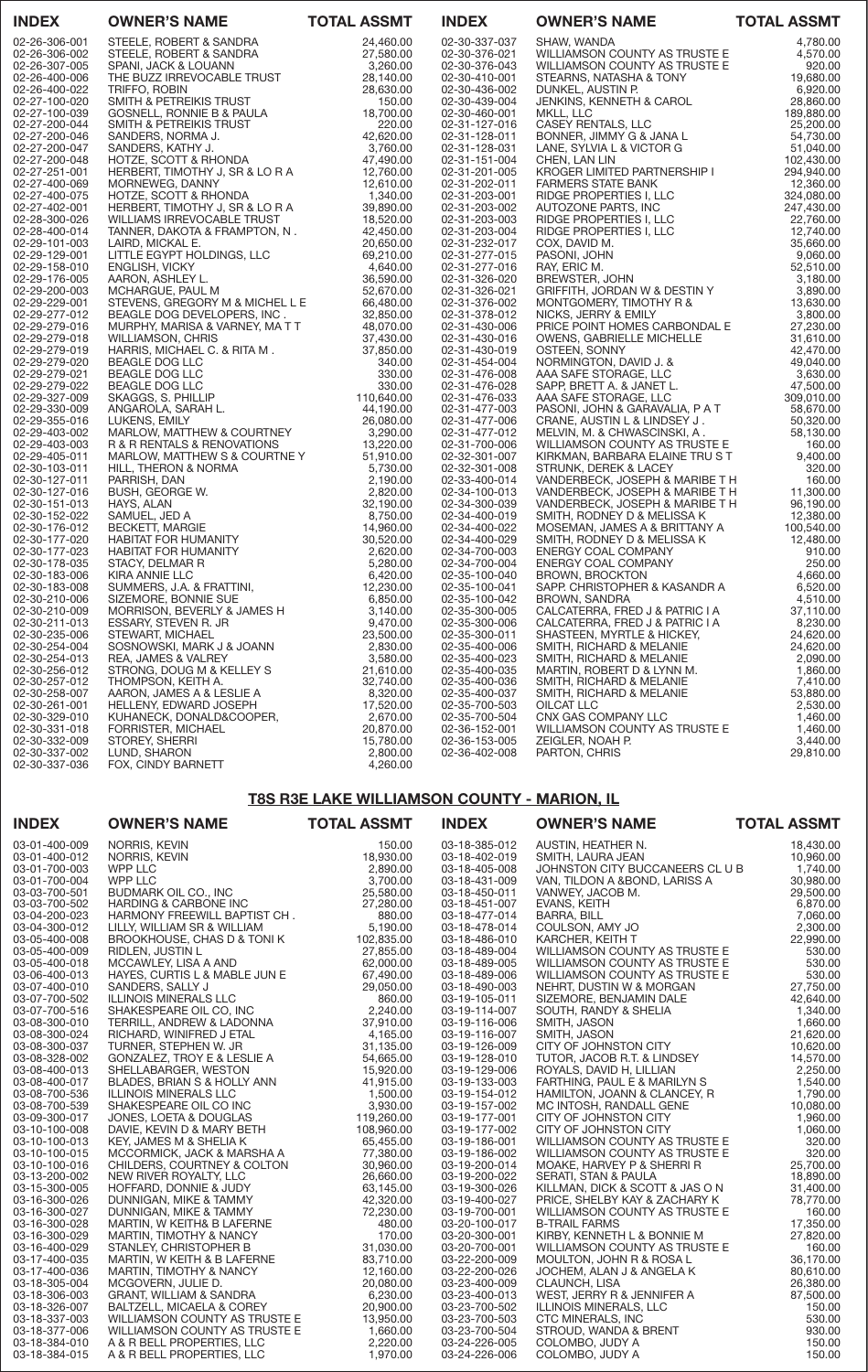| <b>INDEX</b>  | <b>OWNER'S NAME</b>           | <b>TOTAL ASSMT</b> | <b>INDEX</b>  | <b>OWNER'S NAME</b>                  | <b>TOTAL ASSMT</b> |
|---------------|-------------------------------|--------------------|---------------|--------------------------------------|--------------------|
| 03-24-226-007 | COLOMBO, JUDY A               | 150.00             | 03-28-300-001 | OXFORD, JAMES                        | 29,470.00          |
| 03-24-400-004 | BUTTRUM, NINA MAE             | 24,335.00          | 03-28-300-027 | STEPHENS, HOWARD A & DONNA N.        | 17,110.00          |
| 03-24-700-501 | PILGRIM ENERGY PARTNERS       | 2,050.00           | 03-28-300-028 | STEPHENS, AUSTIN & LINDSEY           | 14,230.00          |
| 03-24-700-502 | HAMMATT, DAVID C.             | 150.00             | 03-29-100-004 | <b>GRANT REVOCABLE LIVING TRUS T</b> | 25,840.00          |
| 03-24-700-511 | LI'L WITCH, LLC               | 160.00             | 03-29-200-017 | MELLINGER, CHARLI E & VIRGI L        | 35,735.00          |
| 03-24-700-513 | OWENS, ROBERT N.              | 150.00             | 03-29-200-018 | ROBINSON, BRANDON & KELSIE           | 4,660.00           |
| 03-24-700-514 | PITRE, DIANA                  | 150.00             | 03-30-100-026 | SHEW. RONALD G.                      | 6,400.00           |
| 03-24-700-515 | PHILLIPS. VERBAL              | 150.00             | 03-30-200-012 | LAPPIN, JUDITH ANN                   | 45,725.00          |
| 03-24-700-516 | SABRE INVESTMENTS, LLC        | 150.00             | 03-30-352-005 | R&R RENTALS & RENOVATIONS            | 610.00             |
| 03-24-700-517 | VISTA SECURITIES, INC         | 150.00             | 03-30-400-007 | FERGUSON, DANIEL L                   | 42,620.00          |
| 03-24-700-519 | <b>SPERO FAMILY SERVICES</b>  | 150.00             | 03-31-105-019 | NELSON, ASHLEY NICOLE                | 16,730.00          |
| 03-24-700-520 | ZACK, JOSEPH                  | 150.00             | 03-31-105-020 | MOCABY, WILLIAM R & BRITTNE Y        | 190.00             |
| 03-24-700-521 | ANDERSON, VALERIE ZACK        | 150.00             | 03-31-202-004 | <b>JACK, LEROY JR</b>                | 30,100.00          |
| 03-24-700-522 | MARKIEWICZ, LORRINE E.        | 150.00             | 03-31-301-002 | KERRIGAN, STEVEN L & MARGE D         | 34,230.00          |
| 03-24-700-523 | ZACK, LINDA SUE               | 150.00             | 03-31-400-028 | <b>VILLAZON, KAREN</b>               | 5,770.00           |
| 03-24-700-524 | JOHNESSE, LISA                | 150.00             | 03-32-400-003 | HAYS, RICHARD P. & CONNIE J.         | 34,750.00          |
| 03-24-700-525 | KRUMPACK, DEBRA               | 150.00             | 03-32-400-015 | SHETTERS, SAUNDRA ET AL              | 69,790.00          |
| 03-24-700-526 | <b>WHEATLY, HEATHER</b>       | 150.00             | 03-34-200-014 | RIDLEN, CLARENCE, JR & VICKY         | 82,855.00          |
| 03-24-700-527 | <b>SCHREURS, JEFFREY</b>      | 150.00             | 03-34-226-001 | MELVIN, JACOB & HALEE                | 67,220.00          |
| 03-24-700-528 | BARRECA, JOANNE LEE           | 150.00             | 03-34-401-002 | MC MILLAN, JIMMIE D & CYNTH I A      | 4,090.00           |
| 03-24-700-529 | BARRECA, PETER HEARN          | 150.00             | 03-34-401-014 | MC MILLAN, JIMMIE D & CYNTH I A      | 6,120.00           |
| 03-24-700-530 | RAY, DOROTHY MILDRED          | 150.00             | 03-34-431-022 | DIETZ, DENNIS & MICHAEL              | 2,760.00           |
| 03-24-700-531 | COOL, WILLIAM B. JR           | 150.00             | 03-34-484-001 | BRUNO, GABRIEL A & LAUREN A          | 56,570.00          |
| 03-24-700-532 | JAHN, ALISON COOL             | 150.00             | 03-34-700-009 | WILLIAMSON COUNTY AS TRUSTE E        | 160.00             |
| 03-24-700-533 | ROWE, RACHEL C.               | 150.00             | 03-35-251-001 | PICKERING, ELIZABETH ANN             | 14,820.00          |
| 03-24-700-534 | BAKER, KATHLEEN M.            | 150.00             | 03-35-309-001 | TKF PROPERTIES, LLC                  | 28,280.00          |
| 03-24-700-535 | MASLOUSKI, MELANIE            | 150.00             | 03-35-309-002 | TKF PROPERTIES, LLC                  | 17,020.00          |
| 03-24-700-536 | SUNRISE ENERGY LLC            | 150.00             | 03-35-330-001 | <b>MARRS, GLENDA</b>                 | 1,050.00           |
| 03-24-700-537 | HERTNEKY, ANDREW J.           | 150.00             | 03-35-362-017 | SMITH, RANDALL W                     | 2,600.00           |
| 03-24-700-538 | SEIGLER, JEFFREY E.           | 150.00             | 03-35-363-010 | <b>HARRISON, RACHEL</b>              | 11,020.00          |
| 03-24-700-539 | NOTARI, TERRY EMIL            | 150.00             | 03-35-380-002 | CAIN, THOMAS L & REBECCA L           | 30,560.00          |
| 03-24-700-540 | <b>GOLIN, PATRICIA SUSAN</b>  | 150.00             | 03-35-380-004 | SIMMONS, BETHANY KATHLEEN            | 13,960.00          |
| 03-24-700-541 | JAHN, ALISON C.               | 150.00             | 03-35-386-007 | MARKS, CLINTON                       | 2,860.00           |
| 03-24-700-542 | COOL, WILLIAM B. JR           | 150.00             | 03-35-389-004 | <b>BOZARTH, CLINTON</b>              | 6,070.00           |
| 03-25-400-011 | MORSE, CARLOS SCOTT           | 28,420.00          | 03-35-407-007 | NORRIS, DONALD & KIMBERLY            | 33,860.00          |
| 03-25-400-017 | YATES, JOHN W III & CARLA J.  | 61,220.00          | 03-35-407-008 | NORRIS, DONALD & KIMBERLY            | 1,650.00           |
| 03-25-400-018 | CARTER, DONNA S & FREDERICK B | 2,340.00           | 03-35-450-003 | BAKER, KENDRA KAY & ALAN             | 10,870.00          |
| 03-25-400-019 | AUDIA, GAYLA M & LOUIS J.     | 2,710.00           | 03-35-700-008 | WILLIAMSON COUNTY AS TRUSTE E        | 540.00             |
| 03-26-100-002 | HERNANDEZ, ALFREDO & MARAND A | 49,340.00          | 03-36-100-028 | BAKER, TIMOTHY B & TRACY J.          | 80,980.00          |
| 03-26-300-023 | DAVIS, JEREMY S.              | 56,970.00          | 03-36-300-017 | EVRARD, MARVIN KEITH                 | 4,480.00           |
| 03-27-200-010 | COLSON, VIRGIL R & TABATHA A  | 6,810.00           | 03-36-300-020 | THE BIRD CLUB DBA OQC LLC            | 21,930.00          |
|               |                               |                    |               |                                      |                    |

# T8S R4E CORINTH WILLIAMSON COUNTY - MARION, IL

| <b>INDEX</b>  | <b>OWNER'S NAME</b>                                                                                                                                                                                                                                      | <b>TOTAL ASSMT</b> | <b>INDEX</b>  | <b>OWNER'S NAME</b>                                                                                                                                                                                                                                | <b>TOTAL ASSMT</b> |
|---------------|----------------------------------------------------------------------------------------------------------------------------------------------------------------------------------------------------------------------------------------------------------|--------------------|---------------|----------------------------------------------------------------------------------------------------------------------------------------------------------------------------------------------------------------------------------------------------|--------------------|
| 04-01-200-012 | DAVIS, FRANCIS W JR & BARBA R A                                                                                                                                                                                                                          | 53,880.00          | 04-21-300-017 | CLARK, GARY L & BRENT                                                                                                                                                                                                                              | 1,680.00           |
| 04-02-100-002 | MANDRELL, DAVID M & KAREN Y<br>Soult, LLC<br>COLT, LLC<br>COLT, LLC<br>COLT, LLC<br>COLT, LLC<br>INDEPENDENCE LAND COMPANY<br>INDEPENDENCE LAND CO<br>NDEPENDENCE LAND COMPANY<br>`OLT, LLC<br>`DEPENDENCE I ANT                                         | 37,145.00          | 04-22-100-010 | SMITH, STEPHEN & JOYCE<br>KENNELL, BARBARA<br>KENNELL, BARBARA<br>POELKER, GREGORY L & CHERYL L                                                                                                                                                    | 1,480.00           |
| 04-02-700-001 |                                                                                                                                                                                                                                                          | 170,060.00         | 04-22-100-021 |                                                                                                                                                                                                                                                    | 155.00             |
| 04-02-700-003 |                                                                                                                                                                                                                                                          | 3,600.00           | 04-22-100-022 |                                                                                                                                                                                                                                                    | 1,175.00           |
| 04-02-700-004 |                                                                                                                                                                                                                                                          | 3,980.00           | 04-22-100-023 |                                                                                                                                                                                                                                                    | 19,825.00          |
| 04-03-700-001 |                                                                                                                                                                                                                                                          | 212,840.00         | 04-22-200-007 |                                                                                                                                                                                                                                                    | 17,335.00          |
| 04-03-700-002 |                                                                                                                                                                                                                                                          | 131,990.00         | 04-22-200-008 |                                                                                                                                                                                                                                                    | 8,180.00           |
| 04-03-700-003 |                                                                                                                                                                                                                                                          | 17,540.00          | 04-22-200-009 |                                                                                                                                                                                                                                                    | 375.00             |
| 04-04-700-001 |                                                                                                                                                                                                                                                          | 141,650.00         | 04-22-400-006 |                                                                                                                                                                                                                                                    | 3,020.00           |
| 04-04-700-003 |                                                                                                                                                                                                                                                          | 27,910.00          | 04-22-400-007 |                                                                                                                                                                                                                                                    | 52,780.00          |
| 04-04-700-006 |                                                                                                                                                                                                                                                          | 133,430.00         | 04-23-100-001 |                                                                                                                                                                                                                                                    | 8,320.00           |
| 04-04-700-007 |                                                                                                                                                                                                                                                          | 5,030.00           | 04-23-300-001 |                                                                                                                                                                                                                                                    | 2,770.00           |
| 04-04-700-008 |                                                                                                                                                                                                                                                          | 20,990.00          | 04-23-400-002 |                                                                                                                                                                                                                                                    | 20,595.00          |
| 04-05-700-001 |                                                                                                                                                                                                                                                          | 3,330.00           | 04-24-300-002 |                                                                                                                                                                                                                                                    | 60,280.00          |
| 04-05-700-002 |                                                                                                                                                                                                                                                          | 77,130.00          | 04-24-400-007 |                                                                                                                                                                                                                                                    | 1,745.00           |
| 04-05-700-003 |                                                                                                                                                                                                                                                          | 28,900.00          | 04-25-100-003 |                                                                                                                                                                                                                                                    | 3,730.00           |
| 04-05-700-004 |                                                                                                                                                                                                                                                          | 27,530.00          | 04-25-300-008 |                                                                                                                                                                                                                                                    | 14,890.00          |
| 04-06-700-002 |                                                                                                                                                                                                                                                          | 3,630.00           | 04-25-700-005 |                                                                                                                                                                                                                                                    | 3,250.00           |
| 04-06-700-003 |                                                                                                                                                                                                                                                          | 3,740.00           | 04-26-700-005 |                                                                                                                                                                                                                                                    | 160.00             |
| 04-06-700-004 |                                                                                                                                                                                                                                                          | 8,300.00           | 04-26-700-007 |                                                                                                                                                                                                                                                    | 160,00             |
| 04-08-100-014 |                                                                                                                                                                                                                                                          | 16,700.00          | 04-26-700-008 |                                                                                                                                                                                                                                                    | 2,450.00           |
| 04-08-200-015 |                                                                                                                                                                                                                                                          | 27,340.00          | 04-26-700-013 |                                                                                                                                                                                                                                                    | 2,440.00           |
| 04-09-300-017 |                                                                                                                                                                                                                                                          | 39,480.00          | 04-27-400-001 |                                                                                                                                                                                                                                                    | 6,245.00           |
| 04-10-400-013 | INDEPENDENCE LAND COMPANY<br>COLT, LLC<br>INDEPENDENCE LAND COMPANY<br>WPP LLC<br>WPP LLC<br>WPP LLC<br>WPP LLC<br>WPP LLC<br>WPP LLC<br>WPP LLC<br>ASHMORE, MONTE R. & CORI L.<br>ASHMORE, MONTE R. & CORI L.<br>ASHMORE, MONTE R. & CORI L.<br>ASHMORE | 50,120.00          | 04-27-700-001 | NEWNELL, BAMPAMA<br>DOELKER, GREGORY L & CHERYL L<br>GRANT, MATTHEW & PAULA<br>KENNELL, BARBARA<br>GRANT, MATTHEW & PAULA<br>SHADOWENS, CLAYBORNE D.<br>SHADOWENS, CLAYBORNE D.<br>GRANT, MATTHEW H & PAULA<br>L<br>MUELLER, OLLA<br>BEERS, GILBER | 160.00             |
| 04-10-700-001 |                                                                                                                                                                                                                                                          | 160.00             | 04-27-700-002 |                                                                                                                                                                                                                                                    | 160.00             |
| 04-11-300-004 |                                                                                                                                                                                                                                                          | 59,270.00          | 04-27-700-003 |                                                                                                                                                                                                                                                    | 2,350.00           |
| 04-12-200-008 |                                                                                                                                                                                                                                                          | 11,080.00          | 04-27-700-008 |                                                                                                                                                                                                                                                    | 2,440.00           |
| 04-14-100-001 |                                                                                                                                                                                                                                                          | 29,640.00          | 04-28-100-018 |                                                                                                                                                                                                                                                    | 1,405.00           |
| 04-14-100-002 |                                                                                                                                                                                                                                                          | 37,040.00          | 04-28-100-019 |                                                                                                                                                                                                                                                    | 45,550.00          |
| 04-14-200-004 |                                                                                                                                                                                                                                                          | 51,465.00          | 04-28-200-009 |                                                                                                                                                                                                                                                    | 93,130.00          |
| 04-14-300-012 |                                                                                                                                                                                                                                                          | 33,670.00          | 04-28-200-011 |                                                                                                                                                                                                                                                    | 7,490.00           |
| 04-15-200-005 |                                                                                                                                                                                                                                                          | 7,410.00           | 04-28-200-014 | SHILOH MISSIONARY BAPTIST C H                                                                                                                                                                                                                      | 6,120.00           |
| 04-15-400-008 |                                                                                                                                                                                                                                                          | 34,800.00          | 04-28-400-005 | ANDERSON, JIM & LUANN                                                                                                                                                                                                                              | 15,625.00          |
| 04-15-400-025 |                                                                                                                                                                                                                                                          | 53,110.00          | 04-28-400-006 | ANDERSON, LOREN C & MILDRED E                                                                                                                                                                                                                      | 8,700.00           |
| 04-17-100-015 |                                                                                                                                                                                                                                                          | 74,540.00          | 04-28-400-007 |                                                                                                                                                                                                                                                    | 26,440.00          |
| 04-17-100-016 |                                                                                                                                                                                                                                                          | 38,345.00          | 04-28-700-001 |                                                                                                                                                                                                                                                    | 160.00             |
| 04-17-300-013 |                                                                                                                                                                                                                                                          | 3,340.00           | 04-28-700-002 | ANDENNAN, FLORENCE LOUISE<br>CERMAN, FLORENCE LOUISE<br>COLT, LLC<br>COLT, LLC<br>COLT, LLC<br>COLT, LLC<br>MAUSEY, MICHAEL<br>COLT, LLC<br>COLT, LLC                                                                                              | 160.00             |
| 04-18-300-007 |                                                                                                                                                                                                                                                          | 54,160.00          | 04-28-700-003 |                                                                                                                                                                                                                                                    | 2,240.00           |
| 04-18-300-011 |                                                                                                                                                                                                                                                          | 13,480.00          | 04-28-700-004 |                                                                                                                                                                                                                                                    | 2,300.00           |
| 04-18-300-019 |                                                                                                                                                                                                                                                          | 850.00             | 04-29-200-008 |                                                                                                                                                                                                                                                    | 4,820.00           |
| 04-18-400-021 |                                                                                                                                                                                                                                                          | 245.00             | 04-29-700-002 |                                                                                                                                                                                                                                                    | 260.00             |
| 04-19-300-010 | <b>BARRASS FARMS, LLC</b>                                                                                                                                                                                                                                | 21,870.00          | 04-29-700-005 |                                                                                                                                                                                                                                                    | 2,230.00           |
| 04-19-300-011 | WILLIAMS, LEONARD J & ANGEL A                                                                                                                                                                                                                            | 26,800.00          | 04-32-400-020 | CRAIN, WILLIAM DWAYNE & ETA L                                                                                                                                                                                                                      | 42,920.00          |
| 04-20-100-003 | FOX, CATHY JO & JAMES DOUGL A S                                                                                                                                                                                                                          | 68,355.00          | 04-32-400-021 | CRAIN, WILLIAM DWAYNE & ETA L                                                                                                                                                                                                                      | 31,900.00          |
| 04-20-200-001 | CLARK, BRENT & KATHY                                                                                                                                                                                                                                     | 56,050.00          | 04-32-700-009 | WILLIAMSON COUNTY AS TRUSTE E                                                                                                                                                                                                                      | 2,120.00           |
| 04-21-100-009 | BEERS, JERRY W. & SHARON S.                                                                                                                                                                                                                              | 150.00             | 04-35-100-003 | BEERS, BRADY                                                                                                                                                                                                                                       | 69,590.00          |
| 04-21-100-024 | BEERS, GREGORY TODD                                                                                                                                                                                                                                      | 52,935.00          | 04-35-200-006 | <b>ENTRUST GROUP, INC</b>                                                                                                                                                                                                                          | 3,265.00           |
| 04-21-300-013 | HEIBNER, RUSSELL & KIMBERLY                                                                                                                                                                                                                              | 930.00             | 04-36-400-002 | HAWKINS, JOYCE A TUTT                                                                                                                                                                                                                              | 85,280.00          |
| 04-21-300-016 | YORK, DARLA A.                                                                                                                                                                                                                                           | 15,980.00          |               |                                                                                                                                                                                                                                                    |                    |

# T9S R1E WILLIAMSON COUNTY - MARION, IL

| <b>INDEX</b>                   | <b>OWNER'S NAME</b>                                 | <b>TOTAL ASSMT</b>     | <b>INDEX</b>                   | <b>OWNER'S NAME</b>                                           | <b>TOTAL ASSMT</b>     |
|--------------------------------|-----------------------------------------------------|------------------------|--------------------------------|---------------------------------------------------------------|------------------------|
| 05-01-100-013<br>05-01-100-015 | CRAIN, DANA L & JASON R<br><b>GRAVELLE, IRENE T</b> | 91.490.00<br>14.400.00 | 05-01-202-007<br>05-01-203-004 | HAMPLEMANN, JERRY R & NANCY L<br><b>HOFFMANN LIVING TRUST</b> | 93,520.00<br>96,840.00 |
| 05-01-100-029                  | KOSTECKI, REVOCABLE LIVING                          | 74.060.00              | 05-01-226-001                  | POSKEVICH. JUSTIN & KRISTI                                    | 140,820.00             |
| 05-01-100-032                  | BRINKLEY, DOUGLAS & JERI LY N N                     | 27,270,00              | 05-01-226-006                  | MARKEL, KYLE P & ALEXANDRIA                                   | 33,520,00              |
| 05-01-100-035                  | BOATRIGHT, GRAIG                                    | 17.570.00              | 05-01-277-004                  | NORMAN, MARSHALL K & APRIL D                                  | 105,540.00             |
| 05-01-126-004                  | CRIPPS, JEFFERY & KAREN                             | 71,890.00              | 05-01-278-002                  | GUSTA, JEFFREY & LEIGH ANN                                    | 107,520.00             |
| 05-01-126-008                  | MILLER. GEORGE A & BRENDA E                         | 48.290.00              | 05-01-300-045                  | <b>GADDIS, ROBERT &amp; EMILY</b>                             | 69,320.00              |
| 05-01-151-010                  | GWALTNEY, TRAVIS & AMANDA                           | 34.040.00              | 05-01-300-047                  | <b>GADDIS, ROBERT &amp; EMILY</b>                             | 950.00                 |
| 05-01-176-035                  | STRINGER, ETHAN & ALEXANDRA                         | 43.580.00              | 05-01-300-050                  | GADDIS, ROBERT & EMILY                                        | 3,450.00               |
| 05-01-201-012                  | COLBORN. RONALD & ROSE                              | 16.720.00              | 05-01-400-012                  | GRAMMER, WILLIAM L & CARMEN J                                 | 34,880.00              |
| 05-01-202-004                  | AHNER, ANDREW W & AMANDA K                          | 105.130.00             | 05-01-400-022                  | REYNOLDS, ROBERT & LAURA                                      | 75,100.00              |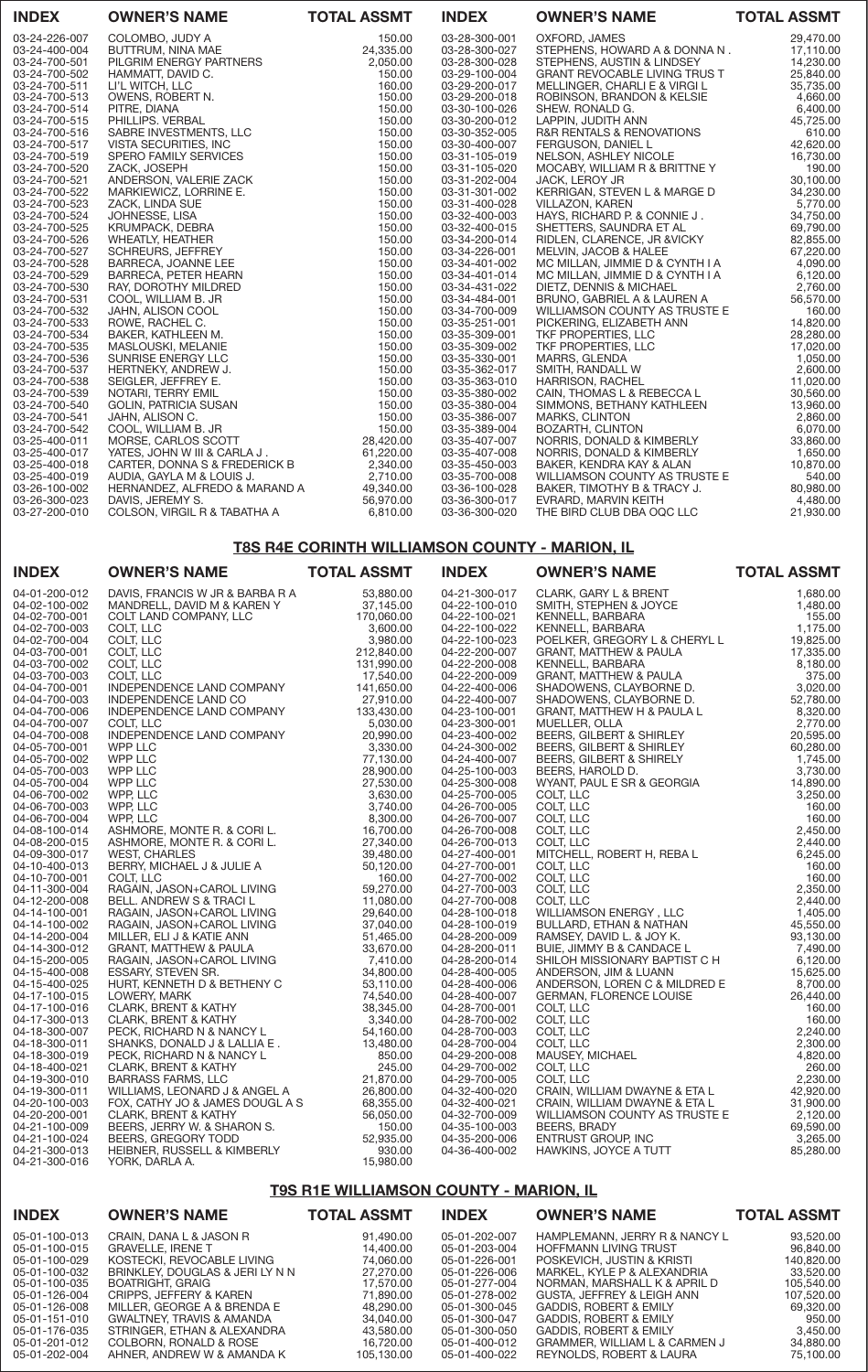| <b>INDEX</b>                   | <b>OWNER'S NAME</b>                                                   | <b>TOTAL ASSMT</b>       | <b>INDEX</b>                   | <b>OWNER'S NAME</b>                                              | <b>TOTAL ASSMT</b>      |
|--------------------------------|-----------------------------------------------------------------------|--------------------------|--------------------------------|------------------------------------------------------------------|-------------------------|
| 05-01-427-006<br>05-01-427-009 | SNODDY, NATHANIEL & CAITLIN                                           | 40,510.00                | 05-06-352-009<br>05-06-377-001 | SMITH, GREGORY M & NANCY K<br>WALTERS, MICHAEL W & GAIL          | 62,770.00               |
| 05-01-476-004                  | ALLEN, JOHN T & LAURA M<br>BISTA, ROSHAN &                            | 107,120.00<br>88,050.00  | 05-06-379-003                  | KOPPERUD, SCOTT & ASHLEY                                         | 84,440.00<br>82,630.00  |
| 05-01-476-010<br>05-01-476-011 | CASTELLANO, DANE & TAYLOR<br>BRAMLET, BRAD & TATUM                    | 70,870.00<br>108,060.00  | 05-06-379-005<br>05-06-400-014 | GAEBE, JOSHUA<br>SKELCHER, DARREN & JESSICA                      | 85,310.00<br>69,050.00  |
| 05-01-476-015                  | GOURLEY, THOMAS J.                                                    | 84,060.00                | 05-06-400-044                  | SKELCHER, DARREN & JESSICA                                       | 4,560.00                |
| 05-01-476-020<br>05-01-476-029 | MISSELHORN, CLINT & BONNIE                                            | 80,360.00<br>75,610.00   | 05-06-400-045<br>05-06-401-003 | GARZA, JACOB L & LIBBY                                           | 1,960.00                |
| 05-01-476-034                  | KOESTER, LORI E<br>POORE, TREVOR W & QUALLS,                          | 76,020.00                | 05-06-401-009                  | ROY, THOMAS M & LINDA T<br>SZCZEBLEWSKI, AARON &                 | 67,470.00<br>74,370.00  |
| 05-01-476-042                  | BERRY, AARON M & JENNA R                                              | 80,430.00<br>32,140.00   | 05-06-402-003<br>05-06-426-002 | DAILEY, THOMAS W. & JUDITH L.                                    | 80,090.00               |
| 05-02-351-009<br>05-02-352-007 | HOGG, CHARLES L & LINDA F<br>RAUSENBERGER FOODS, LLC                  | 24,050.00                | 05-06-426-003                  | KNAPP, JARROD & KATHRYN<br>WILKINS, CASEY P & SAMANTHA           | 75,170.00<br>86,980.00  |
| 05-02-355-007                  | LIONS CLUB<br>WATSON, JOHN H                                          | 15,010.00<br>26,620.00   | 05-06-426-004                  | BRUTCHER, PATRICK & NORMAN, S.                                   | 76,510.00<br>72,070.00  |
| 05-02-355-010<br>05-02-355-012 | CARTERVILLE, LIONS CLUB                                               | 1,650.00                 | 05-06-426-005<br>05-06-426-006 | <b>KEIRN, DIANE L</b><br>BROOKHOUSE, ANDREW D &                  | 77,390.00               |
| 05-02-356-010<br>05-02-356-011 | DENHAM, LOU JEANNA A.                                                 | 25,220.00<br>1,820.00    | 05-06-450-002<br>05-06-450-006 | GARZA, JACOB L & LIBBY                                           | 90,040.00               |
| 05-02-380-003                  | WILLIAMS, CARL J & MARY K.<br>TRI-C RENTALS LLC                       | 24,580.00                | 05-06-450-007                  | HARTLEY, T. L. & EDWARDS, C.<br>ADAMS, RONALD M & DEBORAH K      | 48,260.00<br>69,260.00  |
| 05-02-400-001<br>05-02-451-007 | HALL, JAMES R TRUST<br>BROWN, WANDA & JERALDS, L & R                  | 2,400.00<br>6,440.00     | 05-06-450-009<br>05-06-450-010 | EPSKY, MATTHEW WILLIAM<br>SIEGERT, LAUREN A                      | 81,850.00<br>78,610.00  |
| 05-02-455-010                  | HUNSAKER, CHRISTOPHER & EMILY                                         | 29,650.00                | 05-06-476-004                  | JOHNSTON, TRENT A & GAIL J                                       | 60,280.00               |
| 05-02-455-017<br>05-02-476-002 | RUSSELL, CATHY S & MELFI, J<br>BOYD, CHRISTOPHER J &                  | 32,400.00<br>70,110.00   | 05-06-476-009<br>05-07-100-009 | HUMPHREYS, L. A. & SNIDER,<br>JAMES, LESTER & SHEILA             | 53,940.00<br>292,780.00 |
| 05-02-476-005                  | MCCANN, JOSEPH R & LYNDSEY K                                          | 85,660.00                | 05-07-100-015                  | SAVKA, AARON C. & REBECCA S.                                     | 89,000.00               |
| 05-02-476-006<br>05-02-476-007 | JACKSON, STEVE L & JOHNNA L.<br>HALL, RHONDA                          | 80,720.00<br>75,510.00   | 05-07-100-028<br>05-07-100-029 | JAMES, LESTER & SHELIA<br>EDWARDS, GLENN & BRYN                  | 17,810.00<br>11,540.00  |
| 05-02-476-008                  | MILLER, DAVID & LAUREN                                                | 81,670.00                | 05-07-300-020                  | RUFFLEY, MICHAEL JOHN                                            | 1,060.00                |
| 05-02-476-013<br>05-02-476-014 | RAY, JAMES R & ANGEL M<br>TIREY, JAY C. & HANNAH J                    | 90,060.00<br>71,760.00   | 05-07-353-016<br>05-07-355-025 | SMITH, MIKE<br>DURAN, AGUSTIN & AUTUMN                           | 1,170.00<br>2,730.00    |
| 05-02-476-016                  | KLASEK, STEVEN & BARBARA                                              | 110,330.00               | 05-07-360-024                  | DURAN, NICANOR & HERNANDEZ M                                     | 610.00                  |
| 05-02-476-017<br>05-02-476-018 | HOEKSTRA, SAMUEL R & CATHRI N E<br>HENRIKSEN, EDWIN & ALLISON         | 107,240.00<br>111,340.00 | 05-07-362-015<br>05-07-364-019 | VALDES-QUERIAPA, GLORIA<br>GODINEZ, ARIEL                        | 5,060.00<br>1,700.00    |
| 05-03-100-027                  | TALLEY, GREG & DANA                                                   | 191,030.00               | 05-07-383-003                  | MURPHY, RONALD                                                   | 2,570.00                |
| 05-03-100-033<br>05-03-176-011 | TALLEY, GREG & DANA<br>HIGDON, KYLE W & CHRISTOPHE R                  | 30,230.00<br>91,430.00   | 05-09-229-009<br>05-09-231-002 | WARD, DEBORAH ANN & DANNY L E E<br>HOF, MICHAEL & RANDI          | 42,690.00<br>88,030.00  |
| 05-03-200-033                  | <b>WALLACE SELF DECLARATION</b>                                       | 2,590.00                 | 05-09-232-001                  | JOHNSON, TRISTAN & BRENTLEE                                      | 70,910.00               |
| 05-03-228-003<br>05-03-228-004 | HEININGER, JAMES J.<br>WALLACE, RICHARD & EMILY                       | 7,390.00<br>1,090.00     | 05-09-255-016<br>05-09-276-007 | ASAMOAH, D. & HARDY-HENRY, A.<br>TACKETT, RYAN M & CLAUDIA J     | 136,910.00<br>49,110.00 |
| 05-03-230-001                  | WALLACE, TERI R                                                       | 46,820.00                | 05-09-278-007                  | DAVIS, DAVID K & SHARI L                                         | 75,820.00               |
| 05-03-277-018<br>05-03-286-003 | HADFIELD, DAVID<br>BUTLER, BETHANY ANN & JAMES                        | 5,520.00<br>115,150.00   | 05-09-278-008<br>05-09-426-020 | GREER, TODD E & STEPHANIE A<br>THOLEN, RAY C & VIRGINIA          | 62,710.00<br>70,440.00  |
| 05-03-412-001                  | HICKS, CHAD & HICKS, PAUL                                             | 8,670.00                 | 05-09-428-008                  | CONOVER, GREG A & DONNA L                                        | 62,150.00               |
| 05-03-417-001<br>05-03-417-008 | TJC RAD 1, LLC<br>BROWN, ADRIAN MARIE                                 | 24,540.00<br>49,730.00   | 05-09-479-003<br>05-10-100-005 | ANDERSON, MARY<br>BRACHEAR, BRETT & BRANDI                       | 68,200.00<br>45,350.00  |
| 05-03-418-001                  | <b>BURNAM, RUSSELL</b>                                                | 18,290.00                | 05-10-205-008                  | CARNEY, JAMES D                                                  | 1,700.00                |
| 05-03-419-004<br>05-03-434-004 | SIMON, ELBERT II<br>GOODALE, STEPHEN & CAROLYN                        | 44,120.00<br>22,490.00   | 05-10-206-003<br>05-10-226-002 | BARRINGTON, J.P. & SARA<br>CRAWFORD, JOHN H & ASSOCIAT E S       | 4,250.00<br>18,860.00   |
| 05-03-437-004                  | JERDON, ELIZABETH N                                                   | 39,750.00                | 05-10-228-001                  | NANCE, TRAVIS W                                                  | 16,730.00               |
| 05-03-455-009<br>05-03-458-028 | SABRE INVESTMENTS, LLC<br><b>CLENDENIN, TOMMIE &amp; LORRI</b>        | 12,920.00<br>46,760.00   | 05-10-276-007<br>05-10-284-002 | INFINITY REALTY OF SOUTHERN<br>BARR, JODI J                      | 65,150.00<br>36,390.00  |
| 05-03-459-006                  | STUCKER, ROBERT & CINDY<br>CHAPMAN, DENNIS W.                         | 29,560.00                | 05-10-401-005                  | CITY OF CARTERVILLE                                              | 11,560.00               |
| 05-03-459-008<br>05-03-459-009 | CASH, AMANDA                                                          | 39,260.00<br>14,580.00   | 05-10-401-006<br>05-10-426-002 | CITY OF CARTERVILLE<br>J. M. URIAH, LLC                          | 2,500.00<br>53,340.00   |
| 05-03-487-002                  | MCCRARY, GLENA J & RONALD L                                           | 26,500.00                | 05-10-426-003                  | u. ivi. uniani, llu<br>J.M. URIAH, LLC<br>JAIMET, DANIEL & SONJA | 12,050.00               |
| 05-03-487-006<br>05-03-489-017 | HOPKINS, MATTHEW<br>J. SPENCE PROPERTIES, LLC                         | 46,430.00<br>21,170.00   | 05-10-478-021<br>05-10-478-022 | BROOKS, ZACHARY E & DANIELA                                      | 99,370.00<br>82,960.00  |
| 05-03-489-018                  | BEDOKIS, LEIGH A.                                                     | 22,420.00                | 05-10-478-033                  | LANNOM, WILLIAM P & KELLY N                                      | 87,560.00               |
| 05-03-489-019<br>05-03-490-003 | <b>HEATHER'S BAKESHOP &amp; MORE,</b><br>HARRIS, FORD W & CLAUDETTE L | 14,620.00<br>17,880.00   | 05-11-106-030<br>05-11-106-031 | RICHARDSON, RICHARD & FRANCES<br>STENNETT, MARION L.             | 3,310.00<br>2,500.00    |
| 05-03-491-004                  | PERKINS, JERAD                                                        | 60,870.00                | 05-11-107-006                  | HALLEY, SARAH A                                                  | 25,350.00               |
| 05-03-493-001<br>05-03-493-004 | MARDIROSIAN, DENNIS M JR<br>JONES, JESSICA                            | 29,600.00<br>2,530.00    | 05-11-108-005<br>05-11-109-023 | MURPHY, ERNIE L<br>HAMPTON, JAMES DAVID &                        | 21,880.00<br>21,180.00  |
| 05-03-495-001                  | RMA RENTALS, LLC.                                                     | 14,240.00                | 05-11-128-001                  | MOE, RANDALL W                                                   | 22,640.00               |
| 05-03-497-004<br>05-03-497-009 | SMITH, ZANE ALLEN<br>AMBX2 CONSULTING, LLC                            | 24,480.00<br>14,900.00   | 05-11-151-036<br>05-11-151-037 | CHANDLER, MICHELE P.<br>LIU, YICHENG                             | 1,430.00<br>1,430.00    |
| 05-04-100-013                  | BESIDE STILL WATERS, LLC                                              | 3,550.00                 | 05-11-151-038                  | LIU, YICHENG<br>CHANDLER, MICHELE P.                             | 45,440.00               |
| 05-04-200-002<br>05-04-200-004 | BESIDE STILL WATERS, LLC<br>BESIDE STILL WATERS, LLC.                 | 24,140.00<br>1,770.00    | 05-11-151-039<br>05-11-152-005 | LIU, YICHENG<br>WILLIAMSON COUNTY AS TRUSTE E                    | 45,440.00<br>7,770.00   |
| 05-04-300-011                  | WUNDERLE, STEVEN                                                      | 62,530.00                | 05-11-154-006                  | DORSEY, JOHN R & MAGGIE A                                        | 32,350.00               |
| 05-04-300-055<br>05-04-301-007 | BESIDE STILL WATERS, LLC.<br>BYRNES, TYLER S.                         | 1,700.00<br>66,510.00    | 05-11-251-044<br>05-11-251-045 | STEWART, MICHAEL L &<br>CRAIN, M.T.& S.L. REVOC.                 | 76,420.00<br>77,540.00  |
| 05-04-304-001                  | CARRINGTON, JOSHUA & AUBREY L                                         | 43,840.00                | 05-11-301-028                  | GOODEN, JOHN NICKALOS                                            | 1,740.00                |
| 05-04-305-001<br>05-04-328-002 | JOHNSON, DORIAN & HILL, A.<br>MALONE, W R                             | 63,330.00<br>72,920.00   | 05-11-301-029<br>05-11-301-030 | GOODEN, JOHN NICKALOS<br>GOODEN, JOHN W & SABRINA A              | 2,840.00<br>680.00      |
| 05-04-400-042                  | BESIDE STILL WATERS, LLC                                              | 2,580.00                 | 05-11-301-031                  | GOODEN, JOHN W & CHELSEA AN N                                    | 18,760.00               |
| 05-04-401-017<br>05-04-453-010 | RBMB REVOCABLE TRUST<br>MILLER, LORI C.<br>BANY, BRENT & IRMA         | 216,780.00<br>99,030.00  | 05-11-301-032<br>05-11-301-033 | GOODEN, JOHN W & SABRINA A.<br>GOODEN, JOHN NICKALOS             | 40,150.00<br>1,100.00   |
| 05-04-453-015<br>05-04-453-016 | WARD, WILLIAM J                                                       | 86,750.00<br>71,450.00   | 05-11-305-002<br>05-11-308-001 | <b>REES, CHRISTIN</b><br>HETRICK, BRIAN J & BRANDY E             | 14,730.00<br>26,810.00  |
| 05-05-100-012                  | TURNQUIST, DAVID E                                                    | 52,120.00                | 05-11-308-004                  | ANDERSON, MATTHEW M                                              | 9,120.00                |
| 05-05-100-013<br>05-05-200-025 | TURNQUIST, DAVID E<br>BESIDE STILL WATERS, LLC.                       | 11,750.00<br>1,170.00    | 05-11-311-001<br>05-11-314-001 | HERRON, PAUL M<br>HOPKINS, DAYNA M & WILLIAM C                   | 60,840.00<br>37,830.00  |
| 05-05-300-007                  | POSTELNIK, THOMAS J & MOON, A                                         | 42,430.00                | 05-11-314-007                  | BLUMENSTOCK, BRITTANY & CODY                                     | 27,710.00               |
| 05-05-300-037<br>05-05-351-005 | FOSTER, TIMOTHY & PATRICIA<br>ABELL, RICHARD D & MARY A               | 55,770.00<br>6,370.00    | 05-11-314-019<br>05-11-331-004 | REYNOLDS, S.G.& C.A. JOINT<br>MAURIZIO, BRETT & ROSEANNE         | 6,150.00<br>13,480.00   |
| 05-05-352-009                  | BIGHAM, DAVID K & KAITLYN N                                           | 36,070.00                | 05-11-337-003                  | SAYLOR, ARNOLD                                                   | 18,400.00               |
| 05-05-353-014<br>05-05-353-015 | MARSHALL, STEVE & LAURA<br>MALLERY, AARON L & TRACY L                 | 25,210.00<br>26,470.00   | 05-11-351-005<br>05-11-352-002 | MCROY, ROBERT & TERRI<br>ELLIS, AIMEE                            | 27,900.00<br>41,080.00  |
| 05-05-400-025                  | SIMPSON, DOROTHY R. TRUSTEE                                           | 38,660.00                | 05-11-352-011                  | QUINN, STEPHEN J & ANGELA J.                                     | 32,140.00               |
| 05-05-476-007<br>05-05-476-008 | SHILOH HILLS, LLC<br>SHILOH HILLS, LLC                                | 108,630.00<br>108,610.00 | 05-11-354-001<br>05-11-378-006 | DHH LAND CO. LLC<br>HOYLE, LOYD EARL                             | 108,800.00<br>32,320.00 |
| 05-05-476-009                  | SHILOH HILLS, LLC                                                     | 62,660.00                | 05-11-379-003                  | OWEN, JENNIFER                                                   | 26,160.00               |
| 05-05-476-020<br>05-05-476-021 | SHILOH HILLS, LLC<br>SHILOH HILLS, LLC                                | 133,790.00<br>133,660.00 | 05-11-380-017<br>05-11-402-003 | WILKE, JUSTIN & HOLLY<br>MOORE, RANDALL W & ROBIN R              | 4,470.00<br>27,950.00   |
| 05-05-476-022                  | SHILOH HILLS, LLC                                                     | 133,660.00               | 05-11-402-007                  | FORE, PORTIA M. & MCDANNEL                                       | 3,880.00                |
| 05-05-476-023<br>05-05-476-024 | SHILOH HILLS, LLC<br>A & M RENTAL PROPERTIES INC                      | 113,250.00<br>66,640.00  | 05-11-402-012<br>05-11-402-021 | LIVESAY, KEITH & JEAN<br>MOORE, RANDALL W & ROBIN R              | 22,210.00<br>154,030.00 |
| 05-05-476-025                  | A & M RENTAL PROPERTIES INC                                           | 82,640.00                | 05-11-403-005                  | SHACKLEE, LARRY W & NORMA J                                      | 24,640.00               |
| 05-05-476-026<br>05-05-476-031 | A & M RENTAL PROPERTIES INC<br>A & M RENTAL PROPERTIES INC            | 164,660.00<br>82,630.00  | 05-11-405-018<br>05-11-406-007 | HOLDER, LARRY G. & CHERYL A.<br>EAYRS, NEIL S & FRANCES E        | 65,280.00<br>59,310.00  |
| 05-05-476-032                  | A & M RENTAL PROPERTIES INC                                           | 35,470.00                | 05-11-406-011                  | EAYRS, AKAMI Y & PARSONS, M.                                     | 54,760.00               |
| 05-05-476-033<br>05-05-477-001 | A & M RENTAL PROPERTIES INC<br>A & M RENTAL PROPERTIES INC            | 18,670.00<br>65,490.00   | 05-11-426-008<br>05-11-426-020 | MEDLIN, BRITTANY<br>WALDRON, ALEC & TAYLOR                       | 59,810.00<br>70,890.00  |
| 05-05-477-002                  | A & M RENTAL PROPERTIES INC                                           | 79,140.00                | 05-11-426-021                  | CLENDENEN, PAULA J                                               | 72,690.00               |
| 05-05-477-005<br>05-05-477-011 | A & M RENTAL PROPERTIES INC<br>A & M RENTAL PROPERTIES INC            | 141,670.00<br>165,050.00 | 05-11-426-022<br>05-11-456-002 | DILLON, GINA<br>GLODJO, JAMES & DONNA                            | 53,740.00<br>43,270.00  |
| 05-06-100-016                  | <b>HICKS JOINT TRUST</b>                                              | 124,190.00               | 05-12-101-023                  | CORBELL, DENNY M & SUE E                                         | 6,750.00                |
| 05-06-100-047<br>05-06-251-001 | SNYDER, MARSHALL W & ANDREA J<br>DIXON, AARON M & TONI M              | 109,310.00<br>82,720.00  | 05-12-200-038<br>05-12-200-039 | MAYER, GARY CURTIS & BROOKE<br>BECK, JOHN                        | 85,750.00<br>14,310.00  |
| 05-06-300-013                  | SISK, WARREN M & TOBEY                                                | 49,960.00                | 05-12-200-040                  | HARRELL, KATIE & TYLER                                           | 7,280.00                |
| 05-06-300-015<br>05-06-352-001 | LOVETT, CHRISTOPHER &<br>GODDARD, THOMAS D & EMILY                    | 69,290.00<br>65,710.00   | 05-12-200-041<br>05-12-202-012 | LGH RENTALS, LLC<br>GREEN, HUNTER D & JENNIFER N                 | 1,345.00<br>62,320.00   |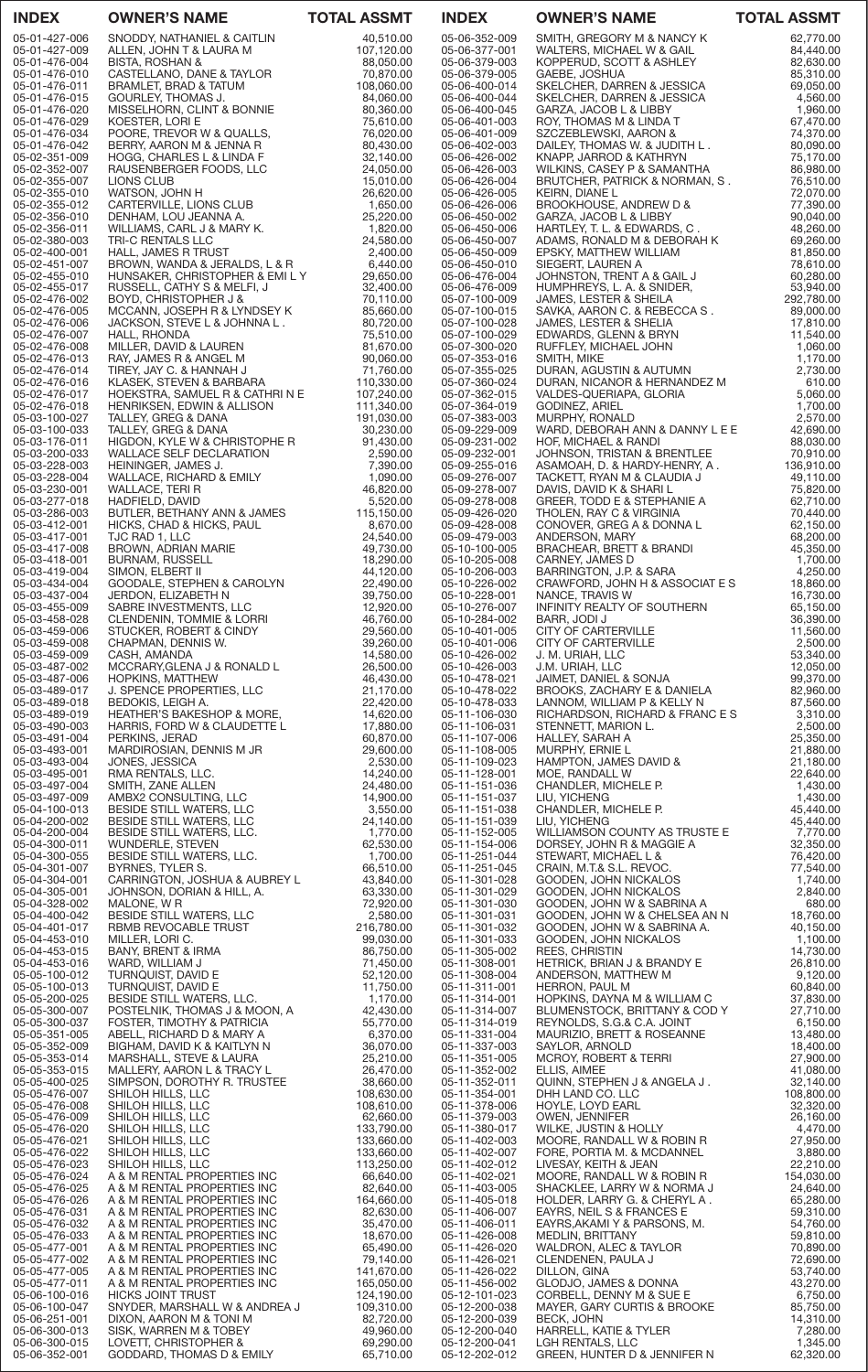| <b>INDEX</b>                   | <b>OWNER'S NAME</b>                               | <b>TOTAL ASSMT</b>     | <b>INDEX</b>                   | <b>OWNER'S NAME</b>                                  | <b>TOTAL ASSMT</b> |
|--------------------------------|---------------------------------------------------|------------------------|--------------------------------|------------------------------------------------------|--------------------|
| 05-12-204-005                  | MEYER, LACIE M.                                   | 62,040.00              | 05-29-455-011                  | <b>WILLIAMSON COUNTY TRUSTEE</b>                     | 320.00             |
| 05-12-204-006                  | WADE, BRIAN SCOTT & KAYLA C                       | 60,280.00              | 05-30-300-003                  | DREW. KENNETH ETAL                                   | 22,370.00          |
| 05-12-204-010                  | EKLUND, LEE                                       | 43,140.00              | 05-30-300-013                  | ROBBINS, RONI & TROY E.                              | 70,465.00          |
| 05-12-205-001                  | HALSTEAD, MEGAN & AARON                           | 32,460.00              | 05-30-300-022                  | KILBRIDGE, EDMUND & HOWELL, H R                      | 48,150.00          |
| 05-12-205-002                  | SENADHIRA, D.D.                                   | 59.950.00              | 05-30-300-023                  | <b>DREW. MICHAEL RAY</b>                             | 370.00             |
| 05-12-205-005                  | COON, AARON & TABITHA ANNE                        | 60,240.00              | 05-30-351-006                  | EDWARDS, JEFFREY & FAGER, SOO                        | 107,200.00         |
| 05-12-278-012                  | BLANDFORD, STEVEN & AMY                           | 89,840.00              | 05-30-351-007                  | MARTIS, RONALD & PEGGY L.                            | 87,190.00          |
| 05-12-301-032                  | GOODARD, MARK D.                                  | 86,340.00              | 05-30-450-024                  | DUNN, RANDY & LISA                                   | 1,310.00           |
| 05-12-351-005                  | JACKSON, CHARLES T & LINDA J                      | 41,700.00              | 05-30-450-025                  | DUNN, RANDY &                                        | 8,140.00           |
| 05-12-351-007                  | FAULKNER, MARK W & KATHY A                        | 74,540.00              | 05-30-452-004                  | WILLIAMSON COUNTY AS TRUSTE E                        | 320.00             |
| 05-12-352-001                  | SPANN, JAMES C & EMILY J.                         | 63,020.00              | 05-30-452-005                  | WILLIAMSON COUNTY AS TRUSTE E                        | 320.00             |
| 05-12-353-003                  | LINCOLN, NATHAN J & MICHELL E                     | 63,020.00              | 05-30-457-017                  | SPILLER, MICHAEL                                     | 1,460.00           |
| 05-12-400-001                  | CRAIN, LARRY J., SUSAN, AAR ON                    | 18,015.00              | 05-30-458-004                  | WILLIAMSON COUNTY AS TRUSTE E                        | 320.00             |
| 05-12-400-027<br>05-12-400-042 | HEARTLAND SOLAR, LLC<br>CASTELLANO PROPERTIES LLC | 23,110.00<br>94,030.00 | 05-30-458-005<br>05-30-477-002 | WILLIAMSON COUNTY AS TRUSTE E<br>VOTH, RILEY & MARGO | 320.00<br>570.00   |
| 05-12-400-053                  | STENNETT, MARION                                  | 130,920.00             | 05-30-477-003                  | VOTH, RILEY & MARGO                                  | 680.00             |
| 05-12-450-002                  | <b>ITAL, JESSE &amp; KATIE</b>                    | 61,810.00              | 05-30-477-004                  | VOTH, RILEY & MARGO                                  | 5,590.00           |
| 05-12-450-006                  | VENUS, DARREN & DANIELLA                          | 60,110.00              | 05-30-477-009                  | <b>WRIGHT, LARRY JO</b>                              | 1.880.00           |
| 05-13-129-002                  | OLSON, SHELBY G.                                  | 38,310.00              | 05-30-477-013                  | <b>WILLIAMSON COUNTY AS TRUSTE E</b>                 | 610.00             |
| 05-13-130-001                  | SMITH, ASHLEY                                     | 37,230.00              | 05-30-477-014                  | WILLIAMSON COUNTY AS TRUSTE E                        | 320.00             |
| 05-13-131-003                  | PBS INVESTMENT LOTS LLC                           | 45,110.00              | 05-30-480-049                  | BRYANT, ROY L & JOYCE E.                             | 6,840.00           |
| 05-13-200-018                  | <b>GROVES, CHRISTOPHER &amp; LORI</b>             | 65,650.00              | 05-31-102-002                  | CROOKS, ROGER G & JANIS                              | 71,970.00          |
| 05-13-200-049                  | <b>HEARTLAND SOLAR LLC</b>                        | 98,530.00              | 05-31-102-005                  | NUTT, JESSICA C & STEPHEN J                          | 97,960.00          |
| 05-13-200-066                  | SOUTHERN ILL AQUACULTURE                          | 9,320.00               | 05-31-302-032                  | PARKER, JERRY & EVANS, JUDY                          | 11,430.00          |
| 05-13-200-067                  | AMS INVESTMENTS, LLC                              | 4.010.00               | 05-31-302-033                  | HOWELL, JOSHUA & MIRANDA                             | 2,540,00           |
| 05-13-200-099                  | KELLER, DARRELL D TRUST 1/2                       | 7,600.00               | 05-31-303-030                  | PARKER, JERRY & EVANS, JUDY                          | 58,830.00          |
| 05-13-200-100                  | <b>KELLER, DARRELL D TRUST</b>                    | 71,950.00              | 05-31-303-031                  | HOWELL, JOSHUA & MIRANDA                             | 67,340.00          |
| 05-13-201-006                  | LYELL, WOODROW L III                              | 90,130.00              | 05-31-304-003                  | CRIPPS, GREG B                                       | 9,940.00           |
| 05-14-200-007                  | MCCRARY DEVELOPMENTS, LLC                         | 66,670.00              | 05-31-328-003                  | WATTS, CYNTHIA L                                     | 4,790.00           |
| 05-14-200-022                  | JAMES, JULIA A                                    | 9,270.00               | 05-31-328-024                  | WATTS, CYNTHIA L                                     | 4,790.00           |
| 05-14-203-008                  | <b>BULLOCK FAMILY TRUST</b>                       | 131,320.00             | 05-32-100-013                  | <b>USHER JOINT TRUST</b>                             | 4,505.00           |
| 05-14-227-001                  | BLT PROPERTIES, INC.                              | 350,440.00             | 05-32-100-014                  | RITTER, MICHAEL LEE & KAYLI                          | 51,410.00          |
| 05-15-279-003                  | MALASANA, G. & JARUGULA, S.                       | 85,400.00              | 05-32-100-015                  | USHER JOINT TRUST                                    | 350.00             |
| 05-15-279-004                  | FORD, TIMOTHY LEE & LISA M                        | 85,440.00              | 05-32-100-016                  | USHER JOINT TRUST                                    | 570.00             |
| 05-28-300-018                  | CHAPMAN, BRAD S.                                  | 37,930.00              | 05-32-200-013                  | GRIFFITH, JUDY D.                                    | 8,820.00           |
| 05-28-300-019                  | TURNER, ERIC P & EMILE G.                         | 340.00                 | 05-32-200-014                  | <b>BOGACKI, LUKE &amp; JESSICA</b>                   | 150.00             |
| 05-28-300-020                  | <b>TURNER, ERIC &amp; EMILE</b>                   | 1.280.00               | 05-32-203-023                  | MELOWSKI, CAMERON                                    | 6,450.00           |
| 05-28-300-021                  | TURNER, ERIC & EMILY                              | 3,880.00               | 05-32-206-045                  | MAYS, LINDA S                                        | 5,620.00           |
| 05-29-403-017                  | WILLIAMSON COUNTY TRUSTEE                         | 320.00                 | 05-32-254-005                  | PATE, JAMES R JR & JENNIFER L                        | 10,560.00          |
| 05-29-403-035                  | LEE, CHRISTOPHER KANE                             | 11,980.00              | 05-32-376-007                  | ABBOTT, STEVEN & MEGAN                               | 51,960.00          |
| 05-29-450-008                  | MENEESE, CHARLES EUGENE                           | 6,930.00               |                                |                                                      |                    |

# T9S R2E WEST WILLIAMSON COUNTY - MARION, IL

| <b>INDEX</b>                   | <b>OWNER'S NAME</b>                           | <b>TOTAL ASSMT</b>       | <b>INDEX</b>                   | <b>OWNER'S NAME</b>              | <b>TOTAL ASSMT</b>  |
|--------------------------------|-----------------------------------------------|--------------------------|--------------------------------|----------------------------------|---------------------|
| 06-01-100-013                  | BISCHING, ROBERT L & CYNTHI A                 | 86,840.00                | 06-04-700-586                  | MYERS, FREDIA M.                 | 150.00              |
| 06-01-152-001                  | VINING, ERICA J                               | 61,160.00                | 06-04-700-587                  | EBMEIER, DR. RAYMOND K.          | 150.00              |
| 06-01-200-003                  | HAMILTON, JOHN R.                             | 16,955.00                | 06-04-700-588                  | SABRE INVESTMENTS, LLC           | 150.00              |
| 06-01-308-013                  | FORSYTHE, PATRICIA G                          | 39,220.00                | 06-04-700-589                  | A B ENERGY, INC                  | 300.00              |
| 06-01-400-012                  | DUTY, ELBERT M                                | 25,500.00                | 06-04-700-590                  | OELZE OIL, LLC                   | 2,480.00            |
| 06-01-400-013                  | REYNOLDS EXT & COATINGS I N C                 | 32,950.00                | 06-04-700-591                  | BLAKE, ARTHUR T. JR              | 180.00              |
| 06-01-400-059                  | BOYT, ALAN DALE                               | 53,390.00                | 06-04-700-593                  | LIBERTY OIL COMPANY, LLC         | 2,480.00            |
| 06-01-426-002                  | EASTON, ANDREW                                | 22,560.00                | 06-04-700-594                  | LASKEN, GARY                     | 300.00              |
| 06-01-476-001                  | STEWART, LARRY & CAROLYN                      | 32,820.00                | 06-04-700-597                  | ODIS PETROLEUM, INC              | 1,570.00            |
| 06-02-200-005                  | RODGERS, EDGAR                                | 12,660.00                | 06-04-700-598                  | KARNES, CECIL D.                 | 910.00              |
| 06-02-200-016                  | SMITH, RICHARD & MELANIE                      | 6,230.00                 | 06-04-700-599                  | SI RESOURCES, LLC                | 180.00              |
| 06-02-200-027                  | MICHALAK, JOHN & MARION                       | 33,040.00                | 06-04-700-601                  | HANNIG, VIRGIL, TRS              | 910.00              |
| 06-02-226-001                  | SMITH, RICHARD & MELANIE                      | 590.00                   | 06-04-700-602                  | EBMEIER, DR. RAYMOND K.          | 300.00              |
| 06-02-377-005                  | KNUTZEN, CAROLE C LIVING                      | 119,670.00               | 06-04-700-603                  | SAVRE INVESTMENTS, LLC           | 180.00              |
| 06-02-377-019                  | CHERUKURI, K.C.& GINJUPALLI,                  | 143,420.00<br>165,680.00 | 06-04-700-604<br>06-04-700-605 | BURLINGTON NORTHERN & SANTA      | 300.00              |
| 06-02-377-021<br>06-02-377-024 | CABANESS, WILLIAM R & KAREN<br>LAWLER, ADAM B | 14,390.00                | 06-06-126-014                  | CARR, ROBIN L.<br>WALKER, GORDON | 150.00<br>35,310.00 |
| 06-02-377-054                  | LAWLER, ADAM B.                               | 11,380.00                | 06-06-127-001                  | <b>GRIFFITH, MARY E</b>          | 62,720.00           |
| 06-02-400-013                  | CLENDENIN, CHRIS L & RHODA R                  | 58,270.00                | 06-06-127-002                  | GLEASON, PATRICK J. & DEANN A    | 58,170.00           |
| 06-02-400-015                  | FREY, CURTIS B.                               | 43,910.00                | 06-06-127-003                  | MARTIN, GABRIEL A. & MARLA J     | 70,900.00           |
| 06-02-400-023                  | RUSSELL, MATTHEW R                            | 15,220.00                | 06-06-128-016                  | DENNIS, ANTHONY THOMAS           | 53,920.00           |
| 06-02-400-025                  | MELVIN BARNETT PROPERTIES L L C               | 35,960.00                | 06-06-128-019                  | PINE LAKES, INC,                 | 1,130.00            |
| 06-02-400-044                  | WEISENBERGER, BETH A                          | 31,100.00                | 06-06-128-020                  | DENNIS, ANTHONY THOMAS           | 8,480.00            |
| 06-02-400-048                  | WILLIAMSON COUNTY AS TRUSTE E                 | 3,910.00                 | 06-06-202-008                  | SNIDER, FRANK & MARY FRANCE S    | 19,660.00           |
| 06-02-400-052                  | SCHLAG, TIMOTHY J & JANE AN N                 | 17,550.00                | 06-06-227-020                  | GOLDMAN, MARK R & VALERIE L      | 69,760.00           |
| 06-04-700-507                  | CONTINENTAL RESOURCES OF IL.                  | 330.00                   | 06-06-227-022                  | SWIATKOWSKI, PAUL & ANGELA       | 54,620.00           |
| 06-04-700-508                  | LEDBETTER, SAMANTHA                           | 330.00                   | 06-06-277-016                  | <b>VILLAGE OF ENERGY</b>         | 950.00              |
| 06-04-700-509                  | <b>CLAYTON, RAYMOND SR</b>                    | 150.00                   | 06-06-300-039                  | SINHA, SWASTIK & POLLY           | 321,140.00          |
| 06-04-700-516                  | ZOLLER, JOHN C.                               | 150.00                   | 06-06-326-004                  | SMITH, RODNEY D & MELISSA K      | 152,640.00          |
| 06-04-700-526                  | BUDMARK OIL CO, INC                           | 890.00                   | 06-06-327-002                  | GOLDESBERRY, BRYAN M             | 105,840.00          |
| 06-04-700-528                  | WILLIAMSON COUNTY AIRPORT                     | 620.00                   | 06-06-400-003                  | MAI PROPERTIES, LLC              | 21,210.00           |
| 06-04-700-534                  | BUDMARK OIL CO. INC                           | 50.00                    | 06-06-400-006                  | BELTZ, BILLY WAYNE               | 31,710.00           |
| 06-04-700-546                  | <b>BURLINGTON NORTHERN RR</b>                 | 1,120.00                 | 06-06-400-023                  | SNEED, ROBERT                    | 18,260.00           |
| 06-04-700-553                  | ABSHER, WILLIAM & SANDRA                      | 150.00                   | 06-06-400-028                  | CARNAGHI, WILLIAM J & LISA J     | 17,470.00           |
| 06-04-700-554                  | <b>BOWLES, BETTY</b>                          | 150.00                   | 06-06-400-029                  | CARNAGHI, WILLIAM JAMES &        | 3,490.00            |
| 06-04-700-555                  | ABSHER, WILLIAM & SANDRA                      | 150.00                   | 06-06-400-031                  | CARNAGHI, WILLIAM J & LISA J     | 32,790.00           |
| 06-04-700-556                  | ABSHER, WILLIAM & SANDRA                      | 3,030.00                 | 06-07-200-050                  | WAGLEY, LARRY D & RUTH M         | 71,770.00           |
| 06-04-700-557                  | <b>BOWLES, BETTY</b>                          | 3,030.00                 | 06-07-200-081                  | VESTPRO, LLC                     | 164,400.00          |
| 06-04-700-558                  | ABSHER, WILLIAM & SANDRA                      | 3,030.00                 | 06-07-226-001                  | R D & A RESOURCES GROUP INC      | 30,870.00           |
| 06-04-700-559                  | MCCULLISS RESOURCES CO, LLC &                 | 370.00                   | 06-07-400-018                  | WEDDLE, DARRIN & PEGGY           | 57,210.00           |
| 06-04-700-560                  | BAYLES, MATHILDA LOUISE                       | 150.00                   | 06-07-400-023                  | NINKASI INVESTMENTS LLC          | 93,160.00           |
| 06-04-700-561                  | EIGENRAUGH, STEVEN                            | 220.00                   | 06-07-400-076                  | CHOATE, MATT                     | 30,940.00           |
| 06-04-700-562                  | PEEBELS, LYNDAL G.                            | 150.00                   | 06-07-402-002                  | ANDREWS, ROBERT & LINDSEY        | 80,460.00           |
| 06-04-700-563                  | CUCC. CENTRAL UTILITY COAL                    | 1,340.00                 | 06-08-300-009                  | BAYLEY, MARTIN, BAKER ET A L     | 274,150.00          |
| 06-04-700-564                  | NUERNBERGER, IDA M.                           | 150.00                   | 06-08-450-014                  | WILLIAMSON COUNTY AIRPORT        | 7,240.00            |
| 06-04-700-565                  | PAUL, DOROTHY ESTHER                          | 150.00                   | 06-08-450-015                  | WILLIAMSON COUNTY AIRPORT        | 3,090.00            |
| 06-04-700-566                  | ROIL, LLC                                     | 150.00                   | 06-08-450-016                  | <b>WILLIAMSON COUNTY AIRPORT</b> | 3,090.00            |
| 06-04-700-567                  | <b>ZOZO ACQUISITIONS</b>                      | 150.00                   | 06-08-450-017                  | <b>WILLIAMSON COUNTY AIRPORT</b> | 2,750.00            |
| 06-04-700-568                  | ABSHER, SANDRA & WILLIAM                      | 150.00                   | 06-08-450-019                  | WILLIAMSON COUNTY AIRPORT        | 1,790.00            |
| 06-04-700-569                  | ABSHER, WILLIAM & SANDRA                      | 150.00                   | 06-08-451-004                  | <b>WILLIAMSON COUNTY AIRPORT</b> | 156,800.00          |
| 06-04-700-570                  | <b>BOWLES, BETTY</b>                          | 150.00                   | 06-08-451-010                  | <b>WILLIAMSON COUNTY AIRPORT</b> | 280.00              |
| 06-04-700-571                  | HILL, NANCY ANN                               | 150.00                   | 06-08-451-016                  | WILLIAMSON COUNTY AIRPORT        | 2,320.00            |
| 06-04-700-572                  | A B ENERGY INC.                               | 150.00                   | 06-10-200-019                  | <b>CITY OF MARION</b>            | 19,820.00           |
| 06-04-700-573                  | OELZE OIL, LLC                                | 950.00                   | 06-10-301-030                  | MARION CENTER PROJECT, LLC.      | 740,880.00          |
| 06-04-700-574                  | BLAKE, ARTHUR T. JR                           | 150.00                   | 06-10-301-031                  | MARION CENTER PROJECT, LLC       | 388,080.00          |
| 06-04-700-576                  | LIBERTY OIL COMPANY, INC                      | 950.00                   | 06-10-301-034                  | MARION CENTER PROJECT LLC        | 935,300.00          |
| 06-04-700-577                  | LASKEN, GARY                                  | 150.00                   | 06-10-301-045                  | SHAWNEE HEALTH SERVICE AND       | 511,460.00          |
| 06-04-700-578                  | GORDON, D. R.                                 | 150.00                   | 06-10-301-050                  | MILLENNIUM DSTINATION DEV.       | 230,170.00          |
| 06-04-700-579                  | SARTIE, PATRICIA                              | 150.00                   | 06-10-400-033                  | 17TH ST BAR & GRILL, LTD         | 394,830.00          |
| 06-04-700-580                  | ODIS PETROLEUM INC.                           | 650.00                   | 06-10-400-039                  | PROMINENCE MARION LLC            | 115,110.00          |
| 06-04-700-581                  | KARNES, CECIL D.                              | 360.00                   | 06-10-400-046                  | <b>MARION CENTER PROJECT LLC</b> | 121,030.00          |
| 06-04-700-582                  | POLLACK, CHARLEY JASON                        | 150.00                   | 06-10-400-047                  | <b>MARION HEIGHTS LLC</b>        | 29,080.00           |
| 06-04-700-583                  | MORGAN, PATRICIA A.                           | 150.00                   | 06-10-401-036                  | JOYNER, BRIAN K TRUST &          | 37,290.00           |
| 06-04-700-584<br>06-04-700-585 | SI RESOURCES, LLC                             | 150.00<br>360.00         | 06-10-402-002                  | NORTH WASHINGTON PARK EST L L C  | 895,380.00          |
|                                | HANNIG, VIRGIL, TRS                           |                          | 06-10-403-001                  | <b>MARION HEIGHTS II INC</b>     | 51,640.00           |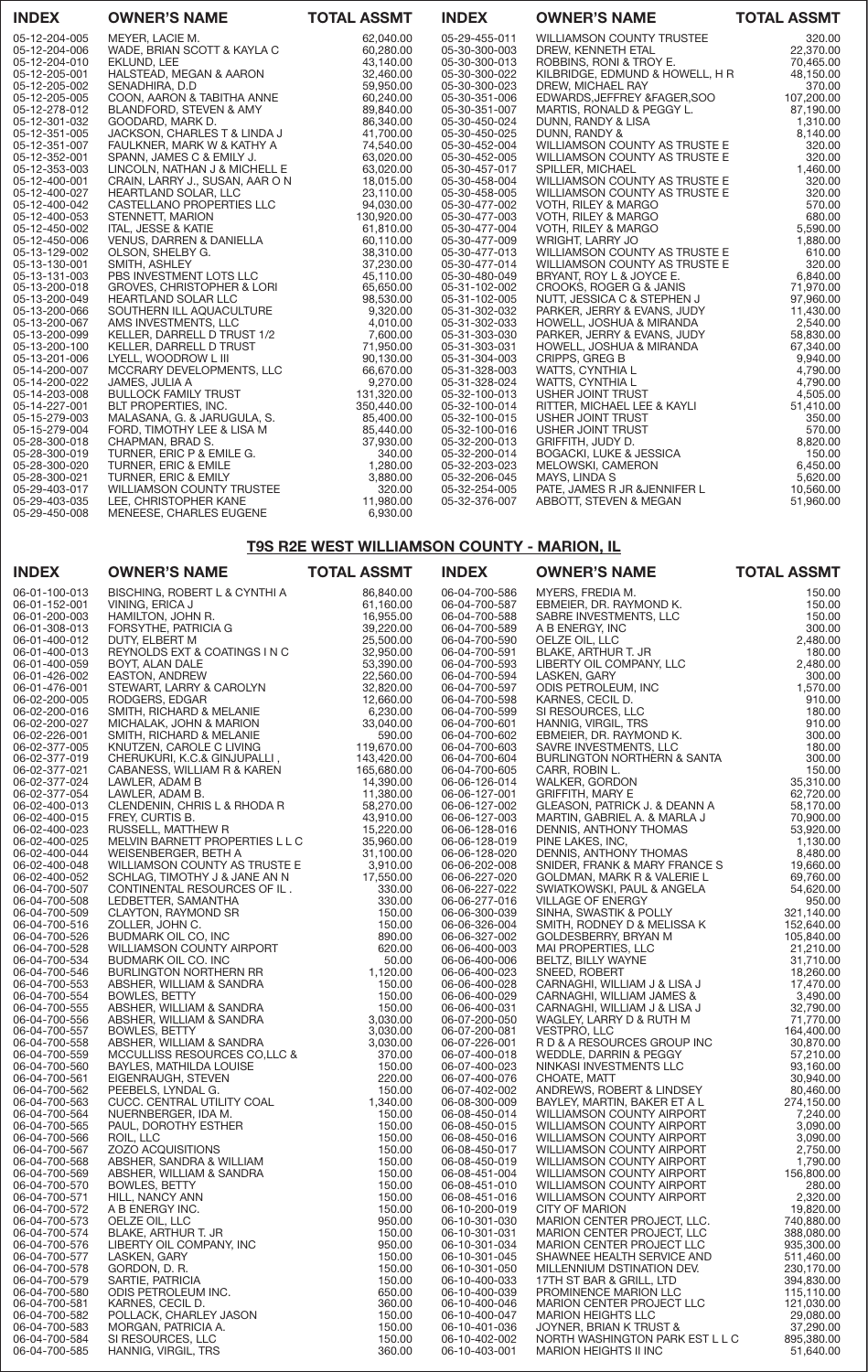| <b>INDEX</b>                   | <b>OWNER'S NAME</b>                                                                                                                                                                                                                                  | <b>TOTAL ASSMT</b>           | <b>INDEX</b>                   | <b>OWNER'S NAME</b>                                                                                                                                                                                                                               | <b>TOTAL ASSMT</b>         |
|--------------------------------|------------------------------------------------------------------------------------------------------------------------------------------------------------------------------------------------------------------------------------------------------|------------------------------|--------------------------------|---------------------------------------------------------------------------------------------------------------------------------------------------------------------------------------------------------------------------------------------------|----------------------------|
| 06-10-403-002                  | <b>MARION HEIGHTS II INC</b>                                                                                                                                                                                                                         | 73,010.00                    | 06-13-436-006                  | <b>TAYLOR FAITH, LLC</b>                                                                                                                                                                                                                          | 56,220.00                  |
| 06-10-403-003<br>06-10-426-032 | MARION HEIGHTS II INC<br>FITTS, DAVID H & CHERI L.                                                                                                                                                                                                   | 36,140.00<br>107,930.00      | 06-13-451-014<br>06-13-453-002 | DILLON, ROBERT, D/B/A<br>K-MAC ENTERPRISES, INC.                                                                                                                                                                                                  | 2,090.00<br>53,220.00      |
| 06-10-426-033                  | STONE, STEPHEN & TABITHA T R                                                                                                                                                                                                                         | 194,350.00                   | 06-13-478-003                  | PUBLIC BLDG COMM OF WM CO I L                                                                                                                                                                                                                     | 164,800.00                 |
| 06-10-427-002                  | <b>MARION CENTER PROJECT LLC</b>                                                                                                                                                                                                                     | 720.00                       | 06-13-478-005                  | PUBLIC BLDG COMM OF WM CO I L                                                                                                                                                                                                                     | 8,940.00                   |
| 06-10-427-003<br>06-10-477-002 | <b>MARION CENTER PROJECT LLC</b><br>CABANESS AND ZIMBRO, INC                                                                                                                                                                                         | 7,680.00<br>196,520.00       | 06-13-480-021<br>06-13-489-001 | AMERICAN RAIL HERITAGE INC.<br>KARCO, INC                                                                                                                                                                                                         | 36,730.00<br>93,590.00     |
| 06-10-477-012                  | CABANESS AND ZIMBRO, INC.                                                                                                                                                                                                                            | 717,280.00                   | 06-13-494-002                  | SS FOWLER, LLC                                                                                                                                                                                                                                    | 7,430.00                   |
| 06-11-100-007                  | MARION CENTER PROJECT LLC                                                                                                                                                                                                                            | 302,210.00<br>117,490.00     | 06-14-103-003                  | MACH 1 INVESTMENTS LLC                                                                                                                                                                                                                            | 999,030.00                 |
| 06-11-101-005<br>06-11-101-006 | CHEN, YU-LING<br>QURESHI, ASIM & IMAM, MARIA                                                                                                                                                                                                         | 136,980.00                   | 06-14-201-003<br>06-14-202-005 | EUBANKS, LARRY D.<br>REICHERT, JAMES FAMILY LTD                                                                                                                                                                                                   | 4,970.00<br>1,280.00       |
| 06-11-126-003                  | FOLLOWELL, JEFF & MARCI                                                                                                                                                                                                                              | 156,800.00                   | 06-14-202-006                  | HINES, DOUGLAS E                                                                                                                                                                                                                                  | 5,510.00                   |
| 06-11-126-010<br>06-11-151-011 | TRETTER, AARON & ASHLEY<br>CHILDERS, KYLE R & DEIDRE K                                                                                                                                                                                               | 167,230.00<br>318,390.00     | 06-14-202-012<br>06-14-202-014 | REICHERT, JAMES FAMILY<br>REICHERT, JAMES FAMILY                                                                                                                                                                                                  | 1,790.00<br>1,790.00       |
| 06-11-151-013                  | GRIFFITH, RAY A & CYNTHIA S                                                                                                                                                                                                                          | 420,420.00                   | 06-14-203-011                  | HINES, DOUGLAS E                                                                                                                                                                                                                                  | 5,510.00                   |
| 06-11-200-006                  | JEARLDS, TIMMY E & SHERRI L                                                                                                                                                                                                                          | 23,690.00                    | 06-14-204-001                  | HINES, DOUGLAS E                                                                                                                                                                                                                                  | 22,320.00                  |
| 06-11-300-034<br>06-11-300-048 | SOUTHERN IL BASEBALL GROUP<br>PROMINENCE MARION LLC                                                                                                                                                                                                  | 2,740,640.00<br>1,407,750.00 | 06-14-205-001<br>06-14-205-004 | HINES, DOUGLAS E<br>HINES, DOUGLAS E.                                                                                                                                                                                                             | 9,680.00<br>5,480.00       |
| 06-11-301-001                  | MARION CENTER PROJECT LLC                                                                                                                                                                                                                            | 7,040.00                     | 06-14-226-005                  | MARION HEIGHTS II INC.                                                                                                                                                                                                                            | 3,230.00                   |
| 06-11-301-002                  | <b>MARION CENTER PROJECT LLC</b>                                                                                                                                                                                                                     | 6,490.00                     | 06-14-226-006                  | MARION HEIGHTS II INC.                                                                                                                                                                                                                            | 3,230.00                   |
| 06-11-301-003<br>06-11-301-005 | <b>MARION CENTER PROJECT LLC</b><br>MARION CENTER PROJECT LLC                                                                                                                                                                                        | 6,640.00<br>6,330.00         | 06-14-226-007<br>06-14-226-008 | MARION HEIGHTS II INC.<br>MARION HEIGHTS II INC.                                                                                                                                                                                                  | 4,110.00<br>3,030.00       |
| 06-11-301-011                  | <b>MARION CENTER PROJECT LLC</b>                                                                                                                                                                                                                     | 6,490.00                     | 06-14-226-009                  | <b>MARION HEIGHTS II INC</b>                                                                                                                                                                                                                      | 1,230.00                   |
| 06-11-301-012<br>06-11-301-015 | <b>MARION CENTER PROJECT LLC</b><br><b>MARION CENTER PROJECT LLC</b>                                                                                                                                                                                 | 6,770.00<br>2,150.00         | 06-14-226-015<br>06-14-227-007 | PACK, JAMES C & MIDRED NORR I<br><b>MARION HEIGHTS II INC</b>                                                                                                                                                                                     | 4,520.00<br>7,710.00       |
| 06-11-301-017                  | DIBROWA, MIGUEL                                                                                                                                                                                                                                      | 90,400.00                    | 06-14-229-002                  | ABBOTT, ELISABETH JO                                                                                                                                                                                                                              | 150.00                     |
| 06-11-302-001                  | MARION CENTER PROJECT LLC                                                                                                                                                                                                                            | 6,490.00                     | 06-14-229-003                  | LILCO ENTERPRISES INC                                                                                                                                                                                                                             | 150.00                     |
| 06-11-302-002<br>06-11-302-003 | MARION CENTER PROJECT LLC<br>MARION CENTER PROJECT LLC                                                                                                                                                                                               | 6,160.00<br>5,280.00         | 06-14-229-019<br>06-14-229-020 | LILCO ENTERPRISES, INC.<br>LILCO ENTERPRISES, INC.                                                                                                                                                                                                | 150.00<br>150.00           |
| 06-11-302-004                  | <b>MARION CENTER PROJECT LLC</b>                                                                                                                                                                                                                     | 5,280.00                     | 06-14-229-027                  | ABBOTT, ELISABETH JO                                                                                                                                                                                                                              | 150.00                     |
| 06-11-302-005                  | MARION CENTER PROJECT LLC                                                                                                                                                                                                                            | 5,430.00                     | 06-14-230-002                  | CRISP INVESTMENTS LLC                                                                                                                                                                                                                             | 19,580.00                  |
| 06-11-302-007<br>06-11-302-008 | <b>MARION CENTER PROJECT LLC</b><br>MARION CENTER PROJECT LLC                                                                                                                                                                                        | 9,240.00<br>780.00           | 06-14-277-001<br>06-14-279-008 | PEOPLES BANK OF MARION, THE<br>TOWN & COUNTRY CENTER, INC                                                                                                                                                                                         | 592,630.00<br>0.00         |
| 06-11-303-004                  | MARION CENTER PROJECT LLC                                                                                                                                                                                                                            | 5,810.00                     | 06-14-404-008                  | LERCH, J.P. & DALTON, C. L.                                                                                                                                                                                                                       | 43,770.00                  |
| 06-11-303-005                  | <b>MARION CENTER PROJECT LLC</b>                                                                                                                                                                                                                     | 5,810.00                     | 06-14-426-001                  | <b>BROOKIND CORPORATION</b>                                                                                                                                                                                                                       | 546,160.00                 |
| 06-11-303-006<br>06-11-303-007 | MARION CENTER PROJECT LLC<br><b>MARION CENTER PROJECT LLC</b>                                                                                                                                                                                        | 5,990.00<br>5,990.00         | 06-14-426-002<br>06-14-450-001 | REICHERT, JIM LLC<br>MARION CAMPGROUND & RV PARK                                                                                                                                                                                                  | 178,120.00<br>9,820.00     |
| 06-11-303-008                  | MARION CENTER PROJECT LLC                                                                                                                                                                                                                            | 6,330.00                     | 06-14-450-004                  | MARION CAMPGROUND & RV PARK                                                                                                                                                                                                                       | 27,950.00                  |
| 06-11-303-009                  | MARION CENTER PROJECT LLC                                                                                                                                                                                                                            | 8,160.00                     | 06-14-450-005                  | MARION CAMPGROUND & RV PARK                                                                                                                                                                                                                       | 3,380.00                   |
| 06-11-303-010<br>06-11-303-011 | <b>MARION CENTER PROJECT LLC</b><br><b>MARION CENTER PROJECT LLC</b>                                                                                                                                                                                 | 7,640.00<br>5,810.00         | 06-14-450-006<br>06-14-450-007 | <b>MARION CAMPGROUND &amp; RV PARK</b><br>MARION CAMPGROUND & RV PARK                                                                                                                                                                             | 7,990.00<br>68,050.00      |
| 06-11-303-012                  | <b>MARION CENTER PROJECT LLC</b>                                                                                                                                                                                                                     | 7,040.00                     | 06-14-450-008                  | MARION CAMPGROUND & RV PARK                                                                                                                                                                                                                       | 4,250.00                   |
| 06-11-303-015<br>06-11-303-016 | MARION CENTER PROJECT LLC                                                                                                                                                                                                                            | 1,970.00<br>6,640.00         | 06-14-450-009<br>06-14-450-010 | MARION CAMPGROUND & RV PARK<br>MARION CAMPGROUND & RV PARK                                                                                                                                                                                        | 2,100.00<br>2,410.00       |
| 06-11-303-017                  | MARION CENTER PROJECT LLC<br><b>MARION CENTER PROJECT LLC</b>                                                                                                                                                                                        | 1,820.00                     | 06-14-450-011                  | MARION CAMPGROUND & RV PARK                                                                                                                                                                                                                       | 6,120.00                   |
| 06-11-303-018                  | MARION CENTER PROJECT LLC                                                                                                                                                                                                                            | 4,740.00                     | 06-14-450-012                  | MARION CAMPGROUND & RV PARK                                                                                                                                                                                                                       | 17,500.00                  |
| 06-11-303-019<br>06-11-304-008 | UABANESS, SUE<br>ARRIOLA, MONICA JACKELIN<br>PARRISH, BRIAN<br>WILLIAMS, NANCY E<br>OVES TRAVEL STOPS & COLINTP                                                                                                                                      | 3,600.00<br>5,630.00         | 06-14-450-013<br>06-14-450-014 | MARION CAMPGROUND & RV PARK<br>MARION CAMPGROUND & RV PARK                                                                                                                                                                                        | 2,040.00<br>1,630.00       |
| 06-11-304-011                  |                                                                                                                                                                                                                                                      | 81,790.00                    | 06-14-476-002                  | J.M.B. DEVELOPMENT, LLC                                                                                                                                                                                                                           | 122,690.00                 |
| 06-11-476-009                  |                                                                                                                                                                                                                                                      | 8,020.00                     | 06-14-476-003                  | DSH PROPERTIES, LLC                                                                                                                                                                                                                               | 268,970.00                 |
| 06-11-476-026<br>06-11-486-004 |                                                                                                                                                                                                                                                      | 7,210.00<br>2,562,230.00     | 06-14-476-004<br>06-14-476-005 | AMEREN ILLINOIS COMPANY<br>AMEREN ILLINOIS COMPANY<br>AMEREN ILLINOIS SOLLE<br>AMEREN ILLINOIS COMPANY                                                                                                                                            | 1,634,250.00<br>167,140.00 |
| 06-12-100-006                  |                                                                                                                                                                                                                                                      | 105,390.00                   | 06-14-477-003                  | WHITEHEAD, MARK D & CANDACE L                                                                                                                                                                                                                     | 33,700.00                  |
| 06-12-226-016                  | MCCLOSKEY, CHRISTIE R CORZI N E                                                                                                                                                                                                                      | 58,160.00                    | 06-14-477-004                  | J.M.B. DEVELOPMENT. LLC                                                                                                                                                                                                                           | 37,660.00                  |
| 06-12-226-018<br>06-12-351-011 | KILLMAN, JON<br>BELTZ, ROBERRT E & SHIRLEY<br>DELTZ, ROBERRT E & SHIRLEY<br>NOPPIS HOUGHET                                                                                                                                                           | 22,380.00<br>22,310.00       | 06-14-478-003<br>06-14-478-007 | J AND H LEASING LLC<br>JOHNSON, THOMAS M                                                                                                                                                                                                          | 44,210.00<br>20,520.00     |
| 06-12-351-018                  | CABLEY RENTALS, LLC<br>GRAVATT, STACEY S<br>RISE PROPERTY MANAGEMENT<br>HAMILTON, JOHN R.<br>TGYPTIAN BOARD OF<br>AMBRON, BRIAN LEE<br>TERY, MICKEY<br>TL LLC<br>YADSTONE RTC PORTFOLIO<br>NOSTONE RTC PORTFOLIO<br>NOSTONE RTC PORTFOLIO<br>NOSTONE | 8,570.00                     | 06-14-478-009                  | J AND H LEASING LLC.<br>J AND H LEASING LLC.<br>TRICE, LINDSEY<br>BRAD LAND COMPANY, LLC<br>WINTERS, TERESA CHERYL<br>PATEL, NITINKUMAR B & MONA                                                                                                  | 3,570.00                   |
| 06-12-378-012                  |                                                                                                                                                                                                                                                      | 28,880.00<br>4,050.00        | 06-14-478-012                  |                                                                                                                                                                                                                                                   | 10,480.00<br>58,180.00     |
| 06-12-379-002<br>06-12-402-004 |                                                                                                                                                                                                                                                      | 43,960.00                    | 06-14-478-013<br>06-14-479-002 |                                                                                                                                                                                                                                                   | 35,800.00                  |
| 06-12-451-020                  |                                                                                                                                                                                                                                                      | 3,820.00                     | 06-14-480-013                  |                                                                                                                                                                                                                                                   | 46,440.00                  |
| 06-13-104-005<br>06-13-105-004 |                                                                                                                                                                                                                                                      | 2,790.00<br>2,620.00         | 06-14-480-017<br>06-15-200-049 | WOODLAND RENTAL PROPERTIES                                                                                                                                                                                                                        | 27,180.00<br>696,170.00    |
| 06-13-105-005                  |                                                                                                                                                                                                                                                      | 7,860.00                     | 06-15-201-019                  | REALTY INCOME ILL. PROP. 4                                                                                                                                                                                                                        | 579,260.00                 |
| 06-13-129-003                  |                                                                                                                                                                                                                                                      | 4,740.00                     | 06-15-201-020                  | REALTY INCOME ILL. PROP. 4                                                                                                                                                                                                                        | 143,390.00                 |
| 06-13-129-007<br>06-13-132-001 |                                                                                                                                                                                                                                                      | 35,010.00<br>104,830.00      | 06-15-201-034<br>06-15-206-001 | REALTY INCOME ILL. PROP. 4<br>QIU, JUSTIN & CHEN, MARY<br>MARION HEIGHTS II INC<br>MARION HEIGHTS II INC                                                                                                                                          | 498,740.00<br>537,230.00   |
| 06-13-132-007                  |                                                                                                                                                                                                                                                      | 185,360.00                   | 06-15-206-002                  | MARION HEIGHTS II INC<br>NEWELL BERG HOLDINGS II, LL C<br>MARION HEIGHTS II INC                                                                                                                                                                   | 530,790.00                 |
| 06-13-132-012                  | CRAIG, ROBERT & JERA                                                                                                                                                                                                                                 | 2,250.00                     | 06-15-206-003                  |                                                                                                                                                                                                                                                   | 387,880.00                 |
| 06-13-132-013<br>06-13-151-002 | BELL, NICOLE M & DEMARIUS C.<br>LAWLER, RAYMOND & ELLEN                                                                                                                                                                                              | 380.00<br>150.00             | 06-15-303-007<br>06-15-306-055 | GENTRY, STEPHEN K & BRENDA S<br>BAXTER, E JOE & MARY LOU                                                                                                                                                                                          | 53,740.00<br>70,790.00     |
| 06-13-157-001                  | LAWLER, RAYMOND & ELLEN                                                                                                                                                                                                                              | 150.00                       | 06-15-354-007                  |                                                                                                                                                                                                                                                   | 41,020.00                  |
| 06-13-158-001                  | LAWLER, RAYMOND & ELLEN                                                                                                                                                                                                                              | 150.00<br>150.00             | 06-15-354-008<br>06-15-400-015 |                                                                                                                                                                                                                                                   | 45,300.00<br>98,190.00     |
| 06-13-158-002<br>06-13-158-003 | LAWLER, RAYMOND & ELLEN<br>LAWLER, RAYMOND & ELLEN                                                                                                                                                                                                   | 150.00                       | 06-15-476-002                  |                                                                                                                                                                                                                                                   | 182,400.00                 |
| 06-13-165-001                  | TEN NINETEEN HOLDING, LLC                                                                                                                                                                                                                            | 21,380.00                    | 06-16-100-007                  | BAXIER, E JOE & MARY LOU<br>CRAIG, GILBERT W & BRENDA J<br>SZABO, PAL J.<br>STEARNS & STEARNS PROP LLC<br>BOYS & GIRLS CLUBS OF<br>BUSH, GEORGE W.<br>SOURBIS, MICHELLE<br>JOURNEY FELLOWSHIP, INC<br>RLA PROPERTIES, LLC<br>RLA PIOPERTIES, LLCC | 41,730.00                  |
| 06-13-177-014<br>06-13-226-001 | LAWRENCE, DAVID L JR.<br>WILLIAMSON COUNTY AS TRUSTE E                                                                                                                                                                                               | 48,380.00<br>8,160.00        | 06-16-100-008<br>06-16-100-009 |                                                                                                                                                                                                                                                   | 51,340.00<br>224,680.00    |
| 06-13-231-003                  | MARION RENTALS, LLC                                                                                                                                                                                                                                  | 81,080.00                    | 06-16-100-021                  |                                                                                                                                                                                                                                                   | 4,660.00                   |
| 06-13-253-004                  | 1101-1109NH62959 SERIES LLC                                                                                                                                                                                                                          | 8,380.00                     | 06-16-200-051                  | MARION HOSPITAL CORPORATION                                                                                                                                                                                                                       | 14,716,210.00              |
| 06-13-255-007<br>06-13-259-007 | STORE MASTER FUNDING II LLC<br>TEPPER, ALAN W<br>500WD62959 LLC<br>500WD62959 LLC                                                                                                                                                                    | 342,800.00<br>10,480.00      | 06-16-200-063<br>06-16-326-003 | MARION HOSPITAL CORPORATION<br><b>CITY OF MARION</b>                                                                                                                                                                                              | 55,625.00<br>19,790.00     |
| 06-13-277-002                  |                                                                                                                                                                                                                                                      | 76,170.00                    | 06-16-326-004                  | <b>CITY OF MARION</b>                                                                                                                                                                                                                             | 19,790.00                  |
| 06-13-277-008                  |                                                                                                                                                                                                                                                      | 28,070.00<br>26,060.00       | 06-16-326-005                  | CITY OF MARION                                                                                                                                                                                                                                    | 19,790.00                  |
| 06-13-279-002<br>06-13-279-011 | 500WD62959 LLC<br>FISHER, DAVID & LEANDRA<br>LEM ENTERPRISES, LLC<br>DOIRON, SETH M & BECKY L<br>CRAIG, JOHN D. & KELLI J.<br>COPHER, DOUGLAS R & GLENDA<br>GOINS, GREGORY<br>VERBECK, JASON<br>CURTNER, FRED<br>FARRIS, C EUGENE & CHERYL A .       | 28,520.00                    | 06-16-326-013<br>06-16-326-014 | CITY OF MARION<br>HEARTLAND PROF. PARK LLC<br>CRISP INVESTMENTS, LLC<br>DATTERSON INDUSTRIES LLC<br>CASTELLANO, ENRICO & 213,060.00<br>CASTELLANO, ENRICO & 35,280.00<br>HORN, MICHAEL & CAMILLA<br>CODOM, PATRICIA S & JAMES T<br>COS REAL ES    |                            |
| 06-13-280-006                  |                                                                                                                                                                                                                                                      | 7,110.00                     | 06-16-327-014                  |                                                                                                                                                                                                                                                   |                            |
| 06-13-281-005<br>06-13-281-010 |                                                                                                                                                                                                                                                      | 22,720.00<br>22,870.00       | 06-16-477-043<br>06-16-478-023 |                                                                                                                                                                                                                                                   |                            |
| 06-13-286-004                  |                                                                                                                                                                                                                                                      | 21,570.00                    | 06-17-200-021                  |                                                                                                                                                                                                                                                   |                            |
| 06-13-287-013                  |                                                                                                                                                                                                                                                      | 59,090.00                    | 06-17-200-032                  |                                                                                                                                                                                                                                                   |                            |
| 06-13-326-015<br>06-13-326-038 | FARRIS, C EUGENE & CHERYL A.                                                                                                                                                                                                                         | 1,550.00<br>27,790.00        | 06-17-200-038<br>06-17-300-044 | HOWELL, LARRY                                                                                                                                                                                                                                     | 12,020.00                  |
| 06-13-331-001                  | COMER, CLARENCE E. JR.                                                                                                                                                                                                                               | 21,160.00                    | 06-17-300-045                  | DEHART, CHARLES S & LESLIE                                                                                                                                                                                                                        | 930.00                     |
| 06-13-332-001                  | MITCHELL, JUSTIN                                                                                                                                                                                                                                     | 13,320.00                    | 06-17-376-005                  | PRITCHETT, MARK A. & JULI D.                                                                                                                                                                                                                      | 51,420.00                  |
| 06-13-333-004<br>06-13-333-005 | DUNN, VICKIE<br>CASTELLANO, ENRICO &                                                                                                                                                                                                                 | 33,780.00<br>32,550.00       | 06-17-400-007<br>06-17-400-021 | <b>SCHWARM, MARK</b><br>MAY, SHANNON & SUSAN                                                                                                                                                                                                      | 64,160.00<br>91,140.00     |
| 06-13-351-010                  | ESTWING, JILL                                                                                                                                                                                                                                        | 1,940.00                     | 06-17-400-022                  | SCHWARM, MARK                                                                                                                                                                                                                                     | 640.00                     |
| 06-13-355-006                  | MELVIN, PAUL D II                                                                                                                                                                                                                                    | 10,620.00                    | 06-17-400-023                  | SCHWARM, DAVID TRUST                                                                                                                                                                                                                              | 42,355.00                  |
| 06-13-361-003<br>06-13-362-001 | MARION UNIT 2 SCHOOL DIST<br>RISE PROPERTY MANAGEMENT LL C                                                                                                                                                                                           | 16,430.00<br>27,650.00       | 06-17-400-024<br>06-17-400-025 | SCHWARM, VENITA JOYCE<br>MAY, SHANNON & SUSAN                                                                                                                                                                                                     | 1,555.00<br>1,470.00       |
| 06-13-377-009                  | TATUM. WILLIAM L JR                                                                                                                                                                                                                                  | 59,910.00                    | 06-17-400-026                  | SCHWARM, DAVID TRUST                                                                                                                                                                                                                              | 160.00                     |
| 06-13-378-012<br>06-13-379-004 | <b>HERRING, RICK &amp; PAMELA</b><br><b>QUARTA, MARY ELIZABETH &amp;</b>                                                                                                                                                                             | 40,230.00<br>36,590.00       | 06-18-100-012<br>06-18-400-021 | SOUTHERN ILL AQUACULTURE<br>RAMSEY, NICKOLAS S & VICTOR I A                                                                                                                                                                                       | 9,160.00<br>30,600.00      |
| 06-13-383-002                  | SHERMAN, CHRISTOPHER & BRE A                                                                                                                                                                                                                         | 21,840.00                    | 06-18-400-067                  | RAMSEY, STEVE & CHERYL                                                                                                                                                                                                                            | 9,300.00                   |
| 06-13-386-004                  | MESSAMORE, DAVID L & NANCY L                                                                                                                                                                                                                         | 19,140.00                    | 06-18-400-068                  | TWIN LAKE FARMS, LLC                                                                                                                                                                                                                              | 6,650.00                   |
| 06-13-390-004<br>06-13-404-008 | SINGLER, WILLIAM<br>PRATER, CHRISTEL                                                                                                                                                                                                                 | 14,990.00<br>38,550.00       | 06-23-226-011<br>06-23-227-036 | ANDERSON, LOWELL & MICHELLE<br>THOMAS, LAURIE                                                                                                                                                                                                     | 19,200.00<br>23,630.00     |
| 06-13-407-005                  | BITTLE & MCGUIRE PROPERTIES                                                                                                                                                                                                                          | 9,970.00                     | 06-23-276-009                  | BONDS, THOMAS E & TOSHA L                                                                                                                                                                                                                         | 45,520.00                  |
| 06-13-409-001<br>06-13-412-007 | HUNTER RE HOLDINGS, LLC<br>MJC ASSOCIATES, LLC                                                                                                                                                                                                       | 36,010.00<br>50,870.00       | 06-23-278-003<br>06-23-376-008 | HUDSON, STEPHANIE S<br>FOSSE, ADAM & AMY                                                                                                                                                                                                          | 27,520.00<br>65,430.00     |
| 06-13-427-002                  | CASEY RENTALS LLC                                                                                                                                                                                                                                    | 12,650.00                    | 06-23-377-007                  | LARSON, SCOTT M KATRINA E                                                                                                                                                                                                                         | 61,130.00                  |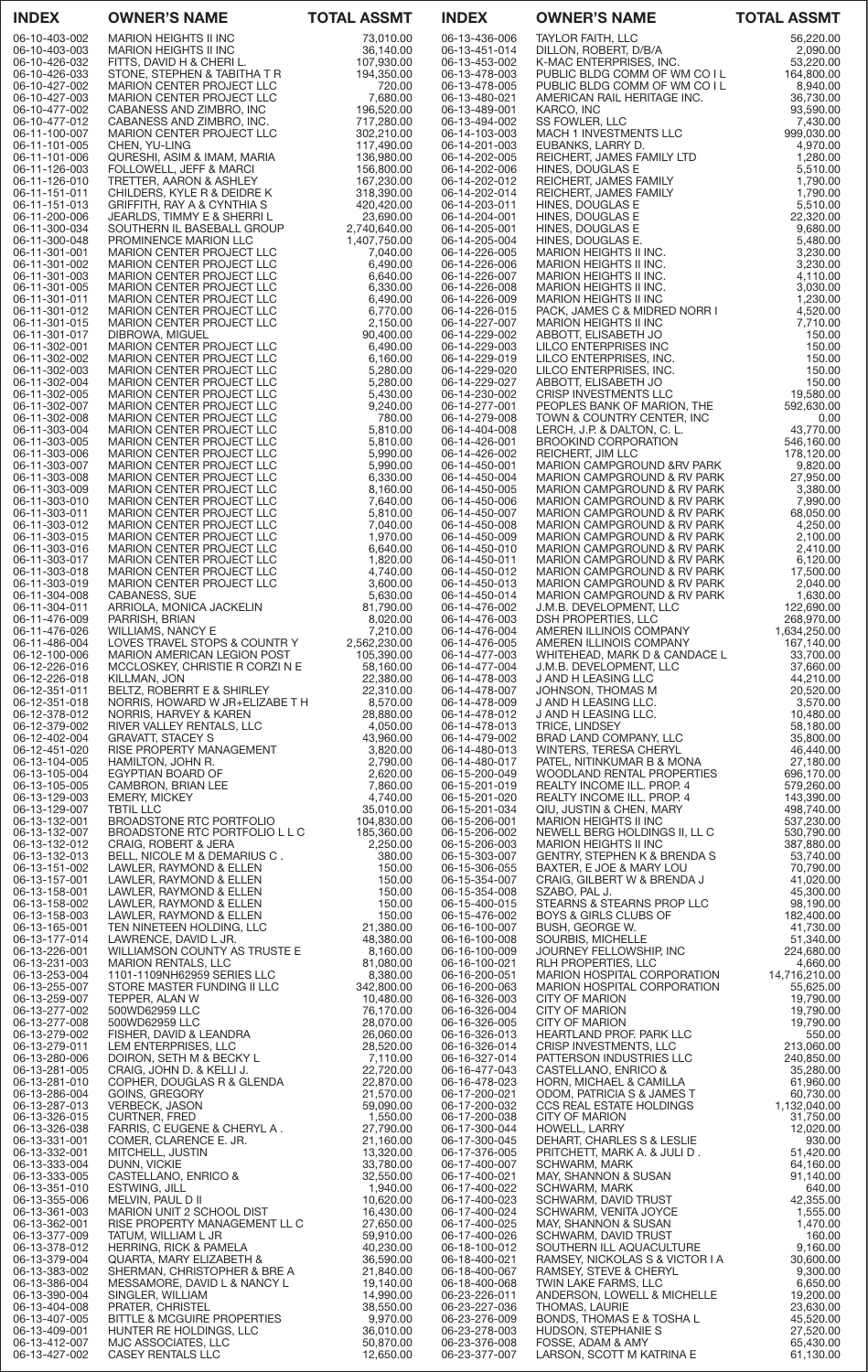| <b>INDEX</b>                   | <b>OWNER'S NAME</b>                                                                                                                                                                                                                                                                                                             | <b>TOTAL ASSMT</b> | <b>INDEX</b>                   | <b>OWNER'S NAME</b>                                                                                                                                                                                                                                                                                | <b>TOTAL ASSMT</b> |
|--------------------------------|---------------------------------------------------------------------------------------------------------------------------------------------------------------------------------------------------------------------------------------------------------------------------------------------------------------------------------|--------------------|--------------------------------|----------------------------------------------------------------------------------------------------------------------------------------------------------------------------------------------------------------------------------------------------------------------------------------------------|--------------------|
| 06-23-426-028<br>06-23-427-008 | DICKERSON, LARRY T & ANGELA<br><b>OWNER'S NAME<br/> MCALPIN, JUHREY T&amp; ANGELA<br/> MCALPIN, JUHREY T&amp; ANGELA<br/> MCALPIN, JUHREY T&amp; ANGELA<br/> S6,880.00<br/> MAGIN, JUHREY T&amp; KASSANDRA L<br/> CALCRIERRA, MAGGIE &amp; SHAWNA<br/> CHARGE &amp; SHAWNA 88,550.00<br/> CHEN, CHENGADIG &amp; NAWIN 88,56</b> | 45,390.00          | 06-24-264-006<br>06-24-280-004 | ENGLAND, WILLIAM N<br><b>OWNER'S NAME<br/> ENGLANS MELA ASSMT<br/> WILLIAMSON COUNTY AS TRUSTE E<br/> 20,60000<br/> CASEY RENTALS, LLC<br/> CASEY RENTALS, LLC<br/> SEXONO 6.60000<br/> CASEY RENTALS, LLC<br/> ANDRES RENT-A-SPACE, LLC<br/> ANDRES RENT-A-SPACE, LLC<br/> ANDRES RENT-A-SPAC</b> | 20,690.00          |
| 06-23-428-001                  |                                                                                                                                                                                                                                                                                                                                 |                    | 06-24-285-002                  |                                                                                                                                                                                                                                                                                                    |                    |
| 06-23-453-002                  |                                                                                                                                                                                                                                                                                                                                 |                    | 06-24-285-003                  |                                                                                                                                                                                                                                                                                                    |                    |
| 06-23-477-009<br>06-23-477-010 |                                                                                                                                                                                                                                                                                                                                 |                    | 06-24-288-003<br>06-24-291-001 |                                                                                                                                                                                                                                                                                                    |                    |
| 06-23-479-009                  |                                                                                                                                                                                                                                                                                                                                 |                    | 06-24-293-001                  |                                                                                                                                                                                                                                                                                                    |                    |
| 06-24-104-010                  |                                                                                                                                                                                                                                                                                                                                 |                    | 06-24-293-002                  |                                                                                                                                                                                                                                                                                                    |                    |
| 06-24-107-007                  |                                                                                                                                                                                                                                                                                                                                 |                    | 06-24-303-025                  |                                                                                                                                                                                                                                                                                                    |                    |
| 06-24-107-008                  |                                                                                                                                                                                                                                                                                                                                 |                    | 06-24-303-026                  |                                                                                                                                                                                                                                                                                                    |                    |
| 06-24-107-009                  |                                                                                                                                                                                                                                                                                                                                 |                    | 06-24-305-005                  |                                                                                                                                                                                                                                                                                                    |                    |
| 06-24-107-013                  |                                                                                                                                                                                                                                                                                                                                 |                    | 06-24-326-003                  |                                                                                                                                                                                                                                                                                                    |                    |
| 06-24-108-006                  |                                                                                                                                                                                                                                                                                                                                 |                    | 06-24-326-030                  |                                                                                                                                                                                                                                                                                                    |                    |
| 06-24-108-023                  |                                                                                                                                                                                                                                                                                                                                 |                    | 06-24-326-031                  |                                                                                                                                                                                                                                                                                                    |                    |
| 06-24-108-024                  |                                                                                                                                                                                                                                                                                                                                 |                    | 06-24-326-033                  |                                                                                                                                                                                                                                                                                                    |                    |
| 06-24-109-011                  |                                                                                                                                                                                                                                                                                                                                 |                    | 06-24-326-034                  |                                                                                                                                                                                                                                                                                                    |                    |
| 06-24-112-001                  |                                                                                                                                                                                                                                                                                                                                 |                    | 06-24-326-035                  |                                                                                                                                                                                                                                                                                                    |                    |
| 06-24-126-001                  |                                                                                                                                                                                                                                                                                                                                 |                    | 06-24-326-046                  |                                                                                                                                                                                                                                                                                                    |                    |
| 06-24-126-002                  |                                                                                                                                                                                                                                                                                                                                 |                    | 06-24-327-009                  |                                                                                                                                                                                                                                                                                                    |                    |
| 06-24-127-002                  |                                                                                                                                                                                                                                                                                                                                 |                    | 06-24-327-010                  |                                                                                                                                                                                                                                                                                                    |                    |
| 06-24-128-008                  |                                                                                                                                                                                                                                                                                                                                 |                    | 06-24-327-017                  |                                                                                                                                                                                                                                                                                                    |                    |
| 06-24-130-002                  |                                                                                                                                                                                                                                                                                                                                 |                    | 06-24-327-023<br>06-24-327-027 |                                                                                                                                                                                                                                                                                                    |                    |
| 06-24-130-003<br>06-24-139-008 |                                                                                                                                                                                                                                                                                                                                 |                    | 06-24-327-028                  |                                                                                                                                                                                                                                                                                                    |                    |
| 06-24-139-009                  |                                                                                                                                                                                                                                                                                                                                 |                    | 06-24-327-029                  |                                                                                                                                                                                                                                                                                                    |                    |
| 06-24-154-011                  |                                                                                                                                                                                                                                                                                                                                 |                    | 06-24-327-045                  |                                                                                                                                                                                                                                                                                                    |                    |
| 06-24-180-010                  |                                                                                                                                                                                                                                                                                                                                 |                    | 06-24-327-070                  |                                                                                                                                                                                                                                                                                                    |                    |
| 06-24-203-014                  |                                                                                                                                                                                                                                                                                                                                 |                    | 06-24-328-011                  |                                                                                                                                                                                                                                                                                                    |                    |
| 06-24-203-034                  |                                                                                                                                                                                                                                                                                                                                 |                    | 06-24-376-006                  |                                                                                                                                                                                                                                                                                                    |                    |
| 06-24-204-009                  |                                                                                                                                                                                                                                                                                                                                 |                    | 06-24-378-002                  |                                                                                                                                                                                                                                                                                                    |                    |
| 06-24-207-006                  |                                                                                                                                                                                                                                                                                                                                 |                    | 06-24-401-002                  |                                                                                                                                                                                                                                                                                                    |                    |
| 06-24-208-015                  |                                                                                                                                                                                                                                                                                                                                 |                    | 06-24-401-003                  |                                                                                                                                                                                                                                                                                                    |                    |
| 06-24-208-016                  |                                                                                                                                                                                                                                                                                                                                 |                    | 06-24-401-009                  |                                                                                                                                                                                                                                                                                                    |                    |
| 06-24-208-017                  |                                                                                                                                                                                                                                                                                                                                 |                    | 06-24-406-001                  |                                                                                                                                                                                                                                                                                                    |                    |
| 06-24-208-018                  |                                                                                                                                                                                                                                                                                                                                 |                    | 06-24-408-002                  |                                                                                                                                                                                                                                                                                                    |                    |
| 06-24-208-024                  |                                                                                                                                                                                                                                                                                                                                 |                    | 06-25-101-001                  |                                                                                                                                                                                                                                                                                                    |                    |
| 06-24-208-027                  |                                                                                                                                                                                                                                                                                                                                 |                    | 06-25-101-018                  |                                                                                                                                                                                                                                                                                                    |                    |
| 06-24-208-030                  |                                                                                                                                                                                                                                                                                                                                 |                    | 06-25-101-019                  |                                                                                                                                                                                                                                                                                                    |                    |
| 06-24-233-002<br>06-24-234-016 |                                                                                                                                                                                                                                                                                                                                 |                    | 06-25-101-042<br>06-25-102-015 |                                                                                                                                                                                                                                                                                                    |                    |
| 06-24-237-002                  |                                                                                                                                                                                                                                                                                                                                 |                    | 06-25-127-001                  |                                                                                                                                                                                                                                                                                                    |                    |
| 06-24-239-001                  |                                                                                                                                                                                                                                                                                                                                 |                    | 06-25-127-019                  |                                                                                                                                                                                                                                                                                                    |                    |
| 06-24-239-002                  |                                                                                                                                                                                                                                                                                                                                 |                    | 06-25-300-013                  |                                                                                                                                                                                                                                                                                                    |                    |
| 06-24-240-002                  |                                                                                                                                                                                                                                                                                                                                 |                    | 06-25-400-044                  |                                                                                                                                                                                                                                                                                                    |                    |
| 06-24-240-003                  |                                                                                                                                                                                                                                                                                                                                 |                    | 06-25-403-003                  |                                                                                                                                                                                                                                                                                                    |                    |
| 06-24-240-006                  |                                                                                                                                                                                                                                                                                                                                 |                    | 06-28-200-010                  |                                                                                                                                                                                                                                                                                                    |                    |
| 06-24-240-008                  |                                                                                                                                                                                                                                                                                                                                 |                    | 06-35-300-007                  |                                                                                                                                                                                                                                                                                                    |                    |
| 06-24-240-009                  |                                                                                                                                                                                                                                                                                                                                 |                    | 06-36-179-005                  |                                                                                                                                                                                                                                                                                                    |                    |
| 06-24-252-001                  |                                                                                                                                                                                                                                                                                                                                 |                    | 06-36-476-008                  |                                                                                                                                                                                                                                                                                                    |                    |
| 06-24-261-005                  |                                                                                                                                                                                                                                                                                                                                 |                    |                                |                                                                                                                                                                                                                                                                                                    |                    |

# T9S R3E EAST WILLIAMSON COUNTY - MARION, IL

| <b>INDEX</b>                   | <b>OWNER'S NAME</b>                                | <b>TOTAL ASSMT</b>    | <b>INDEX</b>                   | <b>OWNER'S NAME</b>                                        | <b>TOTAL ASSMT</b>     |
|--------------------------------|----------------------------------------------------|-----------------------|--------------------------------|------------------------------------------------------------|------------------------|
| 07-01-200-001                  | HARRIS, DAVID L. & KIMBERLY J                      | 63,400.00             | 07-06-126-010                  | WILLIAMS, RANDALL L & SUSAN J                              | 69,940.00              |
| 07-01-300-013                  | <b>FRANCIS, JESSICA</b>                            | 42,970.00             | 07-06-126-012                  | WYATT, RONALD                                              | 50,440.00              |
| 07-02-101-005                  | BIVER, JOHN & ANITA LIV.                           | 1,960.00              | 07-06-152-003                  | HELLBERG, JON B & DESTINI                                  | 11,210.00              |
| 07-02-101-006                  | SOUTHERN FS RISK MGMT                              | 7,160.00              | 07-06-176-001                  | CADLE, ADAM K & ERIKA S                                    | 63,290.00              |
| 07-02-101-007                  | BIVER, JOHN & ANITA LIV.                           | 16,390.00             | 07-06-200-007                  | FOSTER, GARY DEAN                                          | 48,950.00              |
| 07-02-126-010                  | FOFAR, RICHARD L & DEBRA K                         | 2,410.00              | 07-06-200-011                  | RATHBUN, DOUGLAS A & LARA E                                | 71,020.00              |
| 07-02-400-003                  | TANNER, LARRY D                                    | 60,860.00             | 07-06-200-026                  | RATHBUN, DOUGLAS A & LARA E                                | 7,300.00               |
| 07-02-400-012                  | TANNER, JASON D & HUGHES, J D                      | 125,610.00            | 07-06-251-004                  | SMITH, JEFFREY V                                           | 29,550.00              |
| 07-03-300-011                  | RAMSEY, CHRISTOPHER & LEXIE                        | 70,080.00             | 07-06-251-005                  | AKERS, KELTON T & AMBER D                                  | 16,960.00              |
| 07-03-301-002                  | CHAMNESS, KYLE & MELANIE                           | 89,340.00             | 07-06-252-010                  | TURNER, JOHN & FLY, DONNA                                  | 1,710.00               |
| 07-03-301-005                  | COOL, FRANK M & MARY ANN                           | 79,230.00             | 07-06-253-004                  | FERGUSON, WILLIAM S & DIANN A                              | 104,700.00             |
| 07-03-301-006                  | SOLLERS, DYLAN E                                   | 74,560.00             | 07-06-326-010                  | WEBB, CHESTER LEE                                          | 12,380.00              |
| 07-03-301-008                  | SANDAGE, JOSEPH & LAUREL                           | 68,480.00             | 07-06-326-011                  | WEBB, CHESTER LEE                                          | 960.00                 |
| 07-03-301-009                  | HAMMERS, TIMOTHY G. & KELLI E                      | 70,360.00             | 07-06-376-001                  | <b>B &amp; H BUILDERS, LLC</b>                             | 5,030.00               |
| 07-03-301-010                  | <b>WALKER, ROGER</b>                               | 75,540.00             | 07-06-376-002                  | SI PLATINUM HOME SUPPLY LLC                                | 3,560.00               |
| 07-03-326-007                  | GARZA, MICHAEL A                                   | 61,810.00             | 07-06-376-003                  | SI PLATINUM HOME SUPPLY LLC                                | 3,560.00               |
| 07-03-328-004                  | FERRELL, JASON & JOANNA                            | 88,700.00             | 07-06-376-004                  | SI PLATINUM HOME SUPPLY LLC                                | 3,560.00               |
| 07-03-376-001                  | FREY, ALICIA M                                     | 61,670.00             | 07-06-376-005                  | SI PLATINUM HOME SUPPLY LLC                                | 3,560.00               |
| 07-03-376-006                  | BURKHART, APRIL CAMDEN                             | 101,490.00            | 07-06-376-006                  | SI PLATINUM HOME SUPPLY LLC                                | 3,520.00               |
| 07-03-377-002                  | BISHOP, DUSTIN & MOORE, MEG A N                    | 103,260.00            | 07-06-376-007                  | SI PLATINUM HOME SUPPLY LLC                                | 3,520.00               |
| 07-03-400-002<br>07-03-400-007 | RAMSEY, CHRISTOPHER L & LEX I E<br>SMITH, FERRIN D | 4,090.00<br>30,660.00 | 07-06-376-008<br>07-06-376-009 | MAJDICH, RANDALL D & SHARON<br>SI PLATINUM HOME SUPPLY LLC | 55,650.00              |
| 07-03-400-014                  | DETRICK, BEAU & SARAH J                            | 78,175.00             | 07-06-376-011                  | CRAIG, ROBERT A & JERA L                                   | 3,450.00<br>3,890.00   |
| 07-03-450-005                  | MOORE, THOMAS LEWIS                                | 87,860.00             | 07-06-376-013                  | HOMES, T. ALLEN LLC                                        | 3,520.00               |
| 07-04-100-026                  | REYNOLDS, JARED A & JOHANNA M                      | 1,360.00              | 07-06-376-014                  | HOMES, T ALLEN LLC                                         | 3,520.00               |
| 07-04-100-033                  | TAYLOR, TIA & DUGGER, COLTO N                      | 78,750.00             | 07-06-376-015                  | HOMES, T.ALLEN LLC                                         | 3,520.00               |
| 07-04-100-049                  | HAMID-LARKINS, JAMILAH                             | 126,500.00            | 07-06-376-016                  | HOMES, T. ALLEN LLC                                        | 3,520.00               |
| 07-04-100-052                  | SULLINS, TAMERLA S.                                | 8,330.00              | 07-06-376-018                  | HOMES, T ALLEN LLC                                         | 3,520.00               |
| 07-04-100-053                  | SIMS, DALE & NATASHA                               | 45,190.00             | 07-06-376-019                  | BRADLEY, MICHAEL & ERIN                                    | 24,370.00              |
| 07-04-100-054                  | CARLTON, DOUGLAS & KATHY                           | 32,150.00             | 07-06-377-005                  | SI PLATINUM HOME SUPPLY LLC                                | 3,410.00               |
| 07-04-101-002                  | REYNOLDS, JARED A & JOHANNA M                      | 50,300.00             | 07-06-377-008                  | SI PLATINUM HOME SUPPLY LLC                                | 3,860.00               |
| 07-04-102-008                  | WARREN, MICHAEL & TRINA                            | 100,960.00            | 07-06-377-010                  | HOMES, T. ALLEN LLC                                        | 3,410.00               |
| 07-04-127-014                  | ETHERIDGE, TED & PEGGY                             | 2,680.00              | 07-06-377-012                  | HOMES, T ALLEN LLC                                         | 3,410.00               |
| 07-04-200-024                  | MIDENCE, JUAN E & CATHRYN N.                       | 33,850.00             | 07-06-400-008                  | WILLIAMSON COUNTY AS TRUSTE E                              | 1,120.00               |
| 07-04-251-003                  | REINHARD, JOSEPH C & JODI L                        | 76,460.00             | 07-06-401-001                  | LAMPKINS, BARBARA                                          | 940.00                 |
| 07-04-351-004                  | HILLIARD, JAMES R & DEBRA K                        | 80,440.00             | 07-06-402-015                  | HUBBELL, RODNEY                                            | 1,240.00               |
| 07-04-351-005                  | GRAFF, LYNDAL & SHEILA D                           | 88,180.00             | 07-06-450-017                  | CLARK, BARBARA L                                           | 2,630.00               |
| 07-04-351-007                  | JONES, MALCOLM & KATHY                             | 77,390.00             | 07-06-450-024                  | ROBERTSON, ALEX R.                                         | 27,100.00              |
| 07-05-100-031                  | KERSTEIN, J., D., N. &                             | 45,970.00             | 07-06-450-025                  | HURT, KEN & DEBORAH                                        | 340.00                 |
| 07-05-100-033                  | WILLIAMS, BRAD & JACLYN B                          | 410.00                | 07-06-450-026                  | RUSSELL, BRADY D.                                          | 27,180.00              |
| 07-05-200-028                  | TATE, MEGAN E                                      | 64,080.00             | 07-06-450-027                  | ROBERTSON, ALEX                                            | 540.00                 |
| 07-05-201-002                  | US BANK NATIONAL ASSOSIATIO N                      | 17,320.00             | 07-07-152-004                  | MOSS, RICKEY D & CHERYL K                                  | 3,460.00               |
| 07-05-201-005                  | VILLAZON, KAREN RUIZ                               | 39,070.00             | 07-07-153-019                  | KELLEY, ERNIE & EILEEN                                     | 46,310.00              |
| 07-05-201-007                  | WINCHESTER, NEIL & STEPHANI E                      | 36,450.00             | 07-07-176-037                  | GREEN, MATTHEW J & MARLA L                                 | 73,010.00              |
| 07-05-201-011                  | SAMPLES, JANINE                                    | 34,640.00             | 07-07-176-038                  | BINKLEY, ROBERT J & JAIME B                                | 75,410.00              |
| 07-05-300-013<br>07-05-300-016 | MOORE, RALPH & LOREN                               | 51,130.00             | 07-07-200-012                  | MOTSINGER, BRIAN D & MARLA K                               | 113,390.00             |
| 07-05-300-030                  | WEAVER, JENNIFER<br>MOORE, RALPH & ALICE           | 34,750.00<br>3,715.00 | 07-07-200-016<br>07-07-300-008 | WHITEHEAD, BROCKTON & KRYST E N<br>KOBLER, JERALD E.       | 41,430.00<br>20,720.00 |
| 07-05-300-033                  | STEED, L.A.&                                       | 17,050.00             | 07-07-300-022                  | MCREYNOLDS, DAVID M & PAMEL A                              | 45,490.00              |
| 07-05-300-039                  | REACH, ALLAN D & TONISHINES                        | 12,670.00             | 07-07-300-025                  | SI PROPERTIES LLC                                          | 20,110.00              |
| 07-05-400-006                  | OXFORD, KELSEY B & RUSSELL C.                      | 67,120.00             | 07-07-351-012                  | PATRICK, STEPHEN & JUDITH                                  | 33,410.00              |
| 07-05-400-008                  | WHITEHEAD, JAMES L + JOAN L                        | 53,190.00             | 07-07-352-007                  | CHRISTEN, R. M. & JONES, L.                                | 39,540.00              |
| 07-05-400-009                  | BLACK, ELSIE M & ETAL                              | 9,900.00              | 07-07-352-009                  | SCHLUTER, SCOTT                                            | 34,990.00              |
| 07-05-400-020                  | MARTIN, CLIFFORD & MELODY                          | 51,170.00             | 07-07-377-001                  | BLUMENSTOCK, BRAD A & BETH A                               | 39,310.00              |
| 07-05-400-024                  | PULLEY, ERIC J                                     | 86,170.00             | 07-07-377-002                  | PEARCE, JOSEPH B & SALLY                                   | 49,100.00              |
| 07-05-400-027                  | BERNARDONI, RACHEAL                                | 2.170.00              | 07-07-377-006                  | PEARCE, JOSEPH B & SALLY                                   | 11,090.00              |
| 07-05-400-028                  | MOORE, SARA                                        | 51,600.00             | 07-07-377-007                  | BLUMENSTOCK, BRAD A & BETH A                               | 12,540.00              |
|                                |                                                    |                       |                                |                                                            |                        |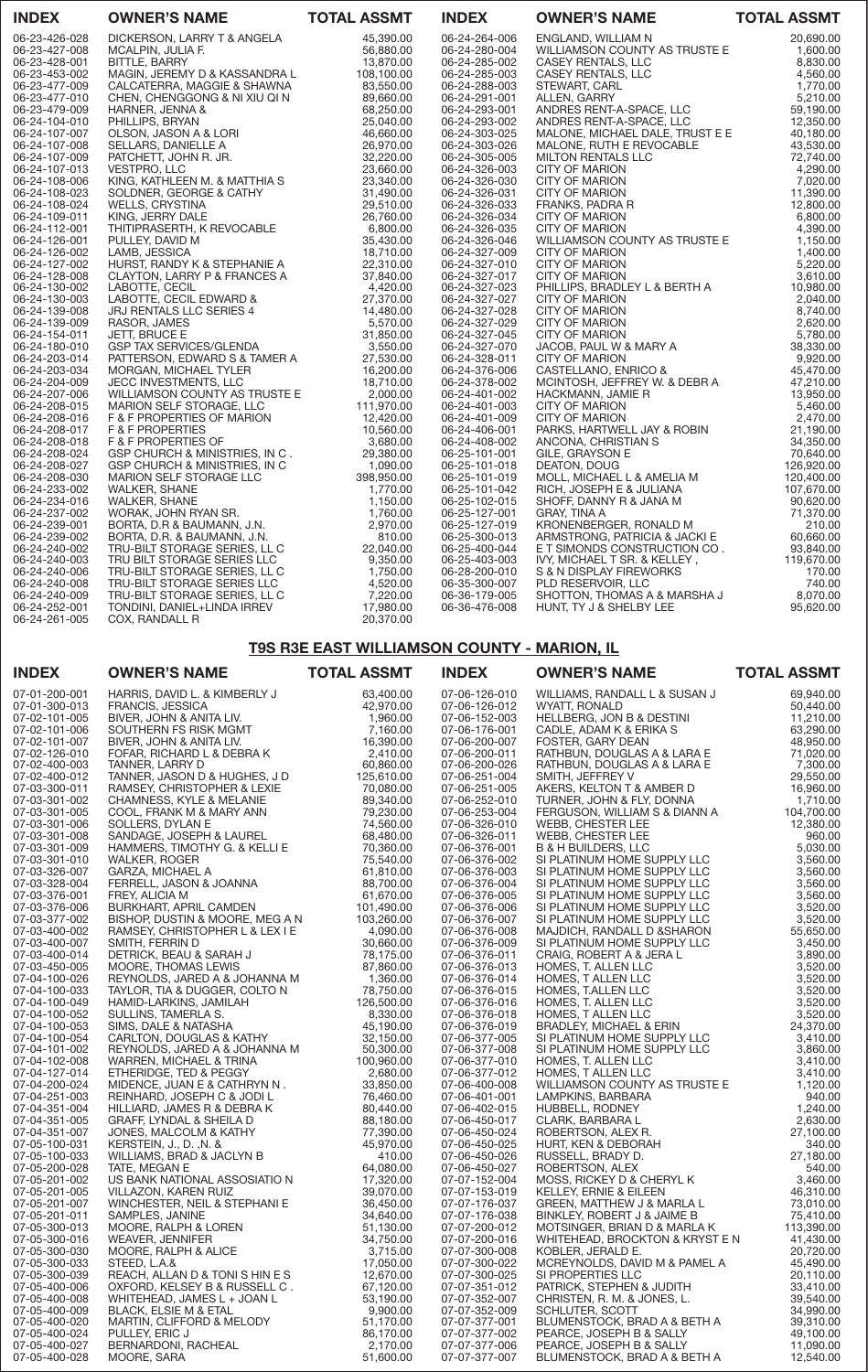| <b>INDEX</b>                   | <b>OWNER'S NAME</b>                                                                                                                                                                                                                                    | <b>TOTAL ASSMT</b>      | <b>INDEX</b>                   | <b>OWNER'S NAME</b>                                                                                                                                                                                                                                  | <b>TOTAL ASSMT</b>       |
|--------------------------------|--------------------------------------------------------------------------------------------------------------------------------------------------------------------------------------------------------------------------------------------------------|-------------------------|--------------------------------|------------------------------------------------------------------------------------------------------------------------------------------------------------------------------------------------------------------------------------------------------|--------------------------|
| 07-07-380-001                  | SEEGER, ASHLEY                                                                                                                                                                                                                                         | 21,720.00               | 07-17-127-011                  | BRYANT, RONALD & PATTERSON, J                                                                                                                                                                                                                        | 65,750.00                |
| 07-07-380-002<br>07-07-380-003 | BUTLER, SHELBIE ASHLYNN<br><b>TARLTON, BENITA</b>                                                                                                                                                                                                      | 24,030.00<br>22,770.00  | 07-17-151-002<br>07-17-201-004 | ALISHS MANAGEMENT, LLC<br>ARPS, A. & DOLLAR, J.&                                                                                                                                                                                                     | 364,710.00<br>58,880.00  |
| 07-07-380-004                  | KERN, MIKE & ALI                                                                                                                                                                                                                                       | 34,250.00               | 07-17-202-007                  | GOETSCH, RICHARD A & EVELYN L                                                                                                                                                                                                                        | 73,740.00                |
| 07-07-380-005                  | RAMSEY, NICHOLAS K & CHELSE A                                                                                                                                                                                                                          | 33,040.00               | 07-17-202-024                  | GEITTMAN, GEOFFREY W                                                                                                                                                                                                                                 | 68,160.00                |
| 07-07-401-016<br>07-07-402-004 | CHITTY, FLOYD<br>ADAMS, RANDY L                                                                                                                                                                                                                        | 85,390.00<br>78,010.00  | 07-17-206-003<br>07-17-206-004 | TAYLOR, LOREN & GAYLA J<br>HANKE, JONATHAN MATTHEW                                                                                                                                                                                                   | 106,810.00<br>90,340.00  |
| 07-07-426-008                  | DURANT, ERIC J                                                                                                                                                                                                                                         | 93,470.00               | 07-17-226-005                  | BRADLEY, CLAY & ANDREA TRUS T                                                                                                                                                                                                                        | 121,670.00               |
| 07-07-426-009<br>07-07-431-001 | CULLERS, JOSHUA L& ELIZABET H                                                                                                                                                                                                                          | 79,940.00<br>118,240.00 | 07-17-226-006                  | KENNEASTER, DEREK G.                                                                                                                                                                                                                                 | 108,990.00<br>107,700.00 |
| 07-07-431-003                  | CARRICO, JEFF M & AMY M<br>ROBERTSON, CHARLES & CRYSTA L                                                                                                                                                                                               | 77,560.00               | 07-17-226-008<br>07-17-227-001 | TAYLOR, NICHOLAS T& JAMIE<br>SHORT, MELISSA A & MATTHEW S                                                                                                                                                                                            | 132,430.00               |
| 07-07-434-002                  | LIBERTAD DEVELOPMENT, LLC                                                                                                                                                                                                                              | 8,670.00                | 07-17-228-001                  | ODUM, DOW                                                                                                                                                                                                                                            | 9,870.00                 |
| 07-07-434-003<br>07-07-434-005 | , nYAN & LORI<br>VYARNER, WILLIAM L<br>TRAVIS, AMY & JOSHUA NELSON<br>DOVER, KEITH & KELLY<br>IERREN, P. & BETHEL, V.<br>ALLEN HOMFS ! '<br>QLI F <sup>N</sup> !'                                                                                      | 34,640.00<br>8,670.00   | 07-17-228-004<br>07-17-351-006 | RAGAIN, VERNON L & JUDITH A<br>PARKS, JERRY W & SHIRLEY A                                                                                                                                                                                            | 120,300.00<br>13,100.00  |
| 07-07-435-003                  |                                                                                                                                                                                                                                                        | 101,370.00              | 07-17-351-007                  | WILLIAMSON COUNTY FAIR                                                                                                                                                                                                                               | 12,040.00                |
| 07-07-435-004                  |                                                                                                                                                                                                                                                        | 95,800.00               | 07-17-400-033                  | BLT PROPERTIES, INC                                                                                                                                                                                                                                  | 237,900.00               |
| 07-07-436-003<br>07-07-436-004 |                                                                                                                                                                                                                                                        | 53,560.00<br>13,900.00  | 07-17-402-004<br>07-17-476-007 | SETTLE, JUSTIN & BRYNNE<br>FREEMAN, ANDREW J & ALICE L                                                                                                                                                                                               | 248,480.00<br>100,820.00 |
| 07-07-437-005                  |                                                                                                                                                                                                                                                        | 56,480.00               | 07-17-476-008                  |                                                                                                                                                                                                                                                      | 102,120.00               |
| 07-07-437-006<br>07-07-440-001 | T. ALLEN HOMES LLC<br>TARLTON, JEFFREY L & MARCI J                                                                                                                                                                                                     | 47,840.00<br>30,360.00  | 07-17-477-007<br>07-17-478-006 | LITE DIANT, ANDREW J & ALICE L<br>SHORT, DUSTIN M.<br>BALL, BETH ELLEN IRREVOC<br>NEAL HADOLD K. LITELLEN                                                                                                                                            | 63,190.00<br>80,450.00   |
| 07-07-440-002                  | HARBEN, B.J. REVOCABLE                                                                                                                                                                                                                                 | 11,080.00               | 07-18-102-002                  | BALL, DETTI ELLLIVITIILIVOO<br>NEAL, HAROLD K & MICHELLE<br>HEILIG MICHAFI F<br><b>HEILIG, MICHAEL F</b>                                                                                                                                             | 2,890.00                 |
| 07-07-440-003                  | CRUSE, GREGORY P & LISA ANN E                                                                                                                                                                                                                          | 11,080.00               | 07-18-102-014                  | HEILIG, MICHALL F<br>HALTER, CHARLES B & DAVID M .<br>WEST, EDWARD R. & BONNIE                                                                                                                                                                       | 7,110.00                 |
| 07-07-440-004<br>07-07-478-001 | AKES, MATTHEW & AMBER<br>WRIGHT, RONALD L & CATHY J                                                                                                                                                                                                    | 11,160.00<br>86,490.00  | 07-18-103-018<br>07-18-103-019 | RATH, LISA                                                                                                                                                                                                                                           | 660.00<br>660.00         |
| 07-07-483-019                  | TRAVELSTEAD, REVOC. LIVING T R                                                                                                                                                                                                                         | 62,350.00               | 07-18-126-005                  | REYNOLDS, GORDON                                                                                                                                                                                                                                     | 7,950.00                 |
| 07-07-484-006<br>07-07-486-007 | PERRY, JOHN L & MARILYN K<br>MIELDEZIS, TIMOTHY JR& AUBR E Y                                                                                                                                                                                           | 79,030.00<br>76,440.00  | 07-18-126-006                  | REYNOLDS, GORDON                                                                                                                                                                                                                                     | 9,010.00<br>22,420.00    |
| 07-07-486-015                  | EVANS, JONATHAN D & JESSICA L                                                                                                                                                                                                                          | 109,630.00              | 07-18-129-001<br>07-18-129-002 | BAKER, ELI & SARA<br>ENGLAND, WILLIAM                                                                                                                                                                                                                | 17,420.00                |
| 07-07-486-016                  | LINCOLN, CHRISTOPHER L&                                                                                                                                                                                                                                | 99,340.00               | 07-18-129-004                  | ATWOOD, WILLIAM E                                                                                                                                                                                                                                    | 20,230.00                |
| 07-07-487-004<br>07-08-100-001 | MARVIN, MARCUS & TAMEEKA<br>WHITEHEAD, LEO W                                                                                                                                                                                                           | 54,450.00<br>10,270.00  | 07-18-129-012<br>07-18-131-012 | C & R HOLDINGS LLC<br>HUTSON, TERI L.                                                                                                                                                                                                                | 19,150.00<br>40,650.00   |
| 07-08-300-029                  | NORWOOD, GEORGE                                                                                                                                                                                                                                        | 60,280.00               | 07-18-134-008                  | EVANS, BELINDA MAY                                                                                                                                                                                                                                   | 27,150.00                |
| 07-08-326-001<br>07-08-326-005 | MOORE, JENILEE & KERIE J<br>LINGLE, JOSEPH S & CHRISTA L                                                                                                                                                                                               | 96,900.00<br>130,800.00 | 07-18-134-009<br>07-18-135-003 | <b>GRAVATT, CURT</b><br>VESTPRO, LLC                                                                                                                                                                                                                 | 10,440.00<br>20,720.00   |
| 07-08-326-014                  | DAVIS, CHRISTOPHER                                                                                                                                                                                                                                     | 93,890.00               | 07-18-136-008                  | UPCHURCH, DAKOTA                                                                                                                                                                                                                                     | 30,490.00                |
| 07-08-400-042                  | FORCE, JESSICA A.                                                                                                                                                                                                                                      | 99,670.00               | 07-18-151-006                  | DOIRON, SETH M & BECKY L                                                                                                                                                                                                                             | 58,460.00                |
| 07-08-476-002<br>07-09-100-033 | MASSA, JEREMY P & RACHEL L<br>HILLIARD REVOCABLE LIVING                                                                                                                                                                                                | 89,350.00<br>90,680.00  | 07-18-151-012<br>07-18-151-017 | OLDHAM, MARY ELIZABETH<br>AIKMAN, SHIRLEY F TRUST                                                                                                                                                                                                    | 80,570.00<br>29,570.00   |
| 07-09-100-043                  | LAZORCHAK, STEVEN J                                                                                                                                                                                                                                    | 29,230.00               | 07-18-151-019                  | SOLLERS, CHRIS                                                                                                                                                                                                                                       | 8,900.00                 |
| 07-09-100-051                  | BUNTING, SCOTT & KIM                                                                                                                                                                                                                                   | 1,125.00                | 07-18-152-031                  | <b>MARION SALES, LLC</b>                                                                                                                                                                                                                             | 12,490.00                |
| 07-09-100-052<br>07-09-100-053 | MEUTH, STEVEN E & JANE A.<br>LODWICK, CLINTON D & SHANTE L L                                                                                                                                                                                           | 9,530.00<br>11,020.00   | 07-18-154-016<br>07-18-184-007 | WILLIAMSON COUNTY AS TRUSTE E<br>MELVIN BARNETT PROPERTIES,                                                                                                                                                                                          | 650.00<br>34,550.00      |
| 07-09-100-054                  | BUNTING, SCOTT & KIM                                                                                                                                                                                                                                   | 1,785.00                | 07-18-206-008                  | CASTELLANO, PROPERTIES, LLC                                                                                                                                                                                                                          | 68,050.00                |
| 07-09-100-055<br>07-09-100-056 | MEUTH, JORDAN A.                                                                                                                                                                                                                                       | 87,040.00               | 07-18-206-011<br>07-18-206-012 | <b>TS ENTERPRISES OF</b>                                                                                                                                                                                                                             | 8,370.00<br>11,660.00    |
| 07-09-150-004                  | SAWGAL 401K & GRANT & BAHR $17,660.00$<br>MASTERS, TERI E. 47,980.00<br>CHRISTY, TOM & SHIRLEY T 56,640.00                                                                                                                                             |                         | 07-18-206-021                  | TS ENTERPRISES OF ILLINOIS<br>FRANKS,, ANTHONY & PADRA<br>NORMAN, ERIC & LINDSAY<br>RUSSELL, ROGER W. & CAROL S                                                                                                                                      | 46,510.00                |
| 07-09-150-017                  |                                                                                                                                                                                                                                                        |                         | 07-18-206-023                  |                                                                                                                                                                                                                                                      | 79,300.00                |
| 07-09-150-018<br>07-09-150-050 | DUBACH, DARREN W & AMANDA M.M<br>TODD, WILLIAM M                                                                                                                                                                                                       | 88,750.00<br>105,920.00 | 07-18-226-003<br>07-18-228-002 | BURNS, KIM R                                                                                                                                                                                                                                         | 60,040.00<br>79,440.00   |
| 07-09-170-001                  | TODD, WILLIAM M<br>CLARK, CHARLES T & SUZANNE E                                                                                                                                                                                                        | 45,730.00               | 07-18-228-004                  | BURNS, KIM R<br>LONG, RAYMOND H & CHRISTY A<br>EARTLING, ASLILEY                                                                                                                                                                                     | 48,800.00                |
| 07-09-170-002<br>07-09-170-003 | LANDWEHR, HAROLD & PHYLLIS                                                                                                                                                                                                                             | 7,270.00<br>81,710.00   | 07-18-236-005<br>07-18-236-007 |                                                                                                                                                                                                                                                      | 62,470.00<br>53,830.00   |
| 07-09-200-002                  |                                                                                                                                                                                                                                                        | 254,545.00              | 07-18-236-008                  |                                                                                                                                                                                                                                                      | 36,730.00                |
| 07-09-300-001                  | LANDWEHR, HAROLD G & PHYLLI S<br>ROSS, LORRAINE<br>LAWRENCE, DAVID L JR.<br>JOHNSON, HILARY B & MARK A<br>WINN RENFE                                                                                                                                   | 26,980.00               | 07-18-236-010                  | FARTHING, ASHLEY<br>DEATON, LISA<br>STEWART, MARAH A<br>SIMS, ZACHARY & THOMPSON,K.<br>PATTERSON, NICOLAS<br>MR JECC LLC<br>MR JECC LLC                                                                                                              | 65,320.00                |
| 07-09-370-012<br>07-09-400-002 | WINN, RENEE                                                                                                                                                                                                                                            | 91,950.00<br>55,170.00  | 07-18-251-006<br>07-18-254-006 |                                                                                                                                                                                                                                                      | 38,240.00<br>13,830.00   |
| 07-09-400-004                  | WINN, HENEE<br>MARKS, BYRON D & JANICE K                                                                                                                                                                                                               | 26,330.00               | 07-18-276-010                  | SOUTHERN PROP BUYERS, LLC                                                                                                                                                                                                                            | 14,820.00                |
| 07-09-400-019<br>07-09-400-034 | MARKS, BYRON D & JANICE K<br>BUTTRUM, RONALD L & SHARRON L<br>EDWARDS, MARK B & TAREA M<br>PONDER TRUST U/A<br>FRESE, ZACKARY L & VALERIE D<br>LATTRELL, JEFFREY S & PAMEL A<br>MARKS, WILLIAM & KATHY L.<br>WADAS, JOSEPH B & ANGELINA<br>STEPHENS, C | 26,510.00<br>74,330.00  | 07-18-276-017<br>07-18-279-002 | RHINE, G. & S.E. DEC OF TRU S T<br>FLUTE, TRAVIS<br>SWAN, JOSHUA ALLEN<br>BURNS, B.J. & K.R                                                                                                                                                          | 40,680.00<br>16,710.00   |
| 07-09-400-045                  |                                                                                                                                                                                                                                                        | 115,140.00              | 07-18-281-007                  |                                                                                                                                                                                                                                                      | 25,850.00                |
| 07-09-431-006                  |                                                                                                                                                                                                                                                        | 15,440.00               | 07-18-281-014                  | BURNS, B.J. & K.R<br>REIMER, TODD ROBERT TRUST<br>B & H BUILDERS, LLC<br>WILLIAMS, RICHARD E & SHEIL A<br>WILLIAMS, ME'SHAUN<br>SIPE, STEPHEN J & CATHERINE<br>COX, DOUGLAS JR.<br>CRABB, BRIAN ALAN<br>BREWSTER RENTALS LLC<br>BREWSTER RENTALS LLC | 41,940.00                |
| 07-09-431-016<br>07-10-200-006 |                                                                                                                                                                                                                                                        | 81,330.00<br>57,210.00  | 07-18-281-015<br>07-18-284-005 |                                                                                                                                                                                                                                                      | 41,940.00<br>4,090.00    |
| 07-10-200-007                  |                                                                                                                                                                                                                                                        | 12,030.00               | 07-18-284-012                  |                                                                                                                                                                                                                                                      | 3,410.00                 |
| 07-10-400-002<br>07-11-152-009 | KIRBY, HENRY BRIT IV &                                                                                                                                                                                                                                 | 50,300.00<br>88,020.00  | 07-18-305-001<br>07-18-305-019 |                                                                                                                                                                                                                                                      | 1,220.00<br>19,110.00    |
| 07-11-153-010                  | COLP, JASON & JULIA                                                                                                                                                                                                                                    | 63,720.00               | 07-18-327-007                  |                                                                                                                                                                                                                                                      | 14,970.00                |
| 07-11-300-009                  | SANSON, SHANE AARON<br>SALUKI PROPERTIES, LLC<br>BLUMENSTOCK, GAIL A & DARLE N E                                                                                                                                                                       | 83,145.00               | 07-18-330-005                  |                                                                                                                                                                                                                                                      | 11,490.00                |
| 07-11-300-011<br>07-11-300-012 |                                                                                                                                                                                                                                                        | 31,110.00<br>71,975.00  | 07-18-331-004<br>07-18-331-017 | 4 EVERGREEN PROPERTIES LLC                                                                                                                                                                                                                           | 14,870.00<br>40,590.00   |
| 07-11-400-010                  |                                                                                                                                                                                                                                                        | 59,680.00               | 07-18-334-006                  | R&R RENTALS & RENOVATIONS L L C                                                                                                                                                                                                                      | 4,230.00                 |
| 07-11-400-013<br>07-11-400-020 |                                                                                                                                                                                                                                                        |                         | 07-18-334-009<br>07-18-334-012 |                                                                                                                                                                                                                                                      | 6,570.00<br>20,030.00    |
| 07-11-400-022                  |                                                                                                                                                                                                                                                        |                         | 07-18-336-003                  |                                                                                                                                                                                                                                                      | 11,640.00                |
| 07-11-400-023                  |                                                                                                                                                                                                                                                        |                         | 07-18-353-004                  |                                                                                                                                                                                                                                                      | 1,680.00                 |
| 07-12-100-006<br>07-12-200-009 |                                                                                                                                                                                                                                                        |                         | 07-18-353-005<br>07-18-353-009 |                                                                                                                                                                                                                                                      | 31,000.00<br>3,410.00    |
| 07-12-300-010                  |                                                                                                                                                                                                                                                        |                         | 07-18-359-003                  |                                                                                                                                                                                                                                                      | 17,710.00                |
| 07-12-400-002<br>07-12-400-006 | HERMAN, JOE & BARBARA<br>FANN, KORY LYNNE & KODY ALA N<br>LOGSDON, ROSE<br>DEICHNER, HEATH & CINDY<br>BEICHNER, HEATH & CINDY<br>AMERMAN, LORI R<br>NEWMAN, SHERRY L<br>NEWMAN, SHERRY L<br>NEWMAN, SHERRY L<br>103,740.00<br>HILLIARD, CORY<br>CORY   |                         | 07-18-363-003<br>07-18-363-004 | R&R RENTALS & RENOVATIONS L L C<br>WILLIAMSON COUNTY AS TRUSTE E<br>CRAIG, HARRY L & RITA M<br>GRAUL, NINA & KENNETH RAY<br>WINCHESTER, BRENT & DELANA<br>MARION ANTIQUE MALL<br>COMMUNITY CHAPEL<br>CITY OF MARION<br>CROWN BREW LLC<br>CROWN B     | 15,180.00<br>5,000.00    |
| 07-12-400-009                  |                                                                                                                                                                                                                                                        |                         | 07-18-366-007                  |                                                                                                                                                                                                                                                      | 226,120.00               |
| 07-13-100-008                  |                                                                                                                                                                                                                                                        |                         | 07-18-367-001                  |                                                                                                                                                                                                                                                      | 107,460.00               |
| 07-13-300-009<br>07-13-300-010 |                                                                                                                                                                                                                                                        |                         | 07-18-367-009<br>07-18-372-006 |                                                                                                                                                                                                                                                      | 73,910.00<br>2,010.00    |
| 07-13-300-011                  | TRU BILT FARM & COMM BLDG CO                                                                                                                                                                                                                           | 164,100.00              | 07-18-373-003                  |                                                                                                                                                                                                                                                      | 23,200.00                |
| 07-13-300-012<br>07-13-700-010 | TRU-BILT FARM & COMMER<br>WILLIAMSON COUNTY AS TRUSTE E                                                                                                                                                                                                | 146,060.00<br>2,460.00  | 07-18-376-004<br>07-18-380-004 |                                                                                                                                                                                                                                                      | 2,490.00<br>8,500.00     |
| 07-14-300-007                  | CLARK, STEPHEN D & BARBARA A                                                                                                                                                                                                                           | 203,530.00              | 07-18-384-013                  |                                                                                                                                                                                                                                                      | 2,400.00                 |
| 07-14-300-013<br>07-15-200-003 | CLARK, STEPHEN D TRUST 1/2<br><b>BARRASS FARMS, LLC</b>                                                                                                                                                                                                | 15,965.00<br>49,810.00  | 07-18-391-006<br>07-18-391-007 |                                                                                                                                                                                                                                                      | 7,590.00<br>9,400.00     |
| 07-15-300-003                  | UMDENSTOCK, SUSAN                                                                                                                                                                                                                                      | 49,270.00               | 07-18-391-009                  |                                                                                                                                                                                                                                                      | 30,370.00                |
| 07-15-300-011                  | DUNGEY, LINNA & SMOTHERS,                                                                                                                                                                                                                              | 61,650.00               | 07-18-402-006                  |                                                                                                                                                                                                                                                      | 24,420.00                |
| 07-15-300-014<br>07-15-300-015 | DUNGEY, EARL RAY + DELORIS A<br><b>GWALTNEY, DANNY G &amp; JULIE K</b>                                                                                                                                                                                 | 37,920.00<br>30,780.00  | 07-18-402-009<br>07-18-403-009 | SWITZER, D. C. & JAMES, R.<br>ODUM, JERRY D & MARY JO                                                                                                                                                                                                | 35,000.00<br>17,740.00   |
| 07-15-300-017                  | OWENS, NORMAN D & JOYCE A                                                                                                                                                                                                                              | 11,040.00               | 07-18-412-001                  | ROCHE, DAVID & CATHY                                                                                                                                                                                                                                 | 11,810.00                |
| 07-15-300-018                  | EMMERT, RICHARD E L & JULIE E                                                                                                                                                                                                                          | 47,070.00               | 07-18-430-007                  | ARROYO, ANTONIO R<br>KOCZOROWSKI, KESHA                                                                                                                                                                                                              | 18,240.00                |
| 07-15-300-019<br>07-15-300-023 | BRADLEY, DELMUS L<br>TEPPER, GERALD C & MARLENE L                                                                                                                                                                                                      | 28,290.00<br>40,670.00  | 07-18-460-005<br>07-18-460-006 | HILEMAN, MADALINE                                                                                                                                                                                                                                    | 37,660.00<br>36,710.00   |
| 07-15-300-037                  | TAYLOR, TINA R                                                                                                                                                                                                                                         | 10,995.00               | 07-18-461-002                  | LEWIS, CANDACE                                                                                                                                                                                                                                       | 17,310.00                |
| 07-15-400-006<br>07-16-200-003 | <b>FARNER, SCOTT</b><br>LEWIS, RODNEY D & JEFFIE                                                                                                                                                                                                       | 50,530.00<br>95,430.00  | 07-18-461-003<br>07-18-463-009 | LEWIS, JOHN R & CANDICE J<br>SMALL'S MEAT MARKET LLC                                                                                                                                                                                                 | 75,930.00<br>20,280.00   |
| 07-16-200-005                  | GAMBLE, SHARI                                                                                                                                                                                                                                          | 91,900.00               | 07-18-463-013                  | SMALL'S MEAT MARKET, LLC                                                                                                                                                                                                                             | 42,660.00                |
| 07-16-300-007                  | CMH HOMES, INC                                                                                                                                                                                                                                         | 75,640.00               | 07-18-465-007                  | <b>QUARTA RENTALS, LLC</b>                                                                                                                                                                                                                           | 120,620.00               |
| 07-16-351-002<br>07-16-400-003 | REICHERT, JAMES VENTURE LTD<br>LEWIS, RODNEY D & JEFFIE                                                                                                                                                                                                | 55,280.00<br>45,170.00  | 07-18-468-001<br>07-18-476-005 | <b>GREEN, JAMES</b><br>PARKS, JERRY W. & SHIRLEY A.                                                                                                                                                                                                  | 5,600.00<br>10,750.00    |
| 07-16-400-019                  | SALZMAN, HOWARD E & LANA S.                                                                                                                                                                                                                            | 54,550.00               | 07-19-102-004                  | CITY OF MARION                                                                                                                                                                                                                                       | 1,030.00                 |
| 07-16-400-027<br>07-16-400-035 | TAYLOR, BRIAN L. & MARY ELL E N<br>LEWIS, RODNEY & JEFFIE                                                                                                                                                                                              | 26,320.00<br>4,200.00   | 07-19-102-005<br>07-19-102-010 | <b>CITY OF MARION</b><br><b>CITY OF MARION</b>                                                                                                                                                                                                       | 19,950.00<br>390.00      |
| 07-16-400-036                  | HAMILTON, JOHN R.                                                                                                                                                                                                                                      | 53,570.00               | 07-19-105-009                  | KLAINE, CARLA J.                                                                                                                                                                                                                                     | 30,330.00                |
| 07-17-127-002<br>07-17-127-009 | CHAPMAN, DENNIS<br>CHAIREZ, RAFAEL & MARICELA                                                                                                                                                                                                          | 30,590.00<br>74,450.00  | 07-19-112-012<br>07-19-112-013 | LINDSEY, BRIANT L.<br>DWYER, JUSTIN B. & MARIA S.                                                                                                                                                                                                    | 44,600.00<br>16,300.00   |
|                                |                                                                                                                                                                                                                                                        |                         |                                |                                                                                                                                                                                                                                                      |                          |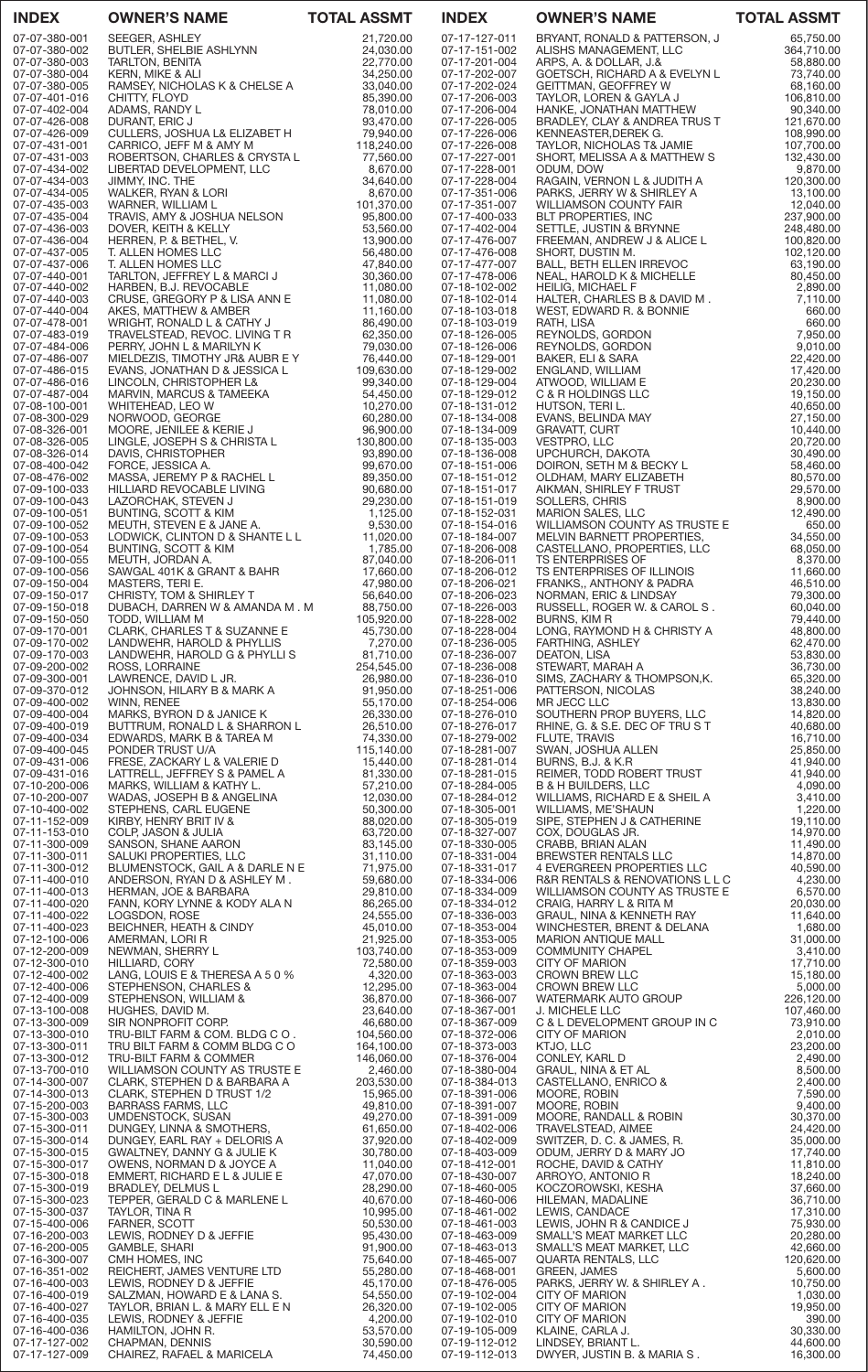| <b>INDEX</b>                   | <b>OWNER'S NAME</b>                                         | <b>TOTAL ASSMT</b>     | <b>INDEX</b>                   | <b>OWNER'S NAME</b>                                                                                                                       | <b>TOTAL ASSMT</b>     |
|--------------------------------|-------------------------------------------------------------|------------------------|--------------------------------|-------------------------------------------------------------------------------------------------------------------------------------------|------------------------|
| 07-19-112-014                  | DUTY, JACOB                                                 | 24,200.00              | 07-28-300-025                  | LANDES, ROBERT                                                                                                                            | 47,225.00              |
| 07-19-112-015                  | JORDAN K & RAMAGE, C.A.                                     | 23,540.00              | 07-28-300-026                  | LANDES, ROBERT                                                                                                                            | 1,165.00               |
| 07-19-112-016                  | DWYER, JUSTIN & MARIE SUSAN                                 | 39,750.00              | 07-28-300-030                  | BRADLEY, PATTON ELIOT                                                                                                                     | 19,060.00              |
| 07-19-112-017                  | SULAIMON, ZEENAH                                            | 40,510.00              | 07-28-450-004                  | CAMPBELL, AUSTIN G &                                                                                                                      | 40,240.00<br>66,990.00 |
| 07-19-113-010<br>07-19-127-007 | <b>BOLLEY, SHAWN &amp; MONICA</b><br>LINDSEY, MICHEAL       | 47,760.00<br>2,190.00  | 07-28-476-006<br>07-29-101-013 | HEFNER, JUSTIN & THOMAS,R.<br>JJTF ENTERPRISES LLC                                                                                        | 4,460.00               |
| 07-19-127-012                  | LINDSEY, MICHAEL                                            | 52,020.00              | 07-29-101-014                  | DRAKE, BRADEN & JAMIE                                                                                                                     | 1,250.00               |
| 07-19-132-009                  | TAYLOR, LEE W & SANDRA L                                    | 10,740.00              | 07-29-127-002                  | HERMAN, CHARLES & MICHELE                                                                                                                 | 92,240.00              |
| 07-19-132-014                  | ANDERSON, JEFFERY A                                         | 18,000.00              | 07-29-127-006                  | REED, RANDALL W. & BEVERLY K.                                                                                                             | 65,520.00              |
| 07-19-134-001                  | BRYNNLAYNE PROPERTIES, LLC                                  | 12,860.00              | 07-29-128-005                  | CASTELLANO, ENRICO STEPHAN I E                                                                                                            | 7,830.00               |
| 07-19-135-004                  | HEADD, DONNIE A. & AIMEE L.                                 | 27,890.00              | 07-29-129-003                  | MOORE, ANNE COOPER                                                                                                                        | 118,660.00             |
| 07-19-136-004                  | WILLIAMSON COUNTY AS TRUSTE E                               | 2,160.00               | 07-29-130-005                  | DUNBAR, ROBERT J & JENNIFER L                                                                                                             | 72,330.00              |
| 07-19-136-005                  | WILLIAMSON COUNTY AS TRUSTE E                               | 2,600.00               | 07-29-181-003                  | SMITH, AARON & BRITTANY                                                                                                                   | 86,390.00              |
| 07-19-157-003<br>07-19-157-004 | DRALLE, TRUST<br>DRALLE, TRUST                              | 2,050.00<br>2,050.00   | 07-29-181-005<br>07-29-181-009 | MOULTRIE, MOSES JR. & GERIL.<br>BONER, CHRIS E                                                                                            | 73,670.00<br>65,220.00 |
| 07-19-161-001                  | SI PROPERTIES LLC                                           | 17,070.00              | 07-29-182-004                  | ALLEN, ELIAS J & SYDNEY E                                                                                                                 | 61,200.00              |
| 07-19-161-008                  | DAVIS, SARAH R & JONATHAN A                                 | 22,950.00              | 07-29-276-010                  | AUSTIN, H KENT & LEAH BETH                                                                                                                | 52,130.00              |
| 07-19-176-002                  | <b>TARLTON, TERESA E</b>                                    | 27,940.00              | 07-29-278-001                  | MORGAN, NOLEN&JORDAN,                                                                                                                     | 54,770.00              |
| 07-19-201-004                  | <b>WALKER, SHANE</b>                                        | 2,600.00               | 07-29-278-004                  | BAXTER, ANGELA                                                                                                                            | 64,480.00              |
| 07-19-226-019                  | PARKS, JERRY W & SHIRLEY A                                  | 1,350.00               | 07-29-278-005                  | WALSTON, GARY S & CHERYL R                                                                                                                | 54,600.00              |
| 07-19-226-020                  | PARKS, JERRY W & SHIRLEY A                                  | 18,980.00              | 07-29-400-030                  | HALE, CASEY A & DEANA L                                                                                                                   | 113,340.00             |
| 07-19-280-005                  | FOSTER, KEVIN & ALLISON                                     | 22,970.00              | 07-29-426-010                  | KIRCHNER, LAWRENCE & MARY L                                                                                                               | 55,190.00              |
| 07-19-287-015<br>07-19-312-008 | HASTINGS, GARY & ROBIN<br>GAMBLE, SCOTT M. & SHARI D.       | 54,920.00<br>4,500.00  | 07-30-300-042<br>07-30-300-049 |                                                                                                                                           | 86,630.00<br>5,085.00  |
| 07-19-427-001                  | COPELAND, JOHN W II                                         | 42,690.00              | 07-30-300-050                  |                                                                                                                                           | 10,640.00              |
| 07-19-428-001                  | COX, CARA L.                                                | 33,830.00              | 07-30-300-051                  |                                                                                                                                           | 146,450.00             |
| 07-19-432-014                  | ZELLER, TOM W & FRANCES                                     | 79,200.00              | 07-30-300-052                  |                                                                                                                                           | 150.00                 |
| 07-19-432-019                  | ROYE, GARRETT TYLER                                         | 52,820.00              | 07-30-300-053                  | NUE, CHRISTOPHER & GINGER<br>BARRASS FARMS LLC<br>MARKET STREET LLC<br>WEBB, K. PROPERTIES, LLC<br>BARRASS FARMS LLC<br>MARKET STREET LLC | 1,470.00               |
| 07-19-432-020                  | GREESON, MICHAEL E & JULIE A                                | 36,430.00              | 07-30-300-054                  | WEBB, K. PROPERTIES, LLC                                                                                                                  | 390.00                 |
| 07-19-433-001                  | RUSSELL, JENNIFER L & DAVID S                               | 44,820.00              | 07-31-100-013                  | SEARS, JAMES R & GLORIA A                                                                                                                 | 50,980.00              |
| 07-20-100-028<br>07-20-101-003 | BEASLEY, JERRY R & SHARON K A Y<br>MILLER, LUANN            | 38,810.00<br>29,580.00 | 07-31-100-014<br>07-31-100-015 | HARTWELL, TOMMY S + JENNIFE R                                                                                                             | 35,120.00<br>40,000.00 |
| 07-20-101-005                  | HASEKER, JUDITH A                                           | 18,890.00              | 07-31-100-043                  | WALTERS, ARTHUR L JR<br>LAWLER, ADAM B & SARAH B                                                                                          | 73,380.00              |
| 07-20-126-002                  | BAKER, PROPERTY RENTALS, LL C                               | 161,930.00             | 07-31-100-044                  | LAWLER, ADAM B & SARAH B                                                                                                                  | 30,120.00              |
| 07-20-152-017                  | MARION MOBILE HOME VILLAGE                                  | 331,200.00             | 07-31-200-003                  | HAYES, JOSEPH E & TONI KAY                                                                                                                | 64,350.00              |
| 07-20-227-013                  | <b>FULTON, STEPHANIE</b>                                    | 70,340.00              | 07-31-300-006                  | EROH, DONALD G & RITA J                                                                                                                   | 56,610.00              |
| 07-20-227-014                  | STRITZEL, JOE DEAN & MARILY N                               | 97,840.00              | 07-31-300-011                  | CRANICK, SCOTT W & TARAH E                                                                                                                | 128,150.00             |
| 07-20-302-012<br>07-20-304-001 | COZZA, JAMES H & PHYLLIS A<br>FERGUS, MARGARET & WHITE GAIL | 40,350.00<br>25,410.00 | 07-31-300-020<br>07-31-376-005 | <b>BAXTER, MICHELLE</b><br><b>BANKS, STEPHANIE</b>                                                                                        | 98,480.00<br>89,230.00 |
| 07-21-100-010                  | THOMASON, LEE & SUE                                         | 137,280.00             | 07-31-377-003                  | WALSTON, ZACHARY & DANIELLE                                                                                                               | 5,220.00               |
| 07-22-100-001                  | RIX, LARRY                                                  | 50,610.00              | 07-31-377-004                  | MIDGETT, CHAD M & CASSANDRA M                                                                                                             | 5,220.00               |
| 07-22-100-028                  | ROLAPE, JUSTIN K                                            | 48,560.00              | 07-31-377-006                  | BAKER, ANDREW A & SARAH J                                                                                                                 | 5,270.00               |
| 07-22-300-008                  | ANGEL ACRES, INC                                            | 122,760.00             | 07-32-100-037                  | WHEATON, CODY J & TIFFANI C                                                                                                               | 59,270.00              |
| 07-22-300-025                  | GROVES, GREGORY S & KIMBERL Y                               | 37,230.00              | 07-32-200-013                  | BLOODWORTH, KATHERINE LIV.                                                                                                                | 69,830.00              |
| 07-22-302-003<br>07-22-400-007 | INTRAVAIA, CARLO & SARAH<br>HADFIELD, WILLIAM D &           | 96,480.00<br>93,010.00 | 07-32-300-008<br>07-32-450-007 | MELTON, ROBERT & RHONDA<br>PATTON, WOODROW M JR & VICK I                                                                                  | 52,570.00<br>73,690.00 |
| 07-23-300-002                  | DAHMER, HERMAN & HELEN TRS                                  | 52,430.00              | 07-32-478-003                  | <b>BRIGHT, BRIAN &amp; AMY</b>                                                                                                            | 92,150.00              |
| 07-23-300-006                  | DEATON, MARY E                                              | 29,570.00              | 07-33-100-003                  | RANDOLPH, W. PATRICK & ALIC I A                                                                                                           | 91,010.00              |
| 07-23-300-010                  | OXFORD, CASEY                                               | 34,070.00              | 07-33-200-026                  | REYNOLDS, WILLIAM F & KIM R.                                                                                                              | 5,590.00               |
| 07-24-200-013                  | HALLERAN, DENNY & TRISHA                                    | 22,980.00              | 07-33-300-007                  | K OF P 236                                                                                                                                | $\Omega$               |
| 07-24-200-014                  | HALLERAN, DENNY &                                           | 54,520.00              | 07-33-400-007                  | EICHHORN, DAVID & GERALDINE                                                                                                               | 3,030.00               |
| 07-24-200-018                  | TABER, MEGAN & TYLER                                        | 47,320.00              | 07-34-100-049                  | UCCI, BRIAN T & ROBIN L TRU S T                                                                                                           | 66,895.00              |
| 07-24-200-019<br>07-26-100-021 | SIMPSON, JOHN M. & KINDA A<br>HORN, JACE THOMAS             | 4,670.00<br>43,200.00  | 07-34-151-003<br>07-34-151-007 | MURROW, JOHN A & MELISSA<br>LECLAIR, JAMES & ELIZABETH                                                                                    | 4,940.00<br>75,420.00  |
| 07-26-100-023                  | SIMPSON, JAMIE                                              | 25,280.00              | 07-34-152-003                  | DAVIE, TRAVIS C &                                                                                                                         | 80,720.00              |
| 07-26-100-024                  | KEYSER, KOLBY R.                                            | 150.00                 | 07-34-400-006                  | HEWLETT, MIRANDA                                                                                                                          | 15,260.00              |
| 07-26-200-022                  | TEAL, JOSH & WHITNEY                                        | 91,570.00              | 07-35-300-007                  | KELLEY, CHRISTOPHER                                                                                                                       | 29,520.00              |
| 07-26-200-023                  | BENEDICT. THOMAS A.                                         | 102,225.00             | 07-35-300-014                  | KELLEY, CHRISTOPHER K                                                                                                                     | 41,720.00              |
| 07-26-200-025                  | LOYD, ANTHONY A & DESHONA M                                 | 52,920.00              | 07-35-300-016                  | KELLEY, CHRISTOPHER K                                                                                                                     | 1,980.00               |
| 07-27-200-008<br>07-27-300-008 | MARTINEZ, BRIAN<br>HICKAM, JEFFERY A & HENK, A.             | 33,830.00<br>73,240.00 | 07-35-400-014<br>07-36-100-007 | <b>BAILEY, TY</b><br><b>HILLIARD, RICK</b>                                                                                                | 29,620.00<br>37,190.00 |
| 07-27-351-003                  | HARVEL, JOHN                                                | 60,080.00              | 07-36-200-005                  | BAKER, MICHAEL J & JULIE A                                                                                                                | 16,780.00              |
| 07-27-400-005                  | JACKSON, WESLEY                                             | 43,670.00              | 07-36-200-011                  | BELL, ROB & AMBER                                                                                                                         | 18,030.00              |
| 07-28-300-008                  | YEN, ANDER & SHIRLEY                                        | 54,205.00              | 07-36-200-012                  | FINLEY, BRUCE & ROBYN                                                                                                                     | 325.00                 |
| 07-28-300-023<br>07.28.200.024 | ABELL, MARY ELLEN<br>A DELL MADVELLEN                       | 69,990.00<br>27.200.00 | 07-36-400-010                  | SZYNKOWSKI, JOSEPH & BRITTA N Y                                                                                                           | 13,100.00              |

# T9S R4E CRAB WILLIAMSON COUNTY - MARION, IL

07-28-300-024 ABELL, MARY ELLEN 27,200.00

| <b>OWNER'S NAME</b>             | <b>TOTAL ASSMT</b>                                                                                                                                                                                                                           | <b>INDEX</b>                                                                                                                                                                                                                                                                                                                                    | <b>OWNER'S NAME</b>                                                                                                                  | <b>TOTAL ASSMT</b>                                                                                                                                                                                                                                                                                                                                                                                         |
|---------------------------------|----------------------------------------------------------------------------------------------------------------------------------------------------------------------------------------------------------------------------------------------|-------------------------------------------------------------------------------------------------------------------------------------------------------------------------------------------------------------------------------------------------------------------------------------------------------------------------------------------------|--------------------------------------------------------------------------------------------------------------------------------------|------------------------------------------------------------------------------------------------------------------------------------------------------------------------------------------------------------------------------------------------------------------------------------------------------------------------------------------------------------------------------------------------------------|
| MCCUAN, DAVID K & ASHLEY        | 38,030.00                                                                                                                                                                                                                                    | 08-07-300-003                                                                                                                                                                                                                                                                                                                                   | BARNETT, TIMOTHY G & BARBAR A                                                                                                        | 9,725.00                                                                                                                                                                                                                                                                                                                                                                                                   |
| BONDI, JAMES 0 & DIANE, TRU S T | 29,845.00                                                                                                                                                                                                                                    | 08-07-300-004                                                                                                                                                                                                                                                                                                                                   |                                                                                                                                      | 5,565.00                                                                                                                                                                                                                                                                                                                                                                                                   |
| CASTEN, JONATHAN & ELIZABET H   | 31,000.00                                                                                                                                                                                                                                    | 08-07-300-005                                                                                                                                                                                                                                                                                                                                   | BARNETT, TIMOTHY G & BARBAR A                                                                                                        | 3,850.00                                                                                                                                                                                                                                                                                                                                                                                                   |
| CASTEN, JONATHAN & ET AL        |                                                                                                                                                                                                                                              | 08-07-300-006                                                                                                                                                                                                                                                                                                                                   |                                                                                                                                      | 1,085.00                                                                                                                                                                                                                                                                                                                                                                                                   |
|                                 |                                                                                                                                                                                                                                              | 08-07-400-008                                                                                                                                                                                                                                                                                                                                   | HANCE, DANIEL P JR & NICOLE R                                                                                                        | 1,475.00                                                                                                                                                                                                                                                                                                                                                                                                   |
| HICKMAN, AARON H & LESLIE A     |                                                                                                                                                                                                                                              |                                                                                                                                                                                                                                                                                                                                                 |                                                                                                                                      | 6,485.00                                                                                                                                                                                                                                                                                                                                                                                                   |
|                                 |                                                                                                                                                                                                                                              |                                                                                                                                                                                                                                                                                                                                                 |                                                                                                                                      | 780.00                                                                                                                                                                                                                                                                                                                                                                                                     |
|                                 |                                                                                                                                                                                                                                              |                                                                                                                                                                                                                                                                                                                                                 |                                                                                                                                      | 1,000.00                                                                                                                                                                                                                                                                                                                                                                                                   |
|                                 |                                                                                                                                                                                                                                              |                                                                                                                                                                                                                                                                                                                                                 |                                                                                                                                      | 53,070.00                                                                                                                                                                                                                                                                                                                                                                                                  |
|                                 |                                                                                                                                                                                                                                              |                                                                                                                                                                                                                                                                                                                                                 |                                                                                                                                      | 28,110.00                                                                                                                                                                                                                                                                                                                                                                                                  |
|                                 |                                                                                                                                                                                                                                              |                                                                                                                                                                                                                                                                                                                                                 |                                                                                                                                      | 12,430.00                                                                                                                                                                                                                                                                                                                                                                                                  |
| MC DONALD, LEON & SHARON        |                                                                                                                                                                                                                                              |                                                                                                                                                                                                                                                                                                                                                 |                                                                                                                                      | 33,125.00                                                                                                                                                                                                                                                                                                                                                                                                  |
|                                 |                                                                                                                                                                                                                                              |                                                                                                                                                                                                                                                                                                                                                 |                                                                                                                                      | 3,765.00                                                                                                                                                                                                                                                                                                                                                                                                   |
|                                 |                                                                                                                                                                                                                                              | 08-09-300-007                                                                                                                                                                                                                                                                                                                                   |                                                                                                                                      | 89,330.00                                                                                                                                                                                                                                                                                                                                                                                                  |
|                                 |                                                                                                                                                                                                                                              | 08-11-200-002                                                                                                                                                                                                                                                                                                                                   | BAKER, RONALD DEON & ANGELA                                                                                                          | 45,500.00                                                                                                                                                                                                                                                                                                                                                                                                  |
| HUTSON, MARK A. & TAMMY         |                                                                                                                                                                                                                                              | 08-11-400-008                                                                                                                                                                                                                                                                                                                                   | PYLE, KL & WG + SETTLE, R & L                                                                                                        | 27,455.00                                                                                                                                                                                                                                                                                                                                                                                                  |
| <b>MUNAS, FALIES A</b>          |                                                                                                                                                                                                                                              | 08-12-100-002                                                                                                                                                                                                                                                                                                                                   | ELDERS, JASON L                                                                                                                      | 36,505.00                                                                                                                                                                                                                                                                                                                                                                                                  |
| STACEY, BRAD D & SHANNON G      | 100,810.00                                                                                                                                                                                                                                   | 08-12-300-010                                                                                                                                                                                                                                                                                                                                   | MILLER, CHRISTOPHER L &                                                                                                              | 104,880.00                                                                                                                                                                                                                                                                                                                                                                                                 |
| RICHEY, DONALD C & PEGGY R      | 51,820.00                                                                                                                                                                                                                                    | 08-12-300-012                                                                                                                                                                                                                                                                                                                                   | HUMM, ELIZABETH &                                                                                                                    | 73,830.00                                                                                                                                                                                                                                                                                                                                                                                                  |
| GRANT, STEVEN, ADMINISTRATO R   | 36,000.00                                                                                                                                                                                                                                    | 08-13-200-009                                                                                                                                                                                                                                                                                                                                   | DUNN, ANTHONY C & ANGELINE E                                                                                                         | 32,140.00                                                                                                                                                                                                                                                                                                                                                                                                  |
|                                 |                                                                                                                                                                                                                                              | 08-16-100-003                                                                                                                                                                                                                                                                                                                                   | <b>WILLIAMS, VERNON</b>                                                                                                              | 76,465.00                                                                                                                                                                                                                                                                                                                                                                                                  |
| NUNLEY, ROBERT G & TAMARA       |                                                                                                                                                                                                                                              | 08-17-200-002                                                                                                                                                                                                                                                                                                                                   | KING, CHARLES & JOANN TRUS T S                                                                                                       | 76,610.00                                                                                                                                                                                                                                                                                                                                                                                                  |
| MOCABY, TONY L & LORI ANN       | 23,330.00                                                                                                                                                                                                                                    | 08-19-100-032                                                                                                                                                                                                                                                                                                                                   | HUSMANN, DOUGLAS R & JUDY A                                                                                                          | 5,835.00                                                                                                                                                                                                                                                                                                                                                                                                   |
| FARNAM, SAMUEL E & JUANITA F    |                                                                                                                                                                                                                                              | 08-19-100-033                                                                                                                                                                                                                                                                                                                                   | HUSMANN, DOUGLAS R & JUDY A                                                                                                          | 475.00                                                                                                                                                                                                                                                                                                                                                                                                     |
| PHILLIPS, ZACHARIAH             |                                                                                                                                                                                                                                              | 08-19-126-004                                                                                                                                                                                                                                                                                                                                   | BENNETT, DEON                                                                                                                        | 29,150.00                                                                                                                                                                                                                                                                                                                                                                                                  |
| KURLBAUM, JENNIFER & TREVOR     | 1.960.00                                                                                                                                                                                                                                     | 08-19-126-007                                                                                                                                                                                                                                                                                                                                   |                                                                                                                                      | 29,040.00                                                                                                                                                                                                                                                                                                                                                                                                  |
| KURLBAUM, JENNIFER & TREVOR     | 1,940.00                                                                                                                                                                                                                                     | 08-19-126-014                                                                                                                                                                                                                                                                                                                                   | <b>BEASLEY, JIMMIE</b>                                                                                                               | 8,550.00                                                                                                                                                                                                                                                                                                                                                                                                   |
| KURLBAUM, JENNIFER & TREVOR     |                                                                                                                                                                                                                                              | 08-19-126-023                                                                                                                                                                                                                                                                                                                                   |                                                                                                                                      | 43,930.00                                                                                                                                                                                                                                                                                                                                                                                                  |
| REED, MICHAEL B & VICKI S       | 91,070.00                                                                                                                                                                                                                                    | 08-19-127-006                                                                                                                                                                                                                                                                                                                                   | THROGMORTON, DALE                                                                                                                    | 19,170.00                                                                                                                                                                                                                                                                                                                                                                                                  |
|                                 |                                                                                                                                                                                                                                              | 08-19-127-007                                                                                                                                                                                                                                                                                                                                   | <b>TAYLOR, ROBERTA &amp; TYSON</b>                                                                                                   | 22,740.00                                                                                                                                                                                                                                                                                                                                                                                                  |
| MC ANELLY, KENNETH L & LIND A   | 25,775.00                                                                                                                                                                                                                                    | 08-19-201-002                                                                                                                                                                                                                                                                                                                                   | DOUGHTY, BRAD E                                                                                                                      | 19,480.00                                                                                                                                                                                                                                                                                                                                                                                                  |
| DIEFENBACH, ROBERT F & MONAL    | 15,750.00                                                                                                                                                                                                                                    | 08-19-227-002                                                                                                                                                                                                                                                                                                                                   | BAKER, JAMES D & MARY A                                                                                                              | 23,340.00                                                                                                                                                                                                                                                                                                                                                                                                  |
| PARKER, ALLEN D & KAREN E       | 30,660.00                                                                                                                                                                                                                                    | 08-19-251-006                                                                                                                                                                                                                                                                                                                                   | SCHELL, JERRY D, CAROLYN M &                                                                                                         | 29,060.00                                                                                                                                                                                                                                                                                                                                                                                                  |
| GREGORY, JEREMY & AMANDA        | 103,060.00                                                                                                                                                                                                                                   | 08-19-255-002                                                                                                                                                                                                                                                                                                                                   | NORRIS, JEREMY T & ALLIE                                                                                                             | 19,260.00                                                                                                                                                                                                                                                                                                                                                                                                  |
| FRANKLIN, KEITH T & PENNIE L.   | 43,420.00                                                                                                                                                                                                                                    | 08-19-276-003                                                                                                                                                                                                                                                                                                                                   | ODOM, JAMES KEITH + SHARON K                                                                                                         | 46,750.00                                                                                                                                                                                                                                                                                                                                                                                                  |
| WILLIAMSON COUNTY AS TRUSTE E   | 790.00                                                                                                                                                                                                                                       | 08-19-276-011                                                                                                                                                                                                                                                                                                                                   | BARGER, JOHN P & TINA C                                                                                                              | 45,970.00                                                                                                                                                                                                                                                                                                                                                                                                  |
| ROGERS, TERESA & PIKE, STEV E N |                                                                                                                                                                                                                                              | 08-19-300-005                                                                                                                                                                                                                                                                                                                                   | FRY, DONALD & LOUDENE                                                                                                                | 3,700.00                                                                                                                                                                                                                                                                                                                                                                                                   |
| WINSCHEL, CAROLYN M.            | 32,720.00                                                                                                                                                                                                                                    | 08-19-300-010                                                                                                                                                                                                                                                                                                                                   | FRY, DONALD & LOUDENE                                                                                                                | 15,760.00                                                                                                                                                                                                                                                                                                                                                                                                  |
| WILLIAMSON COUNTY AS TRUSTE E   | 10,550.00                                                                                                                                                                                                                                    | 08-20-100-001                                                                                                                                                                                                                                                                                                                                   | ORTEGA, TOMAS                                                                                                                        | 69,660.00                                                                                                                                                                                                                                                                                                                                                                                                  |
| DUNMIRE, KEVIN L & DIANA L.     | 7,970.00                                                                                                                                                                                                                                     | 08-20-100-002                                                                                                                                                                                                                                                                                                                                   | <b>BARKER, GEORGE C</b>                                                                                                              | 46,710.00                                                                                                                                                                                                                                                                                                                                                                                                  |
| DUNMIRE, KEVIN L. & DIANA L.    | 13,940.00                                                                                                                                                                                                                                    | 08-20-100-005                                                                                                                                                                                                                                                                                                                                   | <b>HEILIG, MICHAEL F</b>                                                                                                             | 98,670.00                                                                                                                                                                                                                                                                                                                                                                                                  |
|                                 | EDWARDS, OVIE & BARBARA<br><b>VIDEON, BRETT</b><br>MAY, GARRICK W<br>JETZER, ALICIA J.<br>MORRIS, G.A. & CLAFLIN,<br>HAVENS, DAMIAN A & DEBRA A.<br>BAKER, MICHAEL & MARYTOM<br>PEEBELS, WILLIAM S & JANET C<br>MANDRELL, BILLY R & SHARON L | 3,780.00<br>18,195.00<br>96,745.00<br>14,130.00<br>33,370.00<br>57,570.00<br>77,430.00<br>44.980.00<br>46,625.00<br>45,130.00<br>18,380.00<br>55,000.00<br>CHAMNESS, MICHAEL K & JOHAN N A<br>8,400.00<br>142,940.00<br>3,110.00<br>55,610.00<br>41,005.00<br>50,800.00<br>1,860.00<br>99,860,00<br>WATSON, WENDELL & BEVERLY T R S<br>7,610.00 | 08-07-400-009<br>08-07-700-013<br>08-07-700-014<br>08-08-100-003<br>08-08-100-006<br>08-08-100-021<br>08-08-200-021<br>08-08-200-022 | WILLIAMSON COUNTY GOVERNMEN T<br>BARNETT, TIMOTHY G & BARBAR A<br><b>GRIBBLE LANNIE TRUST &amp; ET A L</b><br>WILLIAMSON COUNTY GOVERNMEN T<br>GRIBBLE, LANNIE TRUST & ET A L<br>STEWART, RANDALL P & TAMMY R<br>JOHNSON, FARROW MACK & ELSI E<br>JONES, LEWIS JR<br>SWEETIN, DANIEL<br>CONNELL, JOHN H. & DYLAN L.<br>HANKINS, JASON & STOVER,<br>WATTS, JONATHAN K & JENNIFE R<br>HUDDLESTON, WILLIAM E. |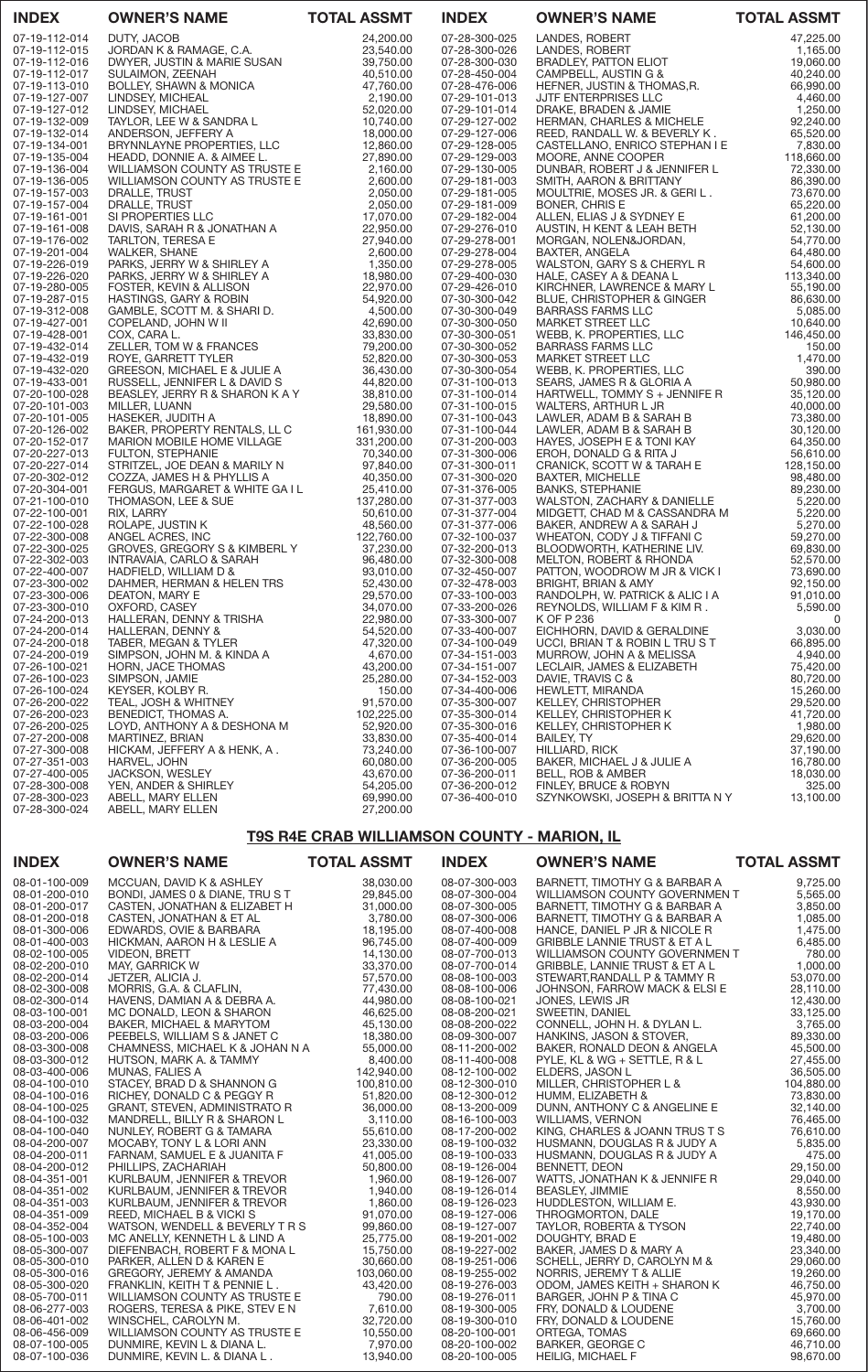| <b>INDEX</b>  | <b>OWNER'S NAME</b>                    | <b>TOTAL ASSMT</b> | <b>INDEX</b>  | <b>OWNER'S NAME</b>                 | <b>TOTAL ASSMT</b> |
|---------------|----------------------------------------|--------------------|---------------|-------------------------------------|--------------------|
| 08-20-100-018 | <b>GEORGE BARKER TRUCKING INC</b>      | 22,200.00          | 08-30-400-030 | MIDGETT, ROBERT A & HEATHER N       | 55,940.00          |
| 08-20-100-021 | TURNER, LARRY & LINDA                  | 66,860.00          | 08-31-200-012 | SCOGGINS, RICHARD E & VICKY L       | 52,110.00          |
| 08-20-100-034 | POND, JOSEPH E & REBEKAH M             | 56,540,00          | 08-31-300-004 | MACROPOULOS, DEMITRIOS & N.         | 89,910.00          |
| 08-20-200-007 | DAVIS, GERALD H & DEANNA               | 3.080.00           | 08-31-300-016 | ASHMORE, RYAN & NICOLE              | 68,885.00          |
| 08-20-200-015 | BARKER, GEORGE & AMANDA                | 74,680.00          | 08-31-300-020 | BAKER, KYLE MATHEW                  | 45,070.00          |
| 08-20-200-023 | LATTRELL, NATHANIEL D &                | 37,350.00          | 08-32-100-002 | STARNES, JIM & DEANNA               | 24,340.00          |
| 08-20-400-007 | KILLMAN, JON DANIEL & AMAN D A         | 99,000.00          | 08-33-200-008 | HOOD, HERMAN L.                     | 2,595.00           |
| 08-23-400-001 | SHAFER, SAMMY J SR TRUST &             | 22,755.00          | 08-33-200-009 | BROYLES, CHAD D & KIMBERLEY K       | 3,875.00           |
| 08-25-400-003 | RICHARDS, KEVIN B & SCOTT L            | 11,740.00          | 08-34-100-006 | KRIKIE, JAMES R &                   | 18,640.00          |
| 08-26-200-010 | DUNN, GEORGE                           | 22,485.00          | 08-34-100-009 | SNODDY, SHERMAN M & PHYLLIS I       | 25,170.00          |
| 08-26-300-002 | BILEY, LARRY & SANDY                   | 74.670.00          | 08-34-100-012 | SIMS, RONALD DEAN                   | 31,490.00          |
| 08-27-100-003 | SHARP, MICHAEL W & LISA M.             | 20,200.00          | 08-34-200-007 | PIERCE, MICHAEL K & MAELIND A       | 54,240.00          |
| 08-27-200-004 | RICHEY, GORDON K & DIANE M.            | 37,835.00          | 08-34-200-012 | CAIN, CHRISTOPHER L & MEGAN M       | 3,460.00           |
| 08-27-200-006 | MARLOW, D.R & WHITEHEAD, DG            | 29,015.00          | 08-34-200-013 | CRAIG. JENNIFER R.                  | 19,340.00          |
| 08-27-300-003 | SWAN, C WAYLAND                        | 23,145.00          | 08-34-700-017 | CAIN, CHRISTOPHER L & MEGAN M       | 150.00             |
| 08-28-300-008 | HERRING, MARY L.                       | 26,900.00          | 08-34-700-018 | CRAIG, JENNIFER R.                  | 150.00             |
| 08-28-300-013 | MOONLIGHT PINE EVENT BARN              | 35,870.00          | 08-35-100-002 | <b>TERRILL, ERIC &amp; LACY</b>     | 39,170.00          |
| 08-28-300-015 | RIDDLE, SR & JR, RYAN &                | 2.710.00           | 08-35-100-005 | JOHNSON, CHRISTINE                  | 14,820.00          |
| 08-28-400-014 | COBB, KENNETH                          | 46,610.00          | 08-35-100-006 | JOHNSON, MATTHEW & LESLEY A.        | 14,820,00          |
| 08-28-400-021 | <b>BAILEY, LARRY TRAVIS &amp; KARA</b> | 38,305.00          | 08-35-300-011 | HUTSON, WESLEY & MEREDITH           | 18,740.00          |
| 08-28-400-022 | BAILEY, LARRY TRAVIS & KARA            | 44,150.00          | 08-35-300-015 | JOHNSON, BOBBY D & CHRISTIN E       | 44,500.00          |
| 08-29-300-016 | SMITH, DIANNA C                        | 69,440.00          | 08-35-300-017 | JOHNSON, BOBBY D & CHRISTIN E       | 3,660.00           |
| 08-30-100-001 | ROBERTS, HENRY E & MARGARET A          | 25,840.00          | 08-35-300-028 | <b>BURNS, ROBERT</b>                | 27,850.00          |
| 08-30-200-018 | LINDLEY, MARY & PRESLEY,               | 43,510.00          | 08-35-700-011 | PIER CO                             | 150.00             |
| 08-30-200-026 | MOTSINGER, JERRY D & ELAINE            | 41,530.00          | 08-35-700-012 | <b>TERRILL, ERIC &amp; NANCY</b>    | 150.00             |
| 08-30-200-032 | FRY, JOSHUA J. & SARAH K.              | 2,970.00           | 08-36-100-011 | TEAL, DEBBIE                        | 26,940.00          |
| 08-30-200-033 | FRY, JOSHUA J & SARAH K.               | 122,310.00         | 08-36-100-012 | TEAL, DAVID L JR                    | 13,210.00          |
| 08-30-400-001 | <b>MAUSEY, GARY &amp; LORI</b>         | 50,025.00          | 08-36-300-030 | <b>MCMURTRY, CHRIS &amp; CECILE</b> | 20,630.00          |
| 08-30-400-002 | FRY, JOSHUA JAY & SARAH K.             | 5.930.00           | 08-36-400-008 | GOTT, JULIE K & JEROD K             | 31,000.00          |
| 08-30-400-003 | JOHNS, WESLEY E. & COURTNE Y           | 27,860.00          | 08-36-400-017 | EIDE, RALPH W II & KATRINA A        | 99,260.00          |
| 08-30-400-006 | BEASLEY, JAYSON D                      | 72,085.00          | 08-36-700-006 | TALLMAN, VALERIE L LIVING T R S     | 150.00             |
| 08-30-400-022 | REYNOLDS, B. & DOSS, F. JR.            | 59,560,00          | 08-36-700-007 | <b>TESSONE, RICHIE &amp; AMANDA</b> | 150.00             |

# T10S R1E GRASSY WILLIAMSON COUNTY - MARION, IL

| <b>INDEX</b>  | <b>OWNER'S NAME</b>           | <b>TOTAL ASSMT</b> | <b>INDEX</b>  | <b>OWNER'S NAME</b>           | <b>TOTAL ASSMT</b> |
|---------------|-------------------------------|--------------------|---------------|-------------------------------|--------------------|
| 09-07-400-009 | SMITH, JEFFREY & CANDACE      | 42.130.00          | 09-24-100-012 | BROWN, CHRISTOPHER M & KATH Y | 71,120.00          |
| 09-09-400-006 | YANCEY, BURNETTA, ALMER M S R | 60,800,00          | 09-25-100-010 | TACOMA RENTALS LLC            | 31,520.00          |
| 09-13-100-007 | FOLEY, GILBERT R & CAROL SU E | 12,580.00          | 09-25-400-009 | LAVENDER, JAMES               | 63,480.00          |
| 09-13-100-008 | WRIGHT, DUSTIN & JESSICA      | 2,230.00           | 09-25-400-020 | MOHR, TERRENCE V & VICTORIA A | 61,910.00          |
| 09-16-255-005 | JANICE A NIX                  | 5.310.00           | 09-28-379-012 | HOLTGRAVE, KENNETH            | 13,450.00          |
| 09-20-100-009 | SPYRES, MARVIN & ANGELA TRUST | 101,360.00         | 09-28-450-002 | HUSTEDDE, SCOTT &             | 2,170.00           |
| 09-20-126-002 | LINSON, JENNIFER              | 16.010.00          | 09-28-452-013 | PIPER, CHRISTOPHER A & JILL K | 2,310.00           |
| 09-20-200-008 | STAPLES, LAURENCE             | 34.660.00          | 09-28-455-013 | BROWNING, & WESLEY & PAMELA   | 1,260.00           |
| 09-20-400-001 | SHOTTS REVOCABLE TRUSTS       | 29.640.00          | 09-33-200-010 | RANDLE, RICHARD P & MARGARE T | 65,290.00          |
| 09-23-200-009 | JOHNSON. RICKY L & ANGELA K.  | 128.490.00         |               |                               |                    |

## T10S R2E WILLIAMSON COUNTY - MARION, IL

| <b>INDEX</b>  | <b>OWNER'S NAME</b>             | <b>TOTAL ASSMT</b> | <b>INDEX</b>  | <b>OWNER'S NAME</b>             | <b>TOTAL ASSMT</b> |
|---------------|---------------------------------|--------------------|---------------|---------------------------------|--------------------|
| 10-01-100-024 | ARNOLD REVOCABLE TRUST          | 23,470.00          | 10-21-100-004 | DAVIS, JARROD S & MARY          | 72,525.00          |
| 10-01-400-012 | GLODO, PHILLIP C & MADISON R    | 68,820.00          | 10-21-300-013 | BOAZ, WILLIAM T III             | 40,405.00          |
| 10-02-100-003 | PLD RESERVOIR, LLC              | 25,930.00          | 10-21-400-003 | <b>EMERY, JOSH</b>              | 26,690.00          |
| 10-02-100-005 | PLD RESERVOIR, LLC              | 59,270.00          | 10-21-400-008 | MINGS, JASON A & NICOLE         | 15,540.00          |
| 10-02-200-001 | PLD RESERVOIR, LLC              | 26,300.00          | 10-22-100-004 | <b>HARTWELL, NEIL E</b>         | 46,180.00          |
| 10-02-200-004 | PLD RESERVOIR, LLC              | 20,000.00          | 10-22-200-015 | HUTCHINSON, JEFFREY A & LOR I   | 98,020.00          |
| 10-02-200-005 | PLD RESERVOIR, LLC              | 5,930.00           | 10-22-300-014 | BENCINI, CAMERON W & RACHEL A   | 67,910.00          |
| 10-02-300-001 | PLD RESERVOIR, LLC              | 29,640.00          | 10-22-400-025 | OSMAN, BLANE & JULIE            | 25,390.00          |
| 10-02-300-002 | PLD RESERVOIR, LLC              | 29,640.00          | 10-23-100-025 | WILLIAMSON COUNTY AS TRUSTE E   | 5,040.00           |
| 10-02-300-003 | PLD RESERVOIR, LLC              | 14,820.00          | 10-23-200-021 | COLCLASURE, MICHAEL             | 11,760.00          |
| 10-02-300-004 | PLD RESERVOIR, LLC              | 29,640.00          | 10-23-300-005 | GORDON, STEPHEN A               | 15,310.00          |
| 10-02-300-005 | PLD RESERVOIR, LLC              | 14,820.00          | 10-23-300-006 | MONTGOMERY, PERRY & BETTY T R S | 33,420.00          |
| 10-02-400-001 | PLD RESERVOIR, LLC              | 15,560.00          | 10-23-300-007 | MONTGOMERY, PERRY & BETTY T R S | 35,120.00          |
| 10-11-100-001 | PLD RESERVOIR, LLC              | 14,820.00          | 10-24-200-012 | TIMBERLINE FISHERIES CORP.      | 12,680.00          |
| 10-11-100-004 | PLD RESERVOIR, LLC              | 20,430.00          | 10-25-200-014 | LAKE RETREAT, LLC               | 9,620.00           |
| 10-12-100-016 | RUSHING, RICHARD A              | 28,245.00          | 10-25-200-062 | LAKE OF EGYPT CAMPGROUND LL C   | 186,040.00         |
| 10-12-100-017 | RUSHING, JOHN                   | 26,810.00          | 10-25-351-031 | SANDERS, RICHARD&FRANCINE T R S | 118,780.00         |
| 10-12-100-018 | RUSHING, JOHN                   | 14,285.00          | 10-25-351-032 | TARRANT, GREG & PATTI           | 11,400.00          |
| 10-12-100-019 | RUSHING, RICHARD                | 150.00             | 10-25-476-028 | HARMON, BRAD L & KELLI M        | 31,750.00          |
| 10-12-351-004 | WALMAN, BENJAMIN DALE           | 80,030.00          | 10-25-476-029 | HEELEY, STEVE R & KAREN A.      | 5,290.00           |
| 10-12-351-005 | HULSE, JOHN C & MILDRED A       | 5,340.00           | 10-25-479-004 | PEEK, KENNETH SCOTT             | 59,120.00          |
| 10-12-351-006 | COLONI, ANGELA                  | 78,610.00          | 10-26-400-015 | CRISP REALTY CO.                | 26,540.00          |
| 10-12-351-007 | PARR, KEITH & AMBER             | 3,750.00           | 10-27-300-004 | TROOP, MICHAEL & DEBRA          | 145,720.00         |
| 10-12-377-001 | MC CORMICK, HUBERT E            | 22,050.00          | 10-28-100-019 | DEATON, JACQUELINE M.           | 11,380.00          |
| 10-12-400-026 | MILLIGAN, CYNTHIA LEANNE        | 49,020.00          | 10-28-200-011 | ROAD RANGER, LLC                | 1,205,930.00       |
| 10-12-400-027 | JONES, ALLEN                    | 5,720.00           | 10-28-400-014 | <b>REYNOLDS</b>                 | 6,745.00           |
| 10-13-202-002 | PRYOR, ALFRED L & TINA          | 69,410.00          | 10-28-400-015 | PRITCHETT, JASON A.             | 150.00             |
| 10-14-100-010 | JOHNSON, TYLER & SARAH          | 2,640.00           | 10-29-200-001 | NAVE, MICHAEL & CAROL ANN       | 89,415.00          |
| 10-14-100-011 | WADE, DAKOTA & LOUGHRAN, RO S E | 4,130.00           | 10-29-200-029 | PLEASANT VALLEY CLUB            | 14,180.00          |
| 10-14-100-012 | JOHNSON, TYLER & SARAH          | 160.00             | 10-29-400-017 | KESLER, ALLAN W & STORME L      | 58,300.00          |
| 10-14-200-036 | SIMS, JOHNNIE R & DONNA J.      | 4,330.00           | 10-30-100-002 | DIXON, KEVIN, KIM & KURT        | 17,165.00          |
| 10-14-200-037 | SIMS, FARRON & ZACHARY          | 1,095.00           | 10-30-200-009 | PERKINS, TONI N & THOMAS D      | 37,185.00          |
| 10-16-400-009 | WHITE, EAN                      | 51,950.00          | 10-30-200-021 | ODUM, MEGHAM                    | 162,900.00         |
| 10-16-400-023 | CLARK, DARRIN D & JENNY LYN N   | 990.00             | 10-32-400-009 | MILES, MARC L & KAREN L         | 103,660.00         |
| 10-16-400-024 | CLARK, JENNY & DARRIN & JAC O B | 27,750.00          | 10-32-400-011 | <b>WILKINSON, CHAD R</b>        | 46,040.00          |
| 10-16-400-025 | HALLEY, MARITA KAY              | 1,800.00           | 10-32-400-017 | ROMINES, RANDALL J              | 88,570.00          |
| 10-16-400-026 | CLARK, DARRIN & JENNY           | 1,870.00           | 10-35-200-020 | MACHEL, ERWIN R & THERESA V T R | 33,000.00          |
| 10-17-100-008 | WEBB, CHAD                      | 8,430.00           | 10-36-151-013 | KELLY, TODD & TINA              | 2,340.00           |
| 10-17-100-024 | COX, RON & REVA                 | 34,280.00          | 10-36-176-005 | MILLER, LEO & TONYA             | 85,690.00          |
| 10-17-200-007 | MCCLELLAND, ROBERT A & DENA     | 40,210.00          | 10-36-179-022 | IDZIK, 2000 REVOCABLE DEC.      | 61,290.00          |
| 10-18-100-019 | MOSS, LORNA                     | 1,825.00           |               |                                 |                    |

# T10S R3E CREAL WILLIAMSON COUNTY - MARION, IL

| <b>OWNER'S NAME</b>           | <b>TOTAL ASSMT</b> | <b>INDEX</b>  | <b>OWNER'S NAME</b>         | <b>TOTAL ASSMT</b> |
|-------------------------------|--------------------|---------------|-----------------------------|--------------------|
| DUNTEMAN, JAMES W, TRUSTEE    | 7.410.00           | 11-13-100-001 | DUNTEMAN, JAMES W, TRUSTEE  | 51,930.00          |
| TATE. JUSTIN & MELANIE        | 109.310.00         | 11-17-200-013 | HILL. CASEY L               | 82,030.00          |
| RALLS. NATHAN & TIA           | 59.510.00          | 11-18-300-002 | DEATON. ELIZABETH ANN       | 13,340.00          |
| PULLEY, DUSTIN K & HEATHER M  | 60.140.00          | 11-20-200-007 | BAKER, CHAD & MEGAN         | 6,615.00           |
| RAMAGE, CHRISTOPHER AND       | 37,275.00          | 11-22-200-025 | GIROT, ROBERTA &            | 101,870.00         |
| SHRUM, JEFFREY C & KRISTEN M  | 193.470.00         | 11-22-200-026 | LENON. STEPHANIE L.         | 50,400.00          |
| BICKERS, CHRISTOPHER & LIND A | 140.905.00         | 11-24-100-012 | SATTERFIELD, LANDON & SALLY | 1,165.00           |
| WARD, STEVEN E & SALLY A      | 21.725.00          | 11-24-100-013 | SATTERFIELD, LANDON & SALLY | 150.00             |
| DUNTEMAN, JAMES W, TRUSTEE    | 29.640.00          | 11-24-200-002 | SATTERFIELD, LANDON & SALLY | 370.00             |
| DUNTEMAN, JAMES W, TRUSTEE    | 59.270.00          | 11-24-200-003 | SATTERFIELD, LANDON & SALLY | 4,950.00           |
| DUNTEMAN, JAMES W, TRUSTEE    | 118.540.00         | 11-24-300-007 | MERTENS, JULIE L & HAMAD,   | 32,465.00          |
| DUNTEMAN, JAMES W, TRUSTEE    | 118.540.00         | 11-24-300-018 | SATTERFIELD, LANDON & SALLY | 2,465.00           |
|                               |                    |               |                             |                    |